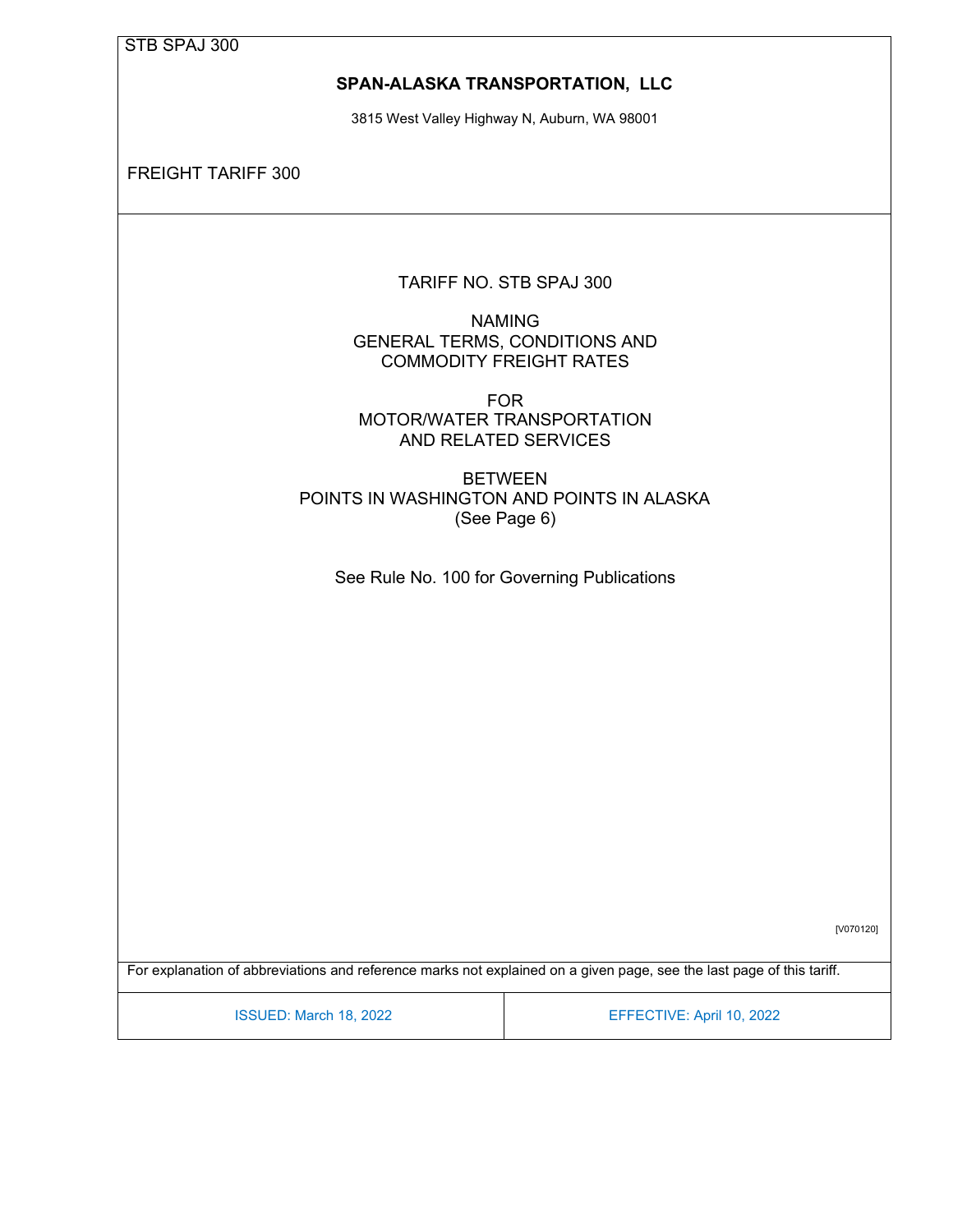### <span id="page-1-0"></span>**SPAN-ALASKA TRANSPORTATION, LLC**

| <b>PARTICIPATING CARRIERS</b>                                           |                                                            |                                   |  |  |  |
|-------------------------------------------------------------------------|------------------------------------------------------------|-----------------------------------|--|--|--|
| <b>ABBREVIATIONS:</b><br><b>NAME OF CARRIER:</b><br><b>CERTIFICATE:</b> |                                                            |                                   |  |  |  |
| <b>MSNT</b>                                                             | Midnight Sun Transportation Services, LLC<br>Anchorage, AK | <b>USDOT 309261</b><br>MC-538408  |  |  |  |
| <b>AKFE</b>                                                             | Alaska Freight Express, LLC<br>Kent, WA                    | <b>USDOT 272017</b><br>MC-16975   |  |  |  |
| <b>PARTICIPATING FREIGHT FORWARDER(S)</b>                               |                                                            |                                   |  |  |  |
| <b>ABBREVIATIONS:</b>                                                   | <b>NAME OF FORWARDER:</b>                                  | <b>CERTIFICATE:</b>               |  |  |  |
| <b>SPAJ</b>                                                             | Span-Alaska Transportation, LLC<br>Auburn, WA              | <b>USDOT 2370728</b><br>FF-002348 |  |  |  |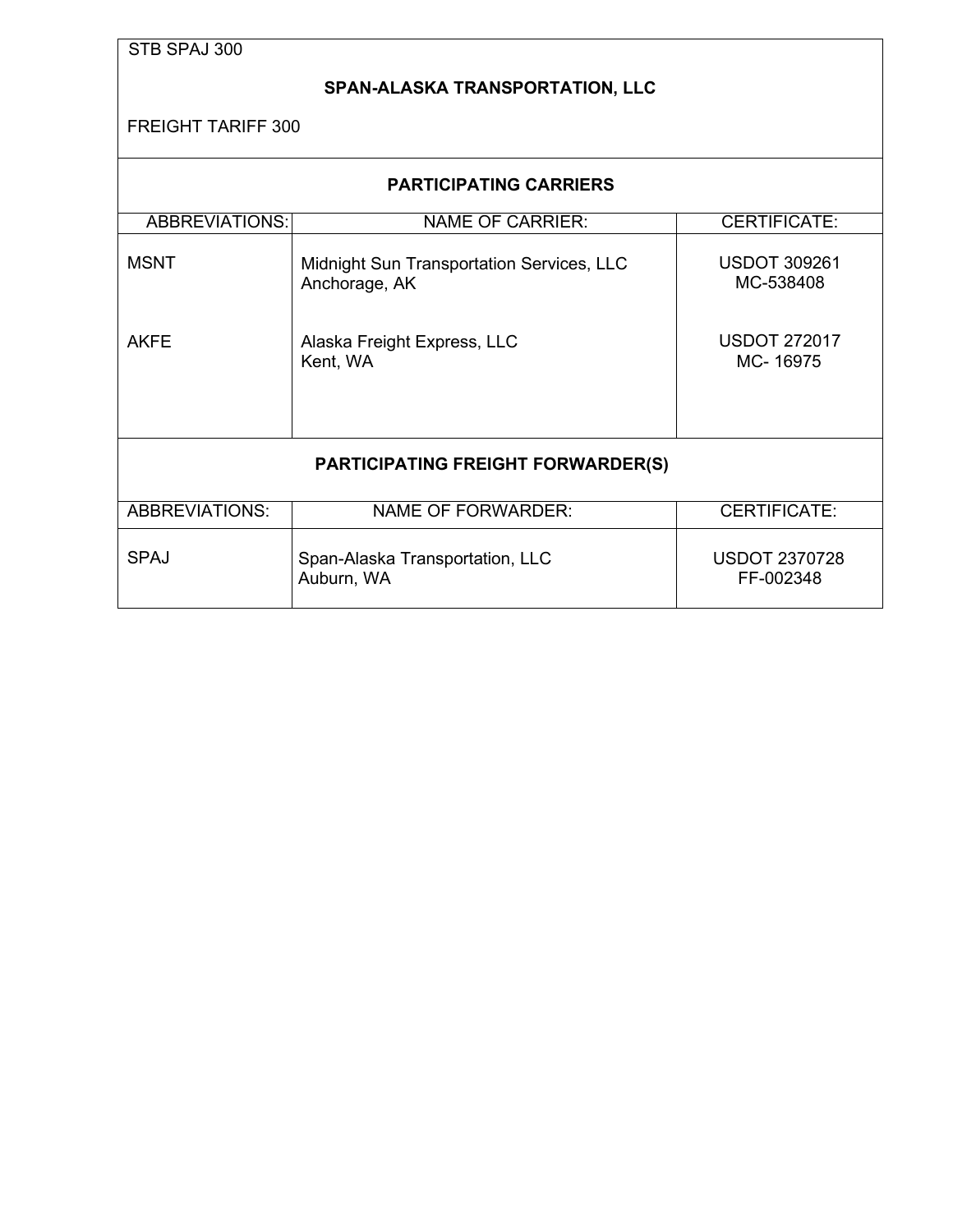# **SPAN-ALASKA TRANSPORTATION, LLC**

### FREIGHT TARIFF 300

# **TABLE OF CONTENTS**

| <b>Subject</b>                                                                     | <b>Rule/Item</b><br>No. |
|------------------------------------------------------------------------------------|-------------------------|
| Abbreviations                                                                      |                         |
| <b>Advancing Charges</b>                                                           | 300                     |
| <b>Application of Rates - General</b>                                              | 160                     |
| <b>Application of Rates - Estimated Freight Charges</b>                            | 190                     |
| <b>Arrival Notice - Undelivered Freight</b>                                        | 320                     |
|                                                                                    |                         |
|                                                                                    |                         |
| Bills of Lading, Freight Bills and Statements of Charges - Documentation           | 360                     |
| <b>Bills of Lading or Freight Bills Involving in a Change in Collection Status</b> | 362                     |
| <b>Bills of Lading, Other than Carrier's</b>                                       | 364                     |
| Booking (prior reservation of space)                                               | 745                     |
|                                                                                    |                         |
| <b>Changes to Tariff</b>                                                           | 380                     |
| Charges - over dimension goods (heavy, bulky, long, etc.)                          | 343                     |
|                                                                                    |                         |
|                                                                                    |                         |
| C.O.D. Shipments (collect on delivery)                                             | 430<br>562              |
| <b>Container Loading</b><br><b>Credit Terms (Payment of Freight)</b>               | 720                     |
|                                                                                    | 480                     |
| <b>Customs or In Bond Shipments</b>                                                |                         |
| Definitions - General                                                              | 110                     |
| Definitions - Holidays                                                             | 120                     |
| <b>Delay Charges</b>                                                               | 500                     |
| <b>Delivery, Impractical Operation</b>                                             | 570                     |
| <b>Detention Charges</b>                                                           | 501                     |
| <b>Diversion Charges</b>                                                           | 820                     |
| <b>Documentation</b>                                                               | 360                     |
|                                                                                    |                         |
| <b>Effective Dates</b>                                                             | 510                     |
| <b>Equipment Specifications</b>                                                    | 520                     |
| <b>Equipment Damage</b>                                                            | 564                     |
| <b>Explosives, Hazardous Materials, Hazardous Waste and Other Dangerous</b>        | 540                     |
| Goods                                                                              |                         |
|                                                                                    |                         |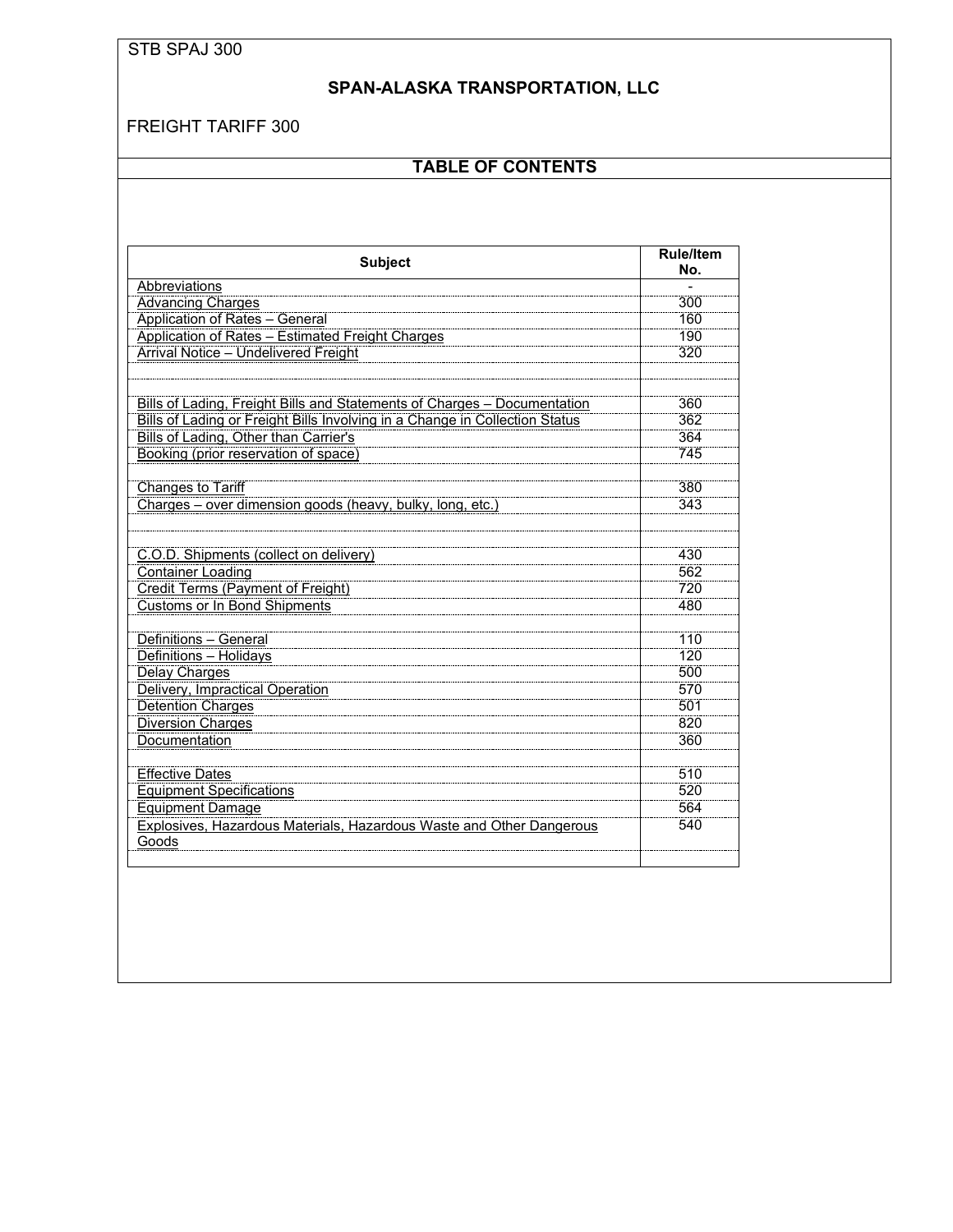## **SPAN-ALASKA TRANSPORTATION, LLC**

### FREIGHT TARIFF 300

## TABLE OF CONTENTS

| <b>Subject</b>                                                             | <b>Rule/Item</b><br>No. |
|----------------------------------------------------------------------------|-------------------------|
| <b>False Description</b>                                                   | 561                     |
| <b>Fuel Surcharge</b>                                                      | 345                     |
| <b>Freight Rates</b>                                                       | 2420-2421               |
| <b>Governing Publications</b>                                              | 100                     |
|                                                                            |                         |
| Hazardous Goods, Transportation of                                         | 540                     |
| Hazardous Materials, Disposal of                                           | 542                     |
| Hazardous Waste, Transportation of                                         | 545                     |
| Household Goods, Emigrants Moveables, Personal Property, Transportation of | 515                     |
|                                                                            |                         |
| <b>Impractical Operation - Pickup or Delivery</b>                          | 570                     |
| <b>Improperly Loaded Containers</b>                                        | 990                     |
| In Bond Shipments (Customs)                                                | 480                     |
|                                                                            |                         |
| Labor Charges (Special Services - Material and Labor Charges)              | 891                     |
| Liability for Loss or damage to goods                                      | 574                     |
| Lien                                                                       | 472                     |
|                                                                            |                         |
|                                                                            |                         |
| Loss/Damage Claims, Disposition of                                         | 1003                    |
| Loss/Damage Claims, Filing of                                              | 1003                    |
| Loss/Damage Claims, Investigation of                                       | 1003                    |
| Loss/Damage Claims, Processing of Salvage                                  | 1003                    |
|                                                                            |                         |
| Material and Labor Charges (Special Services)                              | 891                     |
| Minimum Charge                                                             | 611                     |
|                                                                            |                         |
|                                                                            |                         |
| <b>Order Bills of Lading</b>                                               | 660                     |
| Overcharge Claims, Acknowledgement of                                      | 1107                    |
|                                                                            |                         |
| Overcharge Claims, Disposition of                                          | 1108                    |
| Overcharge Claims, Documentation of                                        | 1104                    |
|                                                                            |                         |
| Overcharge Claims, Investigation of                                        | 1105                    |
| Overflow (Shipments Exceeding Capacity of a Container)                     | 882                     |
|                                                                            |                         |
|                                                                            |                         |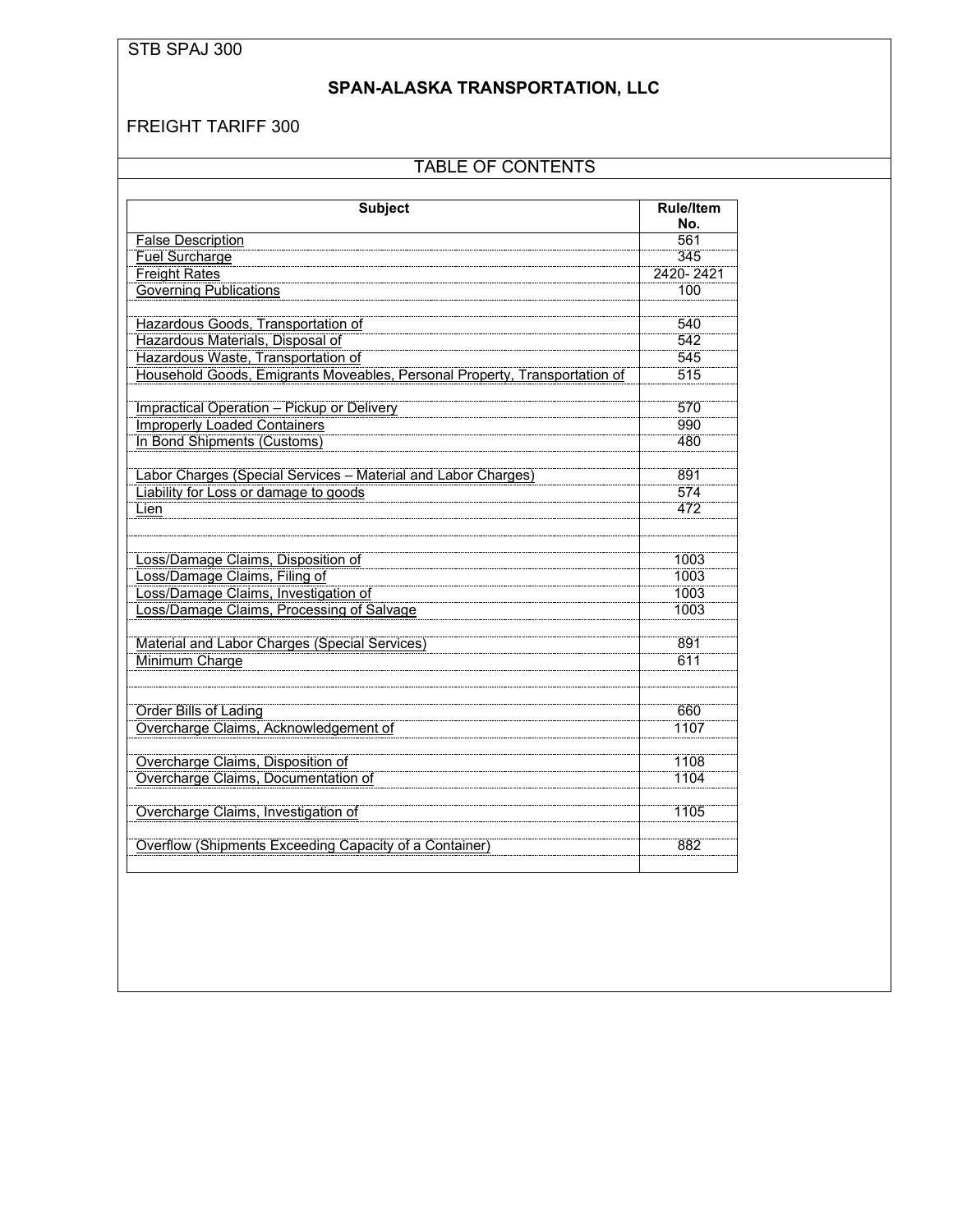## **SPAN-ALASKA TRANSPORTATION, LLC**

### FREIGHT TARIFF 300

## TABLE OF CONTENTS

| <b>Subject</b>                                          | <b>Rule/Item</b><br>No. |
|---------------------------------------------------------|-------------------------|
| Payment of Freight - Credit Terms                       | 720                     |
| <b>Participating Carriers</b>                           |                         |
| Perishable Goods, Live Plants                           | 749                     |
| <b>Pickup Service LCL Consolidation</b>                 | 599                     |
| Permits, Shipments Requiring Permits or Pilot Cars      | 740                     |
| Placement Charges - Alaska                              | 342                     |
| Placement Charges - Other than Alaska                   | 340                     |
| <b>Placement and Respot Services</b>                    | 750                     |
| Platform/Chassis Loading                                | 567                     |
| <b>Points Served</b>                                    |                         |
| <b>Prior Reservation of Space (Booking)</b>             | 745                     |
| Protective Service - Keep from Freezing                 | 748                     |
|                                                         |                         |
|                                                         |                         |
| <b>Re-consignment or Diversion</b>                      | 820                     |
| Release of Goods to Other than Consignee                | 847                     |
|                                                         |                         |
| Reservation of Space (Booking)                          | 745                     |
| <b>Respot</b> - Additional Placement                    | 750                     |
| Resecuring Loads (Platform/Chassis Loading)             | 567                     |
| <b>Returned, Undelivered Shipments</b>                  | 860                     |
| Road Restrictions - Weights                             | 996                     |
|                                                         |                         |
| Shipments Tendered on Shipper-Furnished Equipment       | 884                     |
| Special Services - Material and Labor Charge            | 891                     |
| <b>Storage Charges</b>                                  | 910                     |
|                                                         |                         |
| Tarping (Platform/Chassis Loading)                      | 567                     |
| <b>Transfer of Lading</b>                               | 959                     |
|                                                         |                         |
| Undelivered Shipments (Returned, Undelivered Shipments) | 860                     |
| <b>Unidentified Payments</b>                            | 1109                    |
|                                                         |                         |
|                                                         |                         |
|                                                         |                         |
|                                                         |                         |
| Water Transportation, On/Under Deck Authorized          | 971                     |
| Water Transportation, General Average/New Jason Clause  | 972                     |
| Water Transportation, Both to Blame Clause              | 973                     |
| Water Transportation, Subject to Rules of Coast Guard   | 975                     |
| Weight - Billing                                        | 992                     |
| <b>Weight</b> - Road Restrictions                       | 996                     |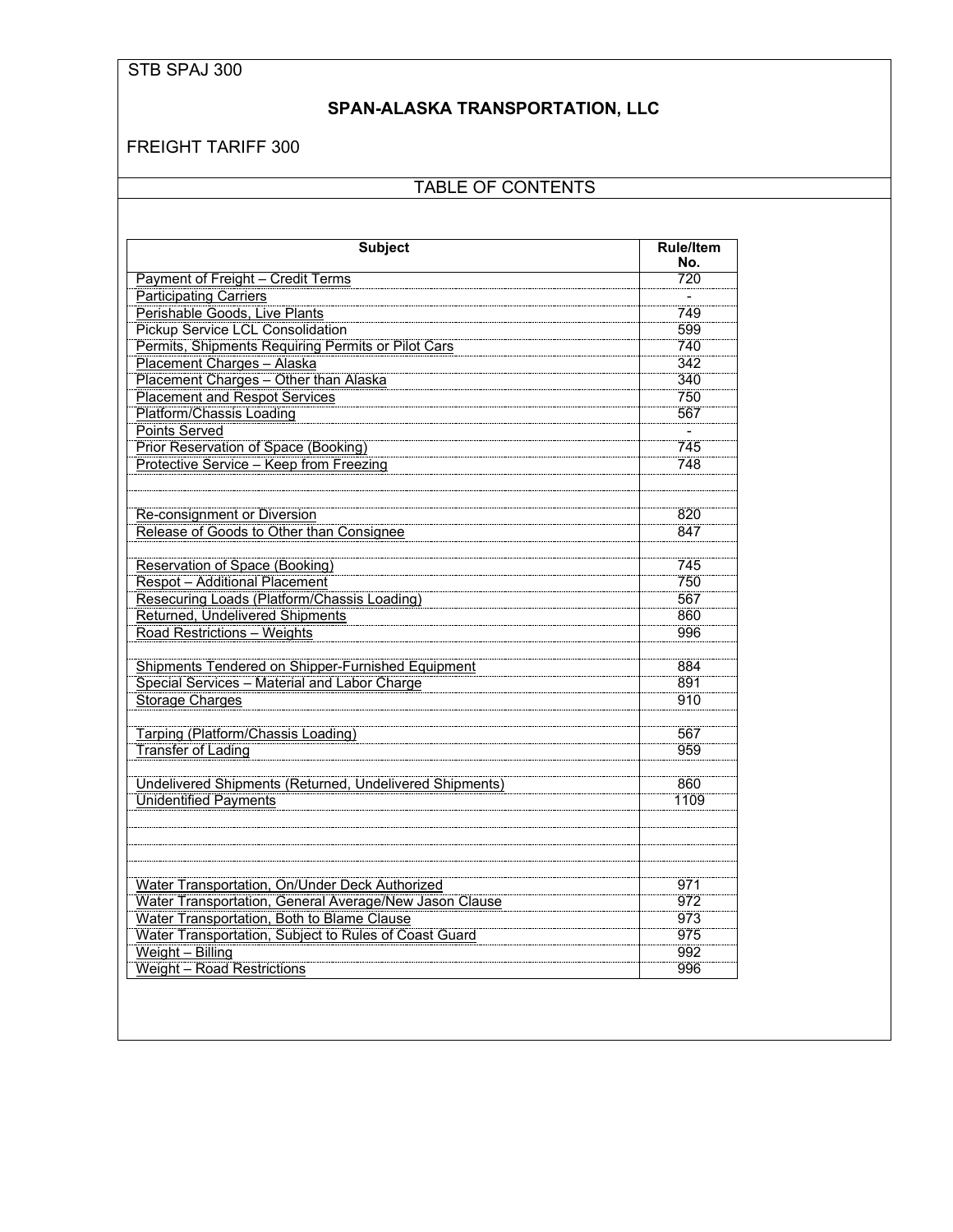## <span id="page-5-0"></span>**SPAN-ALASKA TRANSPORTATION, LLC**

FREIGHT TARIFF 300

# ALPHABETICAL LIST OF POINTS SERVED FROM AND TO WHICH RATES APPLY:

| <b>ALASKA POINT</b><br><b>SERVED</b> | <b>RATE BASIS</b> | <b>REGION</b> |
|--------------------------------------|-------------------|---------------|
| Anchorage                            | <b>ANC</b>        | Central       |
| Fairbanks                            | <b>FRX</b>        | Central       |
| Juneau                               | .INO              | Southeast     |
| Ketchikan                            | KFT               | Southeast     |
| Kenai                                | <b>KFN</b>        | Central       |
| Palmer                               | <b>PMR</b>        | Central       |
| Sitka                                | <b>STK</b>        | Southeast     |
| Soldotna                             | KFN               | Central       |
| Wasilla                              | PMR               | Central       |
| Kodiak                               |                   | Central       |
|                                      |                   |               |
|                                      |                   |               |

| <b>WASHINGTON</b>   | <b>RATE BASIS</b> |  |
|---------------------|-------------------|--|
| <b>POINT SERVED</b> |                   |  |
| ihurn               |                   |  |
|                     |                   |  |
|                     |                   |  |
| acoma               |                   |  |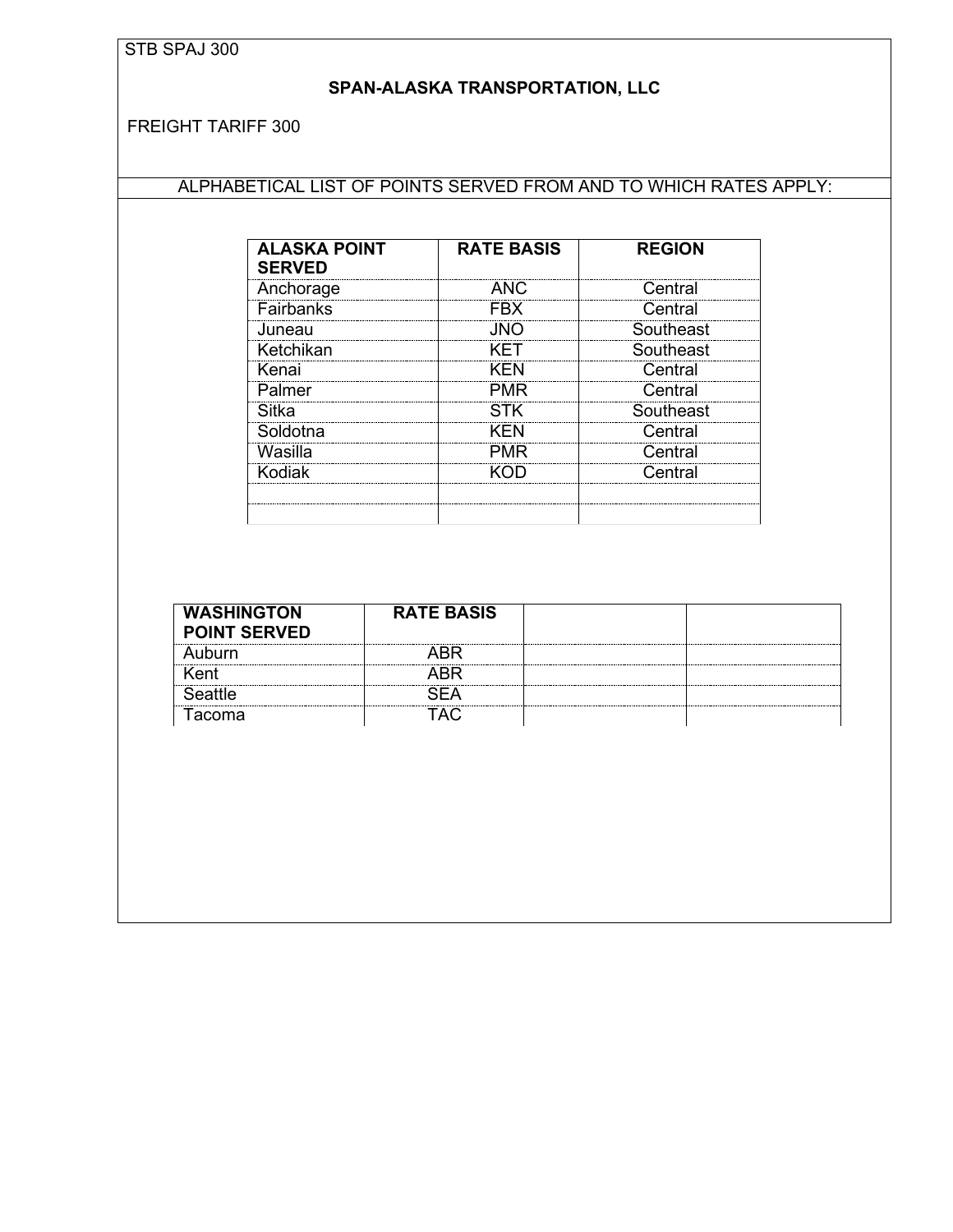<span id="page-6-0"></span>

| STB SPAJ 300                                             | SPAN-ALASKA TRANSPORTATION, LLC                                                                                                                                                                                                                                                                                                                                                                                                                                             |                 |
|----------------------------------------------------------|-----------------------------------------------------------------------------------------------------------------------------------------------------------------------------------------------------------------------------------------------------------------------------------------------------------------------------------------------------------------------------------------------------------------------------------------------------------------------------|-----------------|
| <b>FREIGHT TARIFF 300</b>                                |                                                                                                                                                                                                                                                                                                                                                                                                                                                                             |                 |
|                                                          | <b>RULES AND GOVERNING PROVISIONS:</b>                                                                                                                                                                                                                                                                                                                                                                                                                                      | <b>RULE NO:</b> |
| <b>GOVERNING PUBLICATIONS</b>                            |                                                                                                                                                                                                                                                                                                                                                                                                                                                                             |                 |
|                                                          | Except as otherwise provided herein, this tariff is governed by the following publications, including<br>supplements thereto and subsequent reissues thereof:                                                                                                                                                                                                                                                                                                               | 100             |
| 1)<br>2)                                                 | National Motor Freight Classification NMF 100, series.<br>In the event that a rule is set forth herein addressing the same topic or Rule as the NMF<br>100, series, SPAJ 300 shall take precedence. .Numerical reference to specific Items or<br>Rules of the N.M.F.C will refer to corresponding Items or Rules under whatever number<br>they may appear in a supplement to or successive issues of that classification.                                                   |                 |
| DEFINITIONS-GENERAL                                      |                                                                                                                                                                                                                                                                                                                                                                                                                                                                             | 110             |
| SPAJ                                                     | SPAJ Refers to Span Alaska Transportation, Inc.                                                                                                                                                                                                                                                                                                                                                                                                                             |                 |
| <b>MSNT</b>                                              | MSNT refers to Midnight Sun Transportation Services, LLC                                                                                                                                                                                                                                                                                                                                                                                                                    |                 |
| AKFE                                                     | AKFE refers to Alaska Freight Express, LLC                                                                                                                                                                                                                                                                                                                                                                                                                                  |                 |
| Carrier                                                  | Carrier refers to SPAJ, in the capacity of a freight forwarder, MSNT and<br>AKFE, and their respective subcontractors, authorized agents and all<br>directors, officers and employees thereof.                                                                                                                                                                                                                                                                              |                 |
| Consignee                                                | Consignee refers to the entity identified by Shipper to receive the goods.                                                                                                                                                                                                                                                                                                                                                                                                  |                 |
| Container                                                | Container refers to all types of containers, flatbeds, platforms, trailers,<br>tankers, etc. into or onto which goods are loaded and transported.                                                                                                                                                                                                                                                                                                                           |                 |
| Entity                                                   | Entity refers to all forms of business entities as well as natural persons.                                                                                                                                                                                                                                                                                                                                                                                                 |                 |
| Goods                                                    | Goods refers to those items of personal property with respect to which<br>Carrier has been requested to or does provide services, including all packing<br>and packaging thereof as well as all other items or materials associated<br>therewith, including, without limitation, crates, cradles, pallets containers.<br>The term "goods" shall be deemed synonymous with "shipments," "cargo,"<br>"cargoes," "pieces," "packages," "commodities," and "personal property." |                 |
| Shipper                                                  | Shipper refers to the entity engaging Carrier with respect to the goods, unless<br>the context herein otherwise clearly indicates to the contrary, and shall also<br>include the owner, consignor, Consignee and all others who may have a right<br>of claim by, through or with respect to the goods.                                                                                                                                                                      |                 |
| <b>DEFINITIONS - HOLIDAYS</b>                            | Where reference is made in this tariff to "Holidays," the following are referred to (see Note 1):                                                                                                                                                                                                                                                                                                                                                                           | 120             |
| Christmas Day<br><b>Memorial Day</b><br>Independence Day | Labor Day<br>Thanksgiving Day<br>New Year's Day<br>Day after Thanksgiving Day                                                                                                                                                                                                                                                                                                                                                                                               |                 |
| 1.<br>the Holiday.                                       | When the Holiday falls on a Saturday, the preceding workday will be designated asthe<br>Holiday. When the holiday falls on a Sunday, the following workday will be designated as                                                                                                                                                                                                                                                                                            |                 |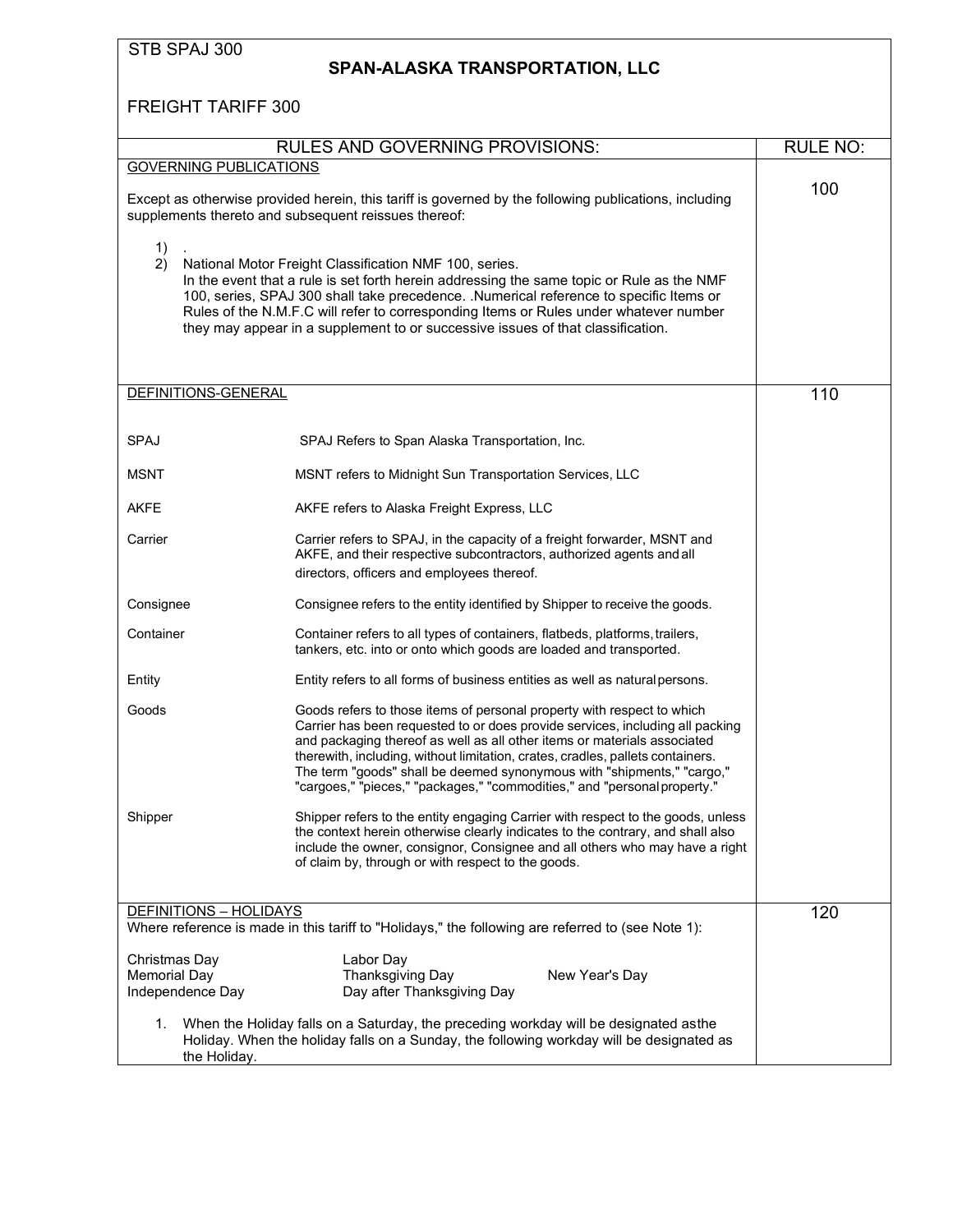# <span id="page-7-0"></span>**SPAN-ALASKA TRANSPORTATION, LLC**

| <b>RULES AND GOVERNING PROVISIONS:</b>                                                                                                                                                                                                                                                                                                                                                                                                                                                                                                                                                                                                                                                                                                                                                                                                                                                                                                      | <b>RULE NO:</b> |
|---------------------------------------------------------------------------------------------------------------------------------------------------------------------------------------------------------------------------------------------------------------------------------------------------------------------------------------------------------------------------------------------------------------------------------------------------------------------------------------------------------------------------------------------------------------------------------------------------------------------------------------------------------------------------------------------------------------------------------------------------------------------------------------------------------------------------------------------------------------------------------------------------------------------------------------------|-----------------|
| <b>APPLICATION OF TARIFF</b><br><u>– GENERAL</u><br>1. Except as otherwise provided, this tariff applies to the transportation of general<br>commodities and like personal property via Carrier's scheduled routes. In addition<br>to applying when Span Alaska Transportation, LLC is named as the Carrier on the<br>face of the applicable bill of lading, this tariff also applies to services rendered by<br>any entity included in the definition of "Carrier" where such entity issues a bill of<br>lading naming itself as Carrier and referencing this tariff. The liability of any entity<br>included in the definition of "Carrier" is several and not joint. This Tariff shall apply<br>to services provided by Carrier, in its capacity as either a motor carrier or freight<br>forwarder, in interstate, intrastate and/or foreign commerce between points in North<br>America.                                                | 160             |
| 2. The provisions of this Tariff may only be waived in a written agreement signed by and<br>authorized representative of Carrier and Shipper. Unless expressly disclaimed by a<br>such a written agreement, this Tariff shall apply to all services provided by Carrier or<br>that are otherwise within the scope of this Tariff (including services performed pursuant<br>to a Short Form Rate Confirmation or Spot Move Agreement where such agreement<br>does not specifically disclaim the provisions of this Tariff), and the terms and conditions<br>of Carrier's Standard Bill of Lading shall apply notwithstanding the use of any other bill<br>of lading or shipping document. If there is a conflict between the terms and conditions<br>of this Tariff and the terms and conditions of any air bill, manifest, label, bill of lading or<br>other shipment documentation, the terms and conditions of this Tariff shall control. |                 |
| 3. The establishment of a commodity rate removes the application of the class rate on the<br>same article between the same points via the same route.                                                                                                                                                                                                                                                                                                                                                                                                                                                                                                                                                                                                                                                                                                                                                                                       |                 |
| 4. Carrier reserves the right to utilize other routes and/or other Carrier's participating<br>herein.                                                                                                                                                                                                                                                                                                                                                                                                                                                                                                                                                                                                                                                                                                                                                                                                                                       |                 |
| 5. Except as otherwise provided, rates apply via a combination of motor-water-motor<br>routes.                                                                                                                                                                                                                                                                                                                                                                                                                                                                                                                                                                                                                                                                                                                                                                                                                                              |                 |
| 6. Carrier is under no obligation to provide service pursuant to this Tariff.                                                                                                                                                                                                                                                                                                                                                                                                                                                                                                                                                                                                                                                                                                                                                                                                                                                               |                 |
| 7. Freight charged on lineal, cubic foot, square yards or square foot basis will have its<br>measurements rounded up to the next whole foot or yard. Fractions of feet or yards will<br>not be used when calculating freight and/or charges hereunder.                                                                                                                                                                                                                                                                                                                                                                                                                                                                                                                                                                                                                                                                                      |                 |
| 8. Goods loaded to containers under Shipper load and count will move at containerload<br>(CL) rates only.                                                                                                                                                                                                                                                                                                                                                                                                                                                                                                                                                                                                                                                                                                                                                                                                                                   |                 |
| APPLICATION OF RATES - ESTIMATED FREIGHT CHARGES                                                                                                                                                                                                                                                                                                                                                                                                                                                                                                                                                                                                                                                                                                                                                                                                                                                                                            | 190             |
| Upon request, Carrier will furnish, either orally, in writing or by electronic means, an estimate of the<br>freight and other charges applicable to any given shipment moved or to be moved under the<br>provisions of this tariff. The estimate will be given on the basis of the effectively published tariff<br>provisions according to the facts concerning the shipment, which have been made known to Carrier.<br>Estimates are furnished as a convenience to the shipping public, and represent nothing more than<br>an approximation of freight charges, which is not binding upon either party. See Rule 1115.                                                                                                                                                                                                                                                                                                                     |                 |
| ADVANCING CHARGES (Exception to NMFC Item 300)                                                                                                                                                                                                                                                                                                                                                                                                                                                                                                                                                                                                                                                                                                                                                                                                                                                                                              | 300             |
| In no event will Carrier have any obligation to advance charges incurred with respect to the goods or<br>services rendered with respect thereto, but such charges may, in Carrier's sole discretion, be advanced to<br>Shipper, Consignee or cargo owners or its warehousemen or agents, e. Carrier will not issue a corrected<br>freight bill based solely upon a change in instructions or other<br>request regarding the advancing of any such amounts.                                                                                                                                                                                                                                                                                                                                                                                                                                                                                  |                 |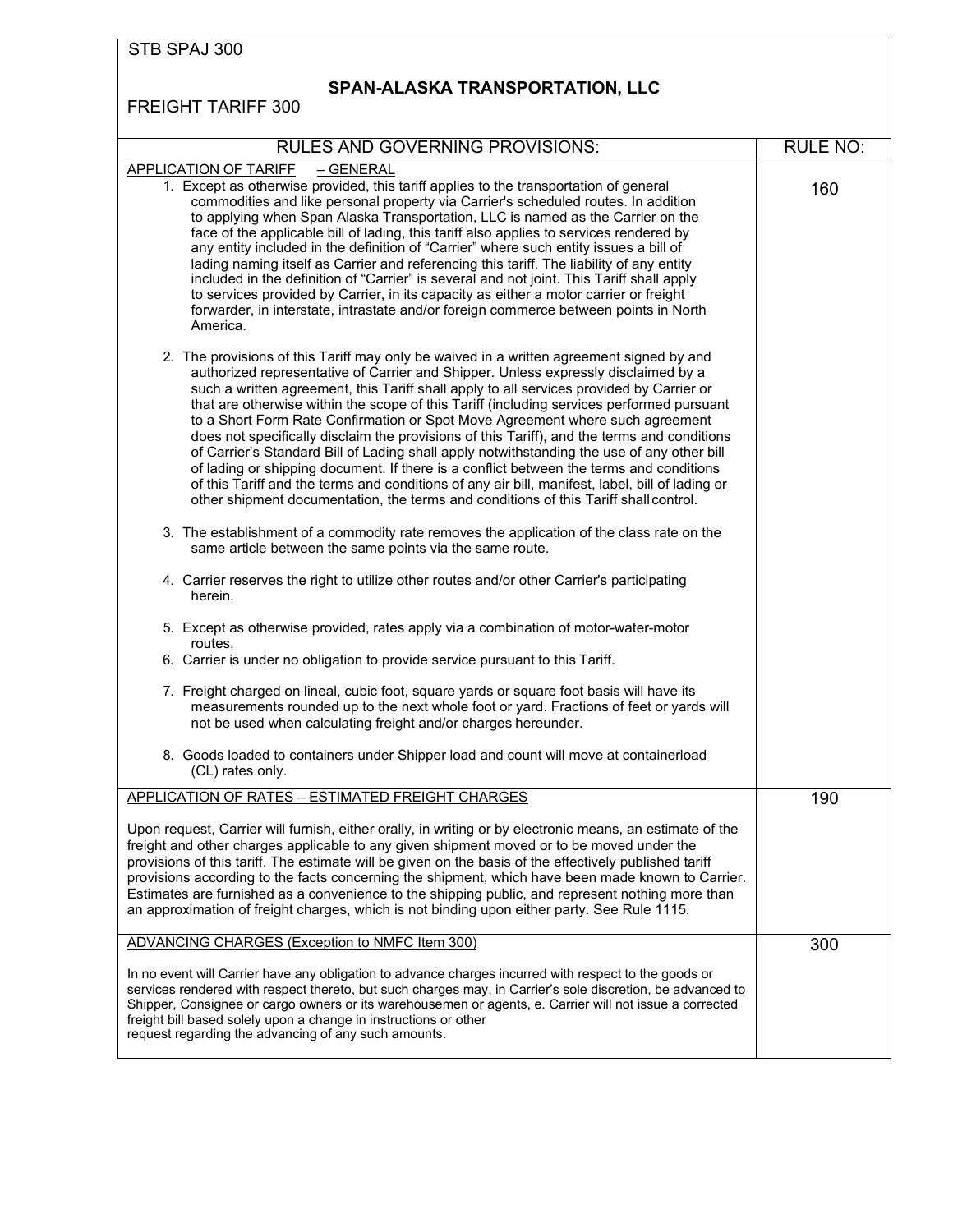### **SPAN-ALASKA TRANSPORTATION, LLC**

|                                                                                                                                                                                                                                                                                                                     | <b>RULES AND GOVERNING PROVISIONS:</b> |                                           |  | <b>RULE NO:</b> |
|---------------------------------------------------------------------------------------------------------------------------------------------------------------------------------------------------------------------------------------------------------------------------------------------------------------------|----------------------------------------|-------------------------------------------|--|-----------------|
| ARRIVAL NOTICE AND UNDELIVERED FREIGHT                                                                                                                                                                                                                                                                              |                                        |                                           |  | 320             |
| Except as may be otherwise provided herein, 48 hours free time, excluding Saturdays, Sunday and legal<br>holidays, will be allowed.                                                                                                                                                                                 |                                        |                                           |  |                 |
| Storage charges assessed under Rule 910will begin when free time expires. Carrier reserves the right to<br>send a shipment to public warehouse at the expense of the owner once free time has expired or Carrier or<br>any of its subcontractors may hold the shipment subject to storage fees defined in Rule 910. |                                        |                                           |  |                 |
| Free time will be computed from the first 8:00 AM after notice of arrival has been given or actual arrival of<br>the freight at destination, whichever is later. The placing of a card in the mail, postage pre-paid, email,<br>phone or fax message will be considered as giving notice of arrival.                |                                        |                                           |  |                 |
| Any charges assess with respect to storage, demurrage, delay, etc., will be charges in respect of the Goods<br>and subject to Carrier's lien.                                                                                                                                                                       |                                        |                                           |  |                 |
| PLACEMENT OR ARBITRARIES TO OR FROM POINTS IN THE STATE OF WASHINGTON -CL                                                                                                                                                                                                                                           |                                        |                                           |  | 340             |
| POINT/PLACE                                                                                                                                                                                                                                                                                                         | <b>BASING POINT</b>                    | <b>CHARGE IN</b><br><b>DOLLARS PER CL</b> |  |                 |
| Algona                                                                                                                                                                                                                                                                                                              | Tacoma, WA                             | 323.00                                    |  |                 |
| <b>Andover Industrial Park</b>                                                                                                                                                                                                                                                                                      | Tacoma, WA                             | 428.00                                    |  |                 |
| Auburn                                                                                                                                                                                                                                                                                                              | Tacoma, WA                             | 323.00                                    |  |                 |
| <b>Bellevue</b>                                                                                                                                                                                                                                                                                                     | Tacoma, WA                             | 630.00                                    |  |                 |
| <b>Bothell</b>                                                                                                                                                                                                                                                                                                      | Tacoma, WA                             | 713.00                                    |  |                 |
| <b>Burien</b>                                                                                                                                                                                                                                                                                                       | Tacoma, WA                             | 428.00                                    |  |                 |
| Des Moines                                                                                                                                                                                                                                                                                                          | Tacoma, WA                             | 478.00                                    |  |                 |
| Edmonds                                                                                                                                                                                                                                                                                                             | Tacoma, WA                             | 730.00                                    |  |                 |
| Everett                                                                                                                                                                                                                                                                                                             | Tacoma, WA                             | 811.00                                    |  |                 |
| <b>Federal Way</b>                                                                                                                                                                                                                                                                                                  | Tacoma, WA                             | 323.00                                    |  |                 |
| Fife                                                                                                                                                                                                                                                                                                                | Tacoma, WA                             | 323.00                                    |  |                 |
| Fircrest                                                                                                                                                                                                                                                                                                            | Tacoma, WA                             | 393.00                                    |  |                 |
| <b>Gig Harbor</b>                                                                                                                                                                                                                                                                                                   | Tacoma, WA                             | 447.00                                    |  |                 |
| Issaquah                                                                                                                                                                                                                                                                                                            | Tacoma, WA                             | 608.00                                    |  |                 |
| Kenmore                                                                                                                                                                                                                                                                                                             | Tacoma, WA                             | 645.00                                    |  |                 |
| Kent                                                                                                                                                                                                                                                                                                                | Tacoma, WA                             | 320.00                                    |  |                 |
| Kirkland                                                                                                                                                                                                                                                                                                            | Tacoma, WA                             | 645.00                                    |  |                 |
| Lakewood                                                                                                                                                                                                                                                                                                            | Tacoma, WA                             | 323.00                                    |  |                 |
| Lynnwood                                                                                                                                                                                                                                                                                                            | Tacoma, WA                             | 776.00                                    |  |                 |
| Maltby , Maltby Industrial Park                                                                                                                                                                                                                                                                                     | Tacoma, WA                             | 730.00                                    |  |                 |
| Monroe                                                                                                                                                                                                                                                                                                              | Tacoma, WA                             | 811.00                                    |  |                 |
| Mukilteo                                                                                                                                                                                                                                                                                                            | Tacoma, WA                             | 820.00                                    |  |                 |
| Olympia                                                                                                                                                                                                                                                                                                             | Tacoma, WA                             | 624.00                                    |  |                 |
| Pacific                                                                                                                                                                                                                                                                                                             | Tacoma, WA                             | 323.00                                    |  |                 |
| Puyallup                                                                                                                                                                                                                                                                                                            | Tacoma, WA                             | 323.00                                    |  |                 |
| Redmond                                                                                                                                                                                                                                                                                                             | Tacoma, WA                             | 645.00                                    |  |                 |
| Renton                                                                                                                                                                                                                                                                                                              | Tacoma, WA                             | 393.00                                    |  |                 |
| Seattle (except piers)                                                                                                                                                                                                                                                                                              | Tacoma, WA                             | 492.00                                    |  |                 |
| Sumner                                                                                                                                                                                                                                                                                                              | Tacoma, WA                             | 323.00                                    |  |                 |
| Tacoma                                                                                                                                                                                                                                                                                                              | Tacoma, WA                             | 323.00                                    |  |                 |
| Tukwila                                                                                                                                                                                                                                                                                                             | Tacoma, WA                             | 393.00                                    |  |                 |
| Woodinville                                                                                                                                                                                                                                                                                                         | Tacoma, WA                             | 645.00                                    |  |                 |
|                                                                                                                                                                                                                                                                                                                     |                                        |                                           |  |                 |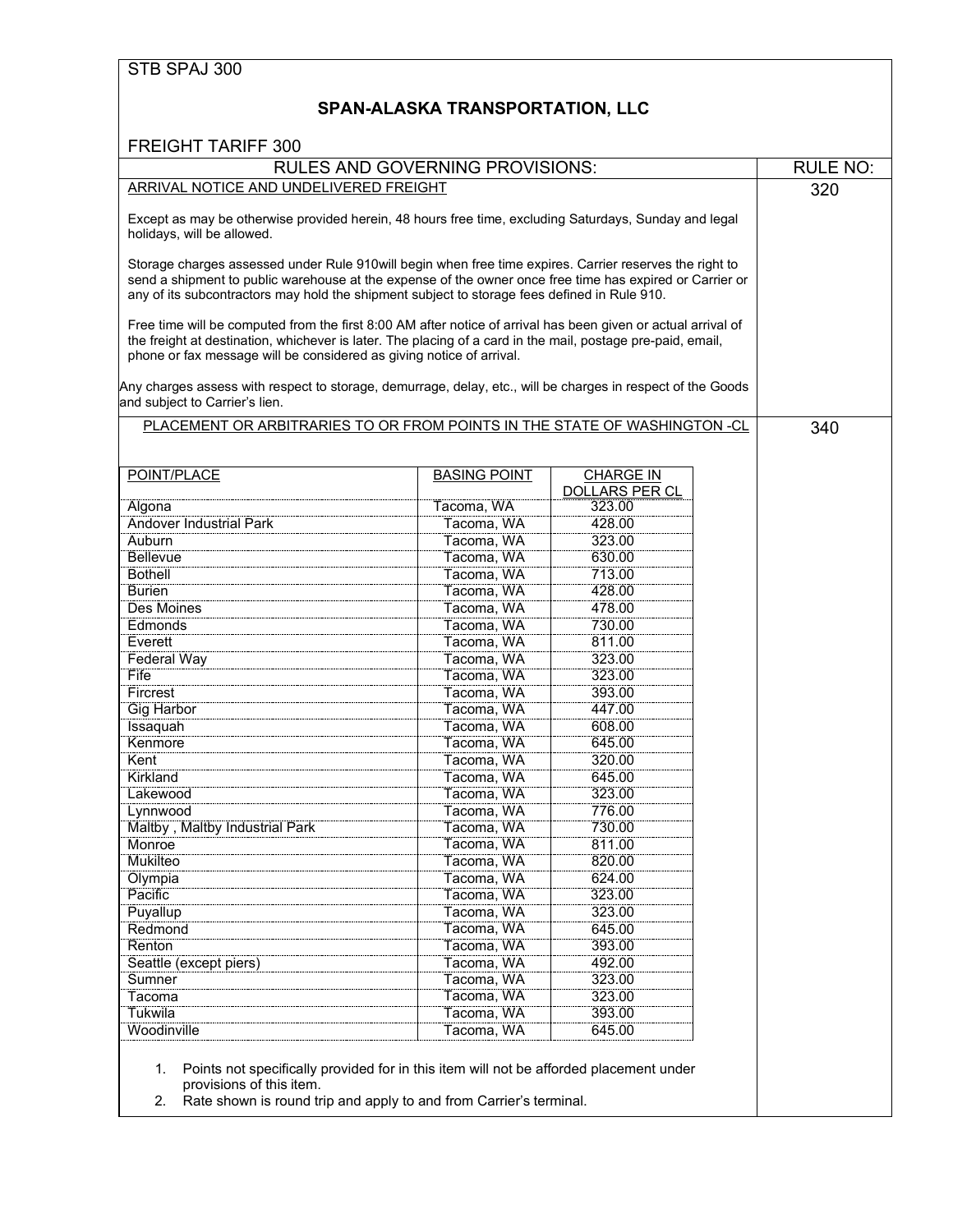| <b>FREIGHT TARIFF 300</b>                                                                                                                                                                                                                                                                                                                                                                                     | <b>RULES AND GOVERNING PROVISIONS:</b> |                   | <b>RULE NO:</b> |
|---------------------------------------------------------------------------------------------------------------------------------------------------------------------------------------------------------------------------------------------------------------------------------------------------------------------------------------------------------------------------------------------------------------|----------------------------------------|-------------------|-----------------|
|                                                                                                                                                                                                                                                                                                                                                                                                               |                                        |                   |                 |
| PLACEMENT SERVICE AND ARBITRARIES TO OR FROM POINTS IN THE STATE OF ALASKA<br>A. Except as otherwise provided in specific rate items, CL rates include placement service at<br>destination. When placement service is requested, but not provided in the specific rate item Carrier<br>will provide such service at the following rates. (Rates shown in dollars per container)                               |                                        |                   | 342             |
| POINT/PLACE                                                                                                                                                                                                                                                                                                                                                                                                   | <b>BASING POINT</b>                    | CHARGE IN DOLLARS |                 |
|                                                                                                                                                                                                                                                                                                                                                                                                               |                                        | PER CL            |                 |
| <b>Big Lake</b>                                                                                                                                                                                                                                                                                                                                                                                               | ,,,,,,,,,,,,,,,,,,,,,,,<br>Anchorage   | 774.00            |                 |
| Chugiak                                                                                                                                                                                                                                                                                                                                                                                                       | Anchorage                              | 671.00            |                 |
| Eagle River                                                                                                                                                                                                                                                                                                                                                                                                   |                                        | 478.00            |                 |
| Eielson AFB                                                                                                                                                                                                                                                                                                                                                                                                   | Anchorage<br>Anchorage                 | 2,403.00          |                 |
| Elmendorf AFB                                                                                                                                                                                                                                                                                                                                                                                                 | Anchorage                              | 310.00            |                 |
| <b>Fairbanks</b>                                                                                                                                                                                                                                                                                                                                                                                              | Anchorage                              | 1,948.00          |                 |
| Fort Richardson                                                                                                                                                                                                                                                                                                                                                                                               | Anchorage                              | 310.00            |                 |
| Fort Wainwright                                                                                                                                                                                                                                                                                                                                                                                               | Anchorage                              | 2,403.00          |                 |
| Homer                                                                                                                                                                                                                                                                                                                                                                                                         | Anchorage                              | 1,948.00          |                 |
|                                                                                                                                                                                                                                                                                                                                                                                                               |                                        |                   |                 |
| Kenai<br>Nikiski                                                                                                                                                                                                                                                                                                                                                                                              | Anchorage                              | 1,212.00          |                 |
|                                                                                                                                                                                                                                                                                                                                                                                                               | Anchorage                              | 1,503.00          |                 |
| <b>Ninilchik</b>                                                                                                                                                                                                                                                                                                                                                                                              | Anchorage                              | 1,695.00          |                 |
| Palmer                                                                                                                                                                                                                                                                                                                                                                                                        | Anchorage                              | 683.00            |                 |
| Soldotna                                                                                                                                                                                                                                                                                                                                                                                                      | Anchorage                              | 1,212.00          |                 |
| Wasilla                                                                                                                                                                                                                                                                                                                                                                                                       | Anchorage                              | 683.00            |                 |
| <b>Calculation of Arbitrary Charges</b><br>Determine the applicable basing point, apply the applicable charge based on the point<br>1.<br>or place to which placement will be made and apply the associated charge.<br>Rates shown apply to cargo that is not subject to over dimension surcharges as outlined in<br>2.<br>item 343 of this tariff.<br>Rates shown subject to Item 345, Fuel Surcharge.<br>3. |                                        |                   |                 |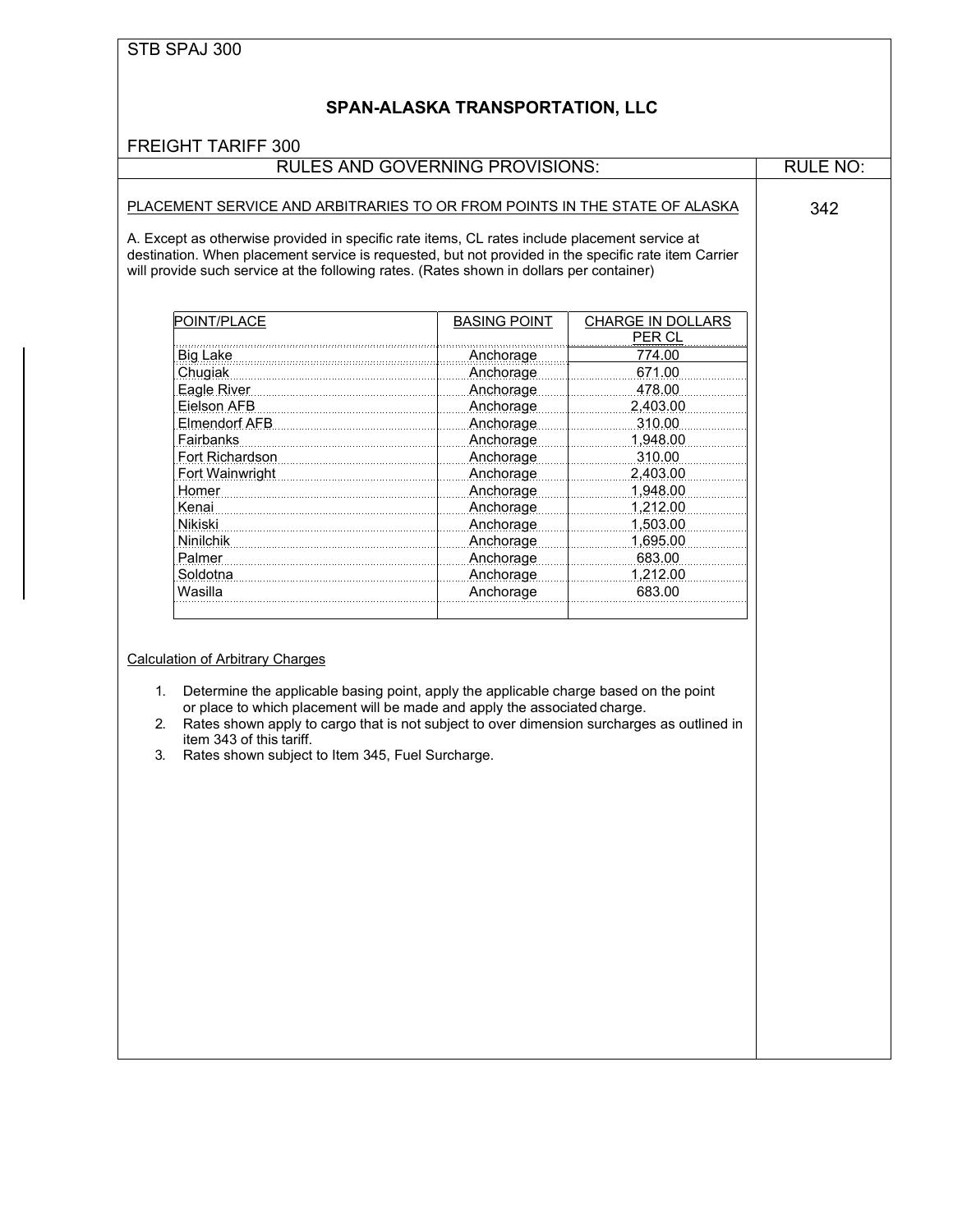|     | STB SPAJ 300                                                                                                                                                                                                                                                                                                                                                |                 |
|-----|-------------------------------------------------------------------------------------------------------------------------------------------------------------------------------------------------------------------------------------------------------------------------------------------------------------------------------------------------------------|-----------------|
|     | <b>SPAN-ALASKA TRANSPORTATION, LLC</b>                                                                                                                                                                                                                                                                                                                      |                 |
|     | <b>FREIGHT TARIFF 300</b>                                                                                                                                                                                                                                                                                                                                   |                 |
|     | <b>RULES AND GOVERNING PROVISIONS:</b>                                                                                                                                                                                                                                                                                                                      | <b>RULE NO:</b> |
|     | CHARGES, OVERDIMENSION GOODS (HEAVY, BULKY, LONG, ETC.)                                                                                                                                                                                                                                                                                                     | 343             |
| (1) | Over weight:                                                                                                                                                                                                                                                                                                                                                |                 |
|     | Rates named herein apply only to single pieces or packages, or combined pieces or<br>packages loaded to a single container, weighing less than 44,000 pounds. Single pieces<br>or packages, or combined pieces or packages loaded to a single container, weighing<br>44,000 pounds or more may be subject to additional charges as negotiated with Carrier. |                 |
| (2) | Over length:                                                                                                                                                                                                                                                                                                                                                |                 |
|     | The rates named in this tariff apply on trailers, containers or lading not exceeding 40' in<br>length. Trailers, containers or lading exceeding 40' in length will be subject to additional<br>charges as negotiated with Carrier.                                                                                                                          |                 |
| (3) | Over-width Over-height:                                                                                                                                                                                                                                                                                                                                     |                 |
|     | The rates names in this tariff apply on trailers, container or lading not exceeding 8' 6" in<br>width or height. Trailers, container or lading exceeding 8' 6" in width or height will be<br>subject to additional charges as negotiated with Carrier.                                                                                                      |                 |
|     | Carrier is not obligated to accept or arrange transportation of any overweight, over length, over-<br>width, or over-height cargo and transportation thereof may be subject to, or limited or prohibited<br>by, permitting requirements in the applicable jurisdiction.                                                                                     |                 |
|     |                                                                                                                                                                                                                                                                                                                                                             |                 |
|     |                                                                                                                                                                                                                                                                                                                                                             |                 |
|     |                                                                                                                                                                                                                                                                                                                                                             |                 |
|     |                                                                                                                                                                                                                                                                                                                                                             |                 |
|     |                                                                                                                                                                                                                                                                                                                                                             |                 |
|     |                                                                                                                                                                                                                                                                                                                                                             |                 |
|     |                                                                                                                                                                                                                                                                                                                                                             |                 |
|     |                                                                                                                                                                                                                                                                                                                                                             |                 |
|     |                                                                                                                                                                                                                                                                                                                                                             |                 |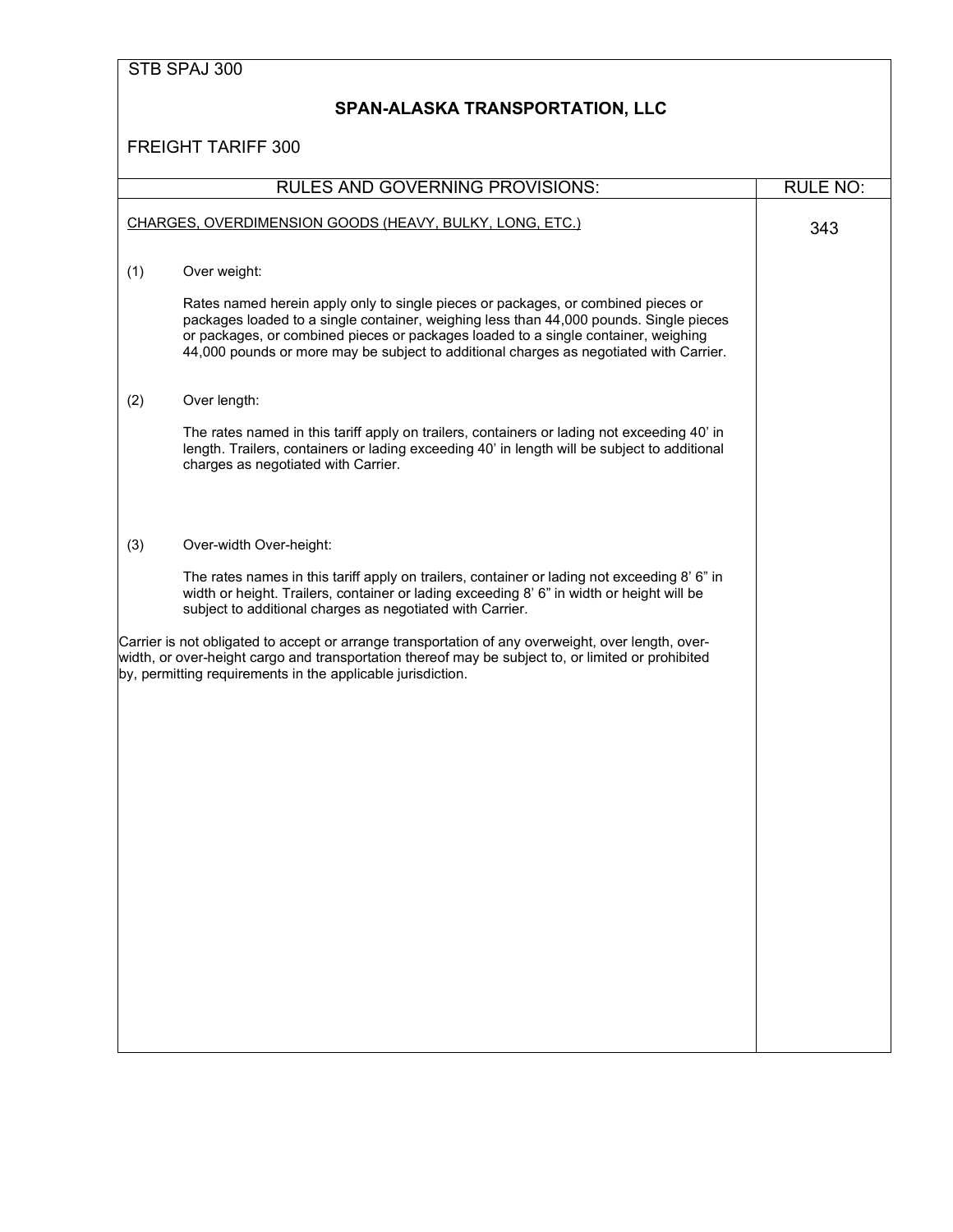### **SPAN-ALASKA TRANSPORTATION, LLC**

| <b>RULES AND GOVERNING PROVISIONS:</b>                                                                                                                                                                                                                                                                                                                                                                                                                                                         | <b>RULE NO:</b> |
|------------------------------------------------------------------------------------------------------------------------------------------------------------------------------------------------------------------------------------------------------------------------------------------------------------------------------------------------------------------------------------------------------------------------------------------------------------------------------------------------|-----------------|
| <b>FUEL SURCHARGE</b>                                                                                                                                                                                                                                                                                                                                                                                                                                                                          | 345             |
| Unless otherwise provided, all shipments are subject to a fuel surcharge of Twenty-eight percent<br>(28.0%)▲ to Central Alaska regions under Steamship Service, Thirty-one (31.0%) to Central<br>Alaska regions under Barge Service, and Twenty-three percent (23.0%) to Southeast Alaska<br>regions as described in Alphabetical List of Points Served, STB SPAJ 300, page 6.                                                                                                                 |                 |
| 1. For rates in cents, fractions of less than $\frac{1}{2}$ cent will be dropped and fractions of $\frac{1}{2}$ cent or<br>more will be rounded to the next whole cent. For rates in dollars, fractions of dollars will be<br>rounded as follows: less than .50 will be dropped and .50 or more will be rounded to the<br>next full dollar.                                                                                                                                                    |                 |
| 2.<br>Where the rate or charge is published in dollars and cents, apply the equivalent incents.                                                                                                                                                                                                                                                                                                                                                                                                |                 |
| BILLS OF LADING, FREIGHT BILLS AND STATEMENTS OF CHARGES - DOCUMENTATION                                                                                                                                                                                                                                                                                                                                                                                                                       | 360             |
| Upon request, Carrier will use reasonable commercial efforts to provide the following documentation<br>as part of the transportation services:                                                                                                                                                                                                                                                                                                                                                 |                 |
| Bill of lading, as set forth in Item 365, which shall be deemed to have been issued for each<br>1)<br>shipment<br>Freight bill<br>2)<br>3)<br>Proof of Delivery                                                                                                                                                                                                                                                                                                                                |                 |
| BILLS OF LADING OR FREIGHT BILLS INVOLVING A CHANGE IN COLLECTION STATUS                                                                                                                                                                                                                                                                                                                                                                                                                       | 362             |
| Carrier shall have no obligation to collect charges from the consignee or otherwise provide "collect"<br>service but may agree to do so in its sole discretion                                                                                                                                                                                                                                                                                                                                 |                 |
| When such a change in collection status is allowed by Carrier from "prepaid" to "collect" or vice<br>versa, a charge of \$32.00 for such change will be assessed against the ultimate payer of freight<br>charges.                                                                                                                                                                                                                                                                             |                 |
| BILLS OF LADING, OTHER THAN CARRIER                                                                                                                                                                                                                                                                                                                                                                                                                                                            | 364             |
|                                                                                                                                                                                                                                                                                                                                                                                                                                                                                                |                 |
| When Carrier signs for receipt on any Shipper's or third-party carrier's bill of lading other than<br>Carrier's bill of lading, Carrier shall only acknowledge receipt of the shipment and shall not be<br>accepting the terms or conditions as described on the Shipper's or third-party carrier's bill of lading<br>When a shipment is received on a bill of lading other than Carrier's bill of lading, all contract terms<br>and conditions as stated in Item 365 shall remain applicable. |                 |
| <b>BILL OF LADING</b><br>The front page and then-current terms and conditions of Carrier's bill of lading, issued at the time<br>of shipment, shall be applicable to all goods received and/or transported by Carrier unless<br>otherwise specifically agreed in a writing signed by an authorized representative of both Shipper<br>and Carrier in.                                                                                                                                           | 365             |
| In the event of a conflict or inconsistency between any provision pre-printed on the face of the bill<br>of lading, or in the bill of lading terms, and this Tariff, the provisions of this Tariff will govern.                                                                                                                                                                                                                                                                                |                 |
|                                                                                                                                                                                                                                                                                                                                                                                                                                                                                                |                 |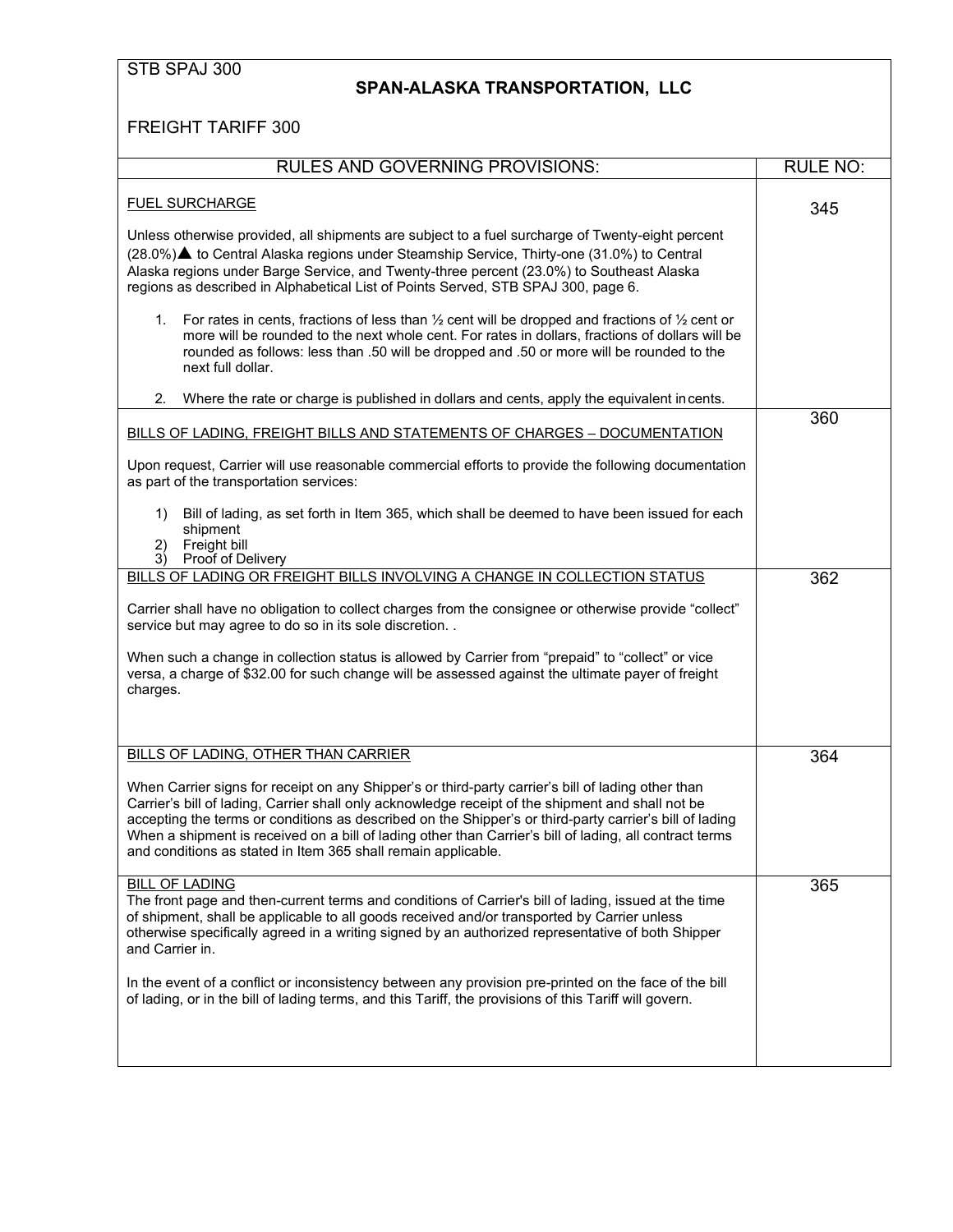|  | STB SPAJ 300 |  |
|--|--------------|--|
|--|--------------|--|

### **SPAN-ALASKA TRANSPORTATION, LLC**

| <b>FREIGHT TARIFF 300</b>                                                                                                                                                                                                                                                                                                                                          |                 |
|--------------------------------------------------------------------------------------------------------------------------------------------------------------------------------------------------------------------------------------------------------------------------------------------------------------------------------------------------------------------|-----------------|
| <b>RULES AND GOVERNING PROVISIONS:</b>                                                                                                                                                                                                                                                                                                                             | <b>RULE NO:</b> |
| <b>CHANGES TO TARIFF</b>                                                                                                                                                                                                                                                                                                                                           | 380             |
| Carrier may amend this tariff at any time. The effective date of the revised tariff will be the issue<br>date stated therein. Any such revised tariff will apply to any cargo first coming into possession of<br>Carrier or its subcontractors on or after the issue date.                                                                                         |                 |
| <b>C.O.D. SHIPMENTS</b>                                                                                                                                                                                                                                                                                                                                            |                 |
| All shipments will be presumed to be collect unless otherwise noted on the face of Carrier's bill of<br>lading. Should Carrier agree to collect freight charges on delivery ("C.O.D."):                                                                                                                                                                            | 430             |
| (A) The consignee will not be allowed to examine the contents of a C.O.D. shipment prior to<br>payment of<br>C.O.D freight charges and receipt of the shipment.                                                                                                                                                                                                    |                 |
| (B) C.O.D shipments of perishable goods, personal goods, or household goods willnot be<br>accepted.                                                                                                                                                                                                                                                                |                 |
| (C) Only the following forms of payment will be accepted for payment of C.O.D. freightcharge<br>amounts:<br>$(1)$ Cash<br>(2) Bank cashiers check<br>(3) Certified check<br>Money order<br>(4)<br>Personal check of the consignee, when so authorized in writing or by<br>(5)<br>endorsement on the bill of lading and or shipping orders by the consignor.        |                 |
| In no event will Carrier have any liability arising from or related to failure to accept payment via<br>appropriate means.                                                                                                                                                                                                                                         |                 |
| (D) In no event will Carrier have any obligation to collect or remit payment for the goods<br>themselves.                                                                                                                                                                                                                                                          |                 |
| (E) Carrier assumes no liability whatsoever for COD payments that default, without exception<br>or limitation, for any reason whatsoever, including but not limited to those that default due<br>to a lack of funds, credit exceeding established limits, erroneous, forged, counterfeit, stolen<br>or fraudulent checks, drafts, currency, credit card or voucher |                 |
| (F) The charges of the destination carrier, for collecting and remitting the amount of each<br>C.O.D. bill collected, on shipments consigned C.O.D. will be a minimum of \$88.00,<br>maximum of \$414.00, subject to 3.5% of the amount of the C.O.D order.                                                                                                        |                 |
|                                                                                                                                                                                                                                                                                                                                                                    |                 |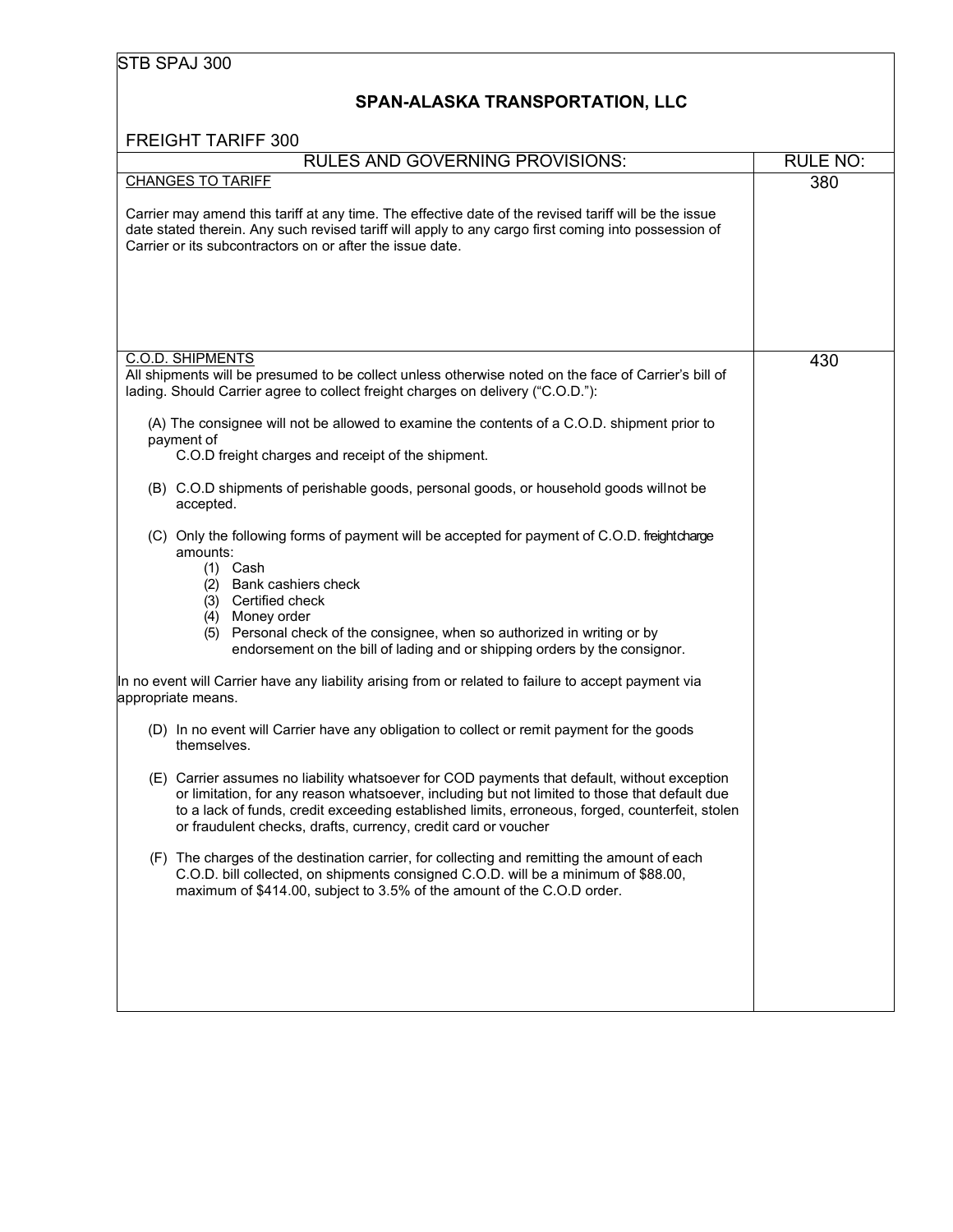|             | STB SPAJ 300                                                                                                                                           |                         |                                        |                                                                                                                                                                                                                                                                                                                                                                                                                                                                                                                                                                                                                                     |                  |
|-------------|--------------------------------------------------------------------------------------------------------------------------------------------------------|-------------------------|----------------------------------------|-------------------------------------------------------------------------------------------------------------------------------------------------------------------------------------------------------------------------------------------------------------------------------------------------------------------------------------------------------------------------------------------------------------------------------------------------------------------------------------------------------------------------------------------------------------------------------------------------------------------------------------|------------------|
|             |                                                                                                                                                        |                         | SPAN-ALASKA TRANSPORTATION, LLC        |                                                                                                                                                                                                                                                                                                                                                                                                                                                                                                                                                                                                                                     |                  |
|             | <b>FREIGHT TARIFF 300</b>                                                                                                                              |                         |                                        |                                                                                                                                                                                                                                                                                                                                                                                                                                                                                                                                                                                                                                     |                  |
|             |                                                                                                                                                        |                         | <b>RULES AND GOVERNING PROVISIONS:</b> |                                                                                                                                                                                                                                                                                                                                                                                                                                                                                                                                                                                                                                     | <b>RULE NO:</b>  |
|             | the recipient.                                                                                                                                         |                         |                                        | (G) Performance of C.O.D. service will not constitute Carrier as the shipper's agent for any<br>purpose, including, but not limited to, completion of the sale of the goods by the shipper to                                                                                                                                                                                                                                                                                                                                                                                                                                       | 430<br>Concluded |
| <b>LIEN</b> | Carrier a consensual lien upon all Shippers' personal property, and all proceeds thereof,<br>sums due Carrier, with the balance to be paid to Shipper. |                         |                                        | Carrier shall have a lien upon all goods transported hereunder, and any proceeds thereof, which<br>lien shall survive delivery, to secure payment of sums due hereunder. Further, Shipper grants<br>subsequently in the possession of Carrier to secure payment of sums due hereunder whether such<br>charges relate to the personal property or proceeds then in Carrier's possession. Carrier may assert<br>such lien rights at any time, including withholding delivery until full payment is made and/or public or<br>private sale of the personal property; sale proceeds shall be first applied to all costs of sale, then to | 472              |
|             | <b>CUSTOMS OR IN BOND SHIPMENTS</b>                                                                                                                    |                         |                                        |                                                                                                                                                                                                                                                                                                                                                                                                                                                                                                                                                                                                                                     | 480              |
|             | Shipments moving under Bond will not be accepted by the Carrier.                                                                                       |                         |                                        |                                                                                                                                                                                                                                                                                                                                                                                                                                                                                                                                                                                                                                     |                  |
|             | <b>DELAY CHARGES</b>                                                                                                                                   |                         |                                        |                                                                                                                                                                                                                                                                                                                                                                                                                                                                                                                                                                                                                                     | 500              |
|             | with the following:                                                                                                                                    |                         |                                        | Charges for driver wait time and pick-up and delivery appointments will be assessed in accordance                                                                                                                                                                                                                                                                                                                                                                                                                                                                                                                                   |                  |
| (1)         | <b>FREE TIME:</b>                                                                                                                                      |                         |                                        |                                                                                                                                                                                                                                                                                                                                                                                                                                                                                                                                                                                                                                     |                  |
|             | Locations in Alaska                                                                                                                                    | Locations in Washington | $: 15$ minutes<br>: 15 minutes         | Unless otherwise provided rates include the following free time during which the driver will<br>standby at no additional cost for loading/unloading of goods by Shipper or Consignee:                                                                                                                                                                                                                                                                                                                                                                                                                                               |                  |
|             | POINTS/PLACES IN ALASKA                                                                                                                                |                         |                                        | POINTS/PLACES IN WASHINGTON                                                                                                                                                                                                                                                                                                                                                                                                                                                                                                                                                                                                         |                  |
|             | charge                                                                                                                                                 | minimum                 | charge                                 | Minimum                                                                                                                                                                                                                                                                                                                                                                                                                                                                                                                                                                                                                             |                  |
|             | \$167.00 Hour                                                                                                                                          | \$71.00                 | \$167.00 Hour                          | \$71.00                                                                                                                                                                                                                                                                                                                                                                                                                                                                                                                                                                                                                             |                  |
| (2)         | <b>DELAY CHARGES:</b>                                                                                                                                  |                         |                                        | Delays beyond the allowed free time shown above, through no fault of Carrier, shall be<br>assessed delay charges as set forth below. Charges will be applied in 1/4 hour increments.                                                                                                                                                                                                                                                                                                                                                                                                                                                |                  |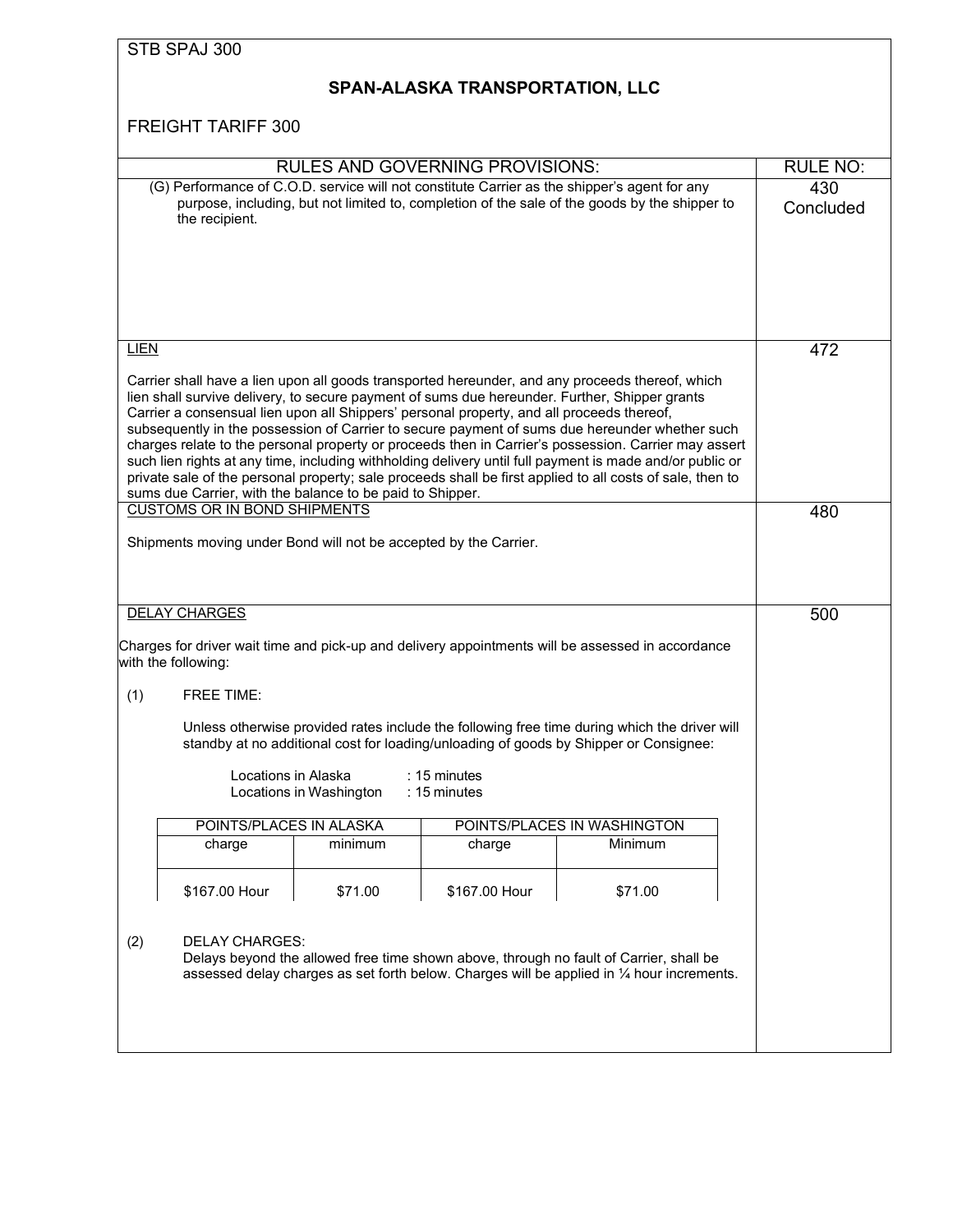# **SPAN-ALASKA TRANSPORTATION, LLC**

|                                                                                                                                                                                                                                                                                                                                                                                           |                                                      | <b>RULES AND GOVERNING PROVISIONS:</b>                                                                                                                                                                                                                       |         |                                                                                   | RULE NO: |
|-------------------------------------------------------------------------------------------------------------------------------------------------------------------------------------------------------------------------------------------------------------------------------------------------------------------------------------------------------------------------------------------|------------------------------------------------------|--------------------------------------------------------------------------------------------------------------------------------------------------------------------------------------------------------------------------------------------------------------|---------|-----------------------------------------------------------------------------------|----------|
| DETENTION - TRAILERS WITHOUT POWER UNITS                                                                                                                                                                                                                                                                                                                                                  |                                                      |                                                                                                                                                                                                                                                              | 501     |                                                                                   |          |
|                                                                                                                                                                                                                                                                                                                                                                                           | or unloading subject to the provisions of this item. | Trailers moving under or subject to the provisions of (C) (D) this tariff may be detained for loading                                                                                                                                                        |         |                                                                                   |          |
| (1)                                                                                                                                                                                                                                                                                                                                                                                       | <b>FREE TIME:</b>                                    |                                                                                                                                                                                                                                                              |         |                                                                                   |          |
|                                                                                                                                                                                                                                                                                                                                                                                           |                                                      | Unless otherwise provided, placed and/or removed containers will be allowed 72 hours<br>free time (excluding Saturdays, Sundays and Holidays) commencing the first 7:00 a.m.<br>after tender thereof to Shipper or Consignee for loading/unloading of goods. |         |                                                                                   |          |
| (2)                                                                                                                                                                                                                                                                                                                                                                                       | <b>DETENTION CHARGES:</b>                            |                                                                                                                                                                                                                                                              |         |                                                                                   |          |
| Containers not released to Carrier upon or before expiration of free time shown above,<br>through no fault of Carrier, shall be assessed detention charges as set forth below<br>commencing upon expiration of free time and continuing until the container is released to<br>Carrier via telephone or other notice (including Saturdays, Sundays and Holidays).                          |                                                      |                                                                                                                                                                                                                                                              |         |                                                                                   |          |
|                                                                                                                                                                                                                                                                                                                                                                                           | $\overline{20'}$                                     | $40' - 45'$                                                                                                                                                                                                                                                  | 48'     | $\overline{53'}$                                                                  |          |
|                                                                                                                                                                                                                                                                                                                                                                                           | Per Day                                              | Per Day                                                                                                                                                                                                                                                      | Per Day | Per Day                                                                           |          |
|                                                                                                                                                                                                                                                                                                                                                                                           | \$61.00                                              | \$61.00                                                                                                                                                                                                                                                      | \$83.00 | \$83.00                                                                           |          |
|                                                                                                                                                                                                                                                                                                                                                                                           | <b>EFFECTIVE DATES</b>                               |                                                                                                                                                                                                                                                              |         |                                                                                   | 510      |
| Shipments are governed by the rates and rules in effect on the date(s) the shipment(s) are tendered<br>to Carrier. Each part lot of a multiple part shipment will be assessed the rates and charges in effect<br>on the date of tender of the individual part lot (see Exception).<br>The term "tender" or "date of tender" is the date upon which the shipment is physically received by |                                                      |                                                                                                                                                                                                                                                              |         |                                                                                   |          |
|                                                                                                                                                                                                                                                                                                                                                                                           | Carrier or any of its subcontractors.                |                                                                                                                                                                                                                                                              |         |                                                                                   |          |
| EXCEPTION:                                                                                                                                                                                                                                                                                                                                                                                |                                                      | effect on the date of tender to the originating participating Carrier.                                                                                                                                                                                       |         | Shipments moving under through rates shall be subject to the rates and charges in |          |
|                                                                                                                                                                                                                                                                                                                                                                                           |                                                      |                                                                                                                                                                                                                                                              |         |                                                                                   |          |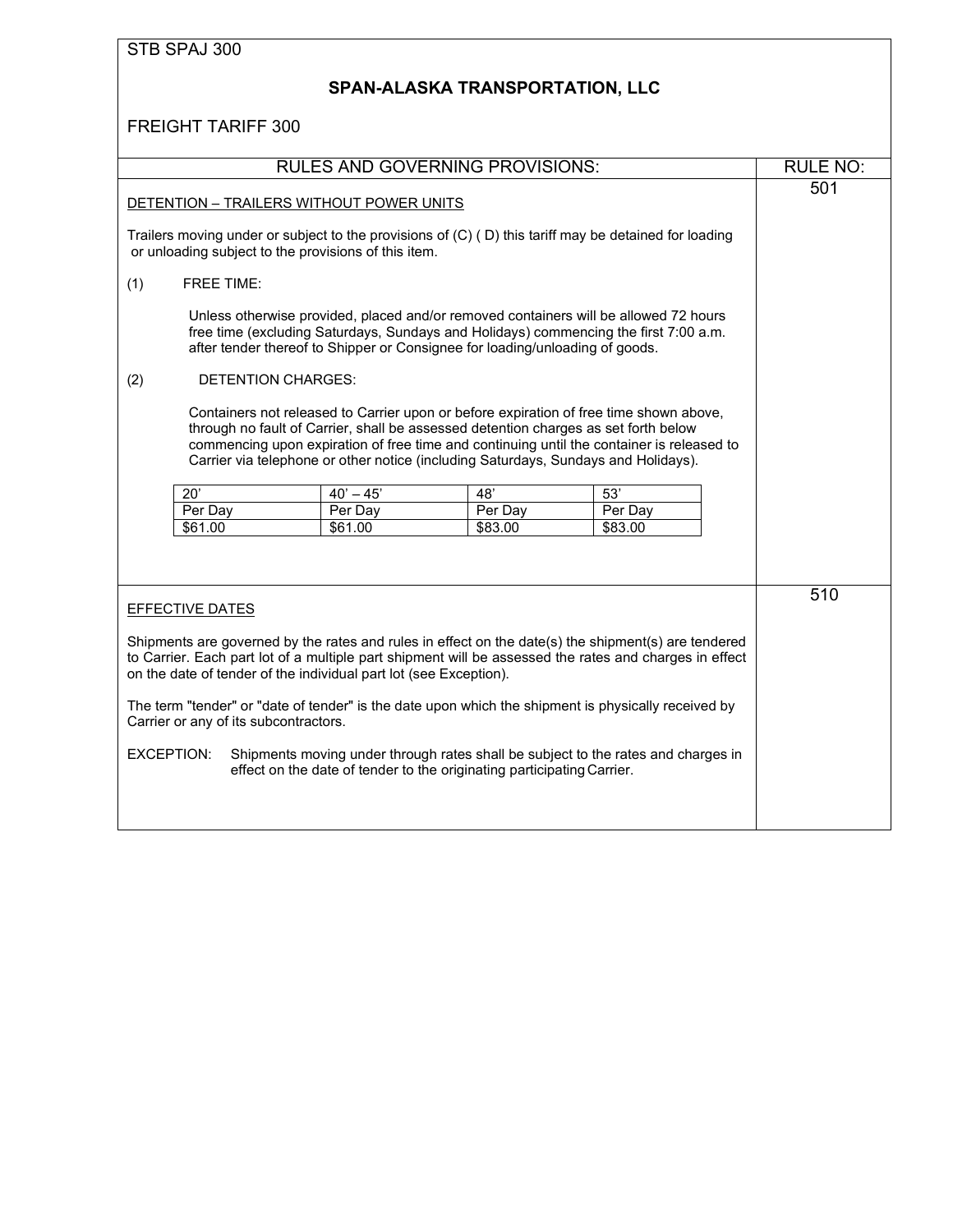# <span id="page-15-0"></span>**SPAN-ALASKA TRANSPORTATION, LLC**

| RULES AND GOVERNING PROVISIONS:                                                                                                                                                                                                                                                                                                                                                                                                                                                                                                                                                                         | RULE NO: |
|---------------------------------------------------------------------------------------------------------------------------------------------------------------------------------------------------------------------------------------------------------------------------------------------------------------------------------------------------------------------------------------------------------------------------------------------------------------------------------------------------------------------------------------------------------------------------------------------------------|----------|
| <b>EQUIPMENT SPECIFICATIONS</b>                                                                                                                                                                                                                                                                                                                                                                                                                                                                                                                                                                         | 520      |
| Specifications on any container (including all equipment, conveyances, etc. within that term) to be<br>provided by Carrier with respect services hereunder shall be provided upon request from Shipper.                                                                                                                                                                                                                                                                                                                                                                                                 |          |
| Maximizing payload weight does not guarantee compliance with state, municipal or federal<br>1.<br>road weight limits. All loads must not exceed legal road limits when moving on public<br>roads. Costs due to over loading, including, but not limited to, unloading, splitting<br>shipments into multiple conveyances, associated transportation charges and fines or<br>penalties, are the responsibility of Shipper and are subject to Carrier's lien.                                                                                                                                              |          |
| 2.<br>Payload refers to the maximum weight the container is designed to carry, and is provided<br>for information purposes only.                                                                                                                                                                                                                                                                                                                                                                                                                                                                        |          |
| 3.<br>Acceptance of payload is subject to Carrier having suitable equipment.                                                                                                                                                                                                                                                                                                                                                                                                                                                                                                                            |          |
| EXPLOSIVES, HAZARDOUS MATERIALS, HAZARDOUS WASTE AND OTHER DANGEROUS<br>GOODS                                                                                                                                                                                                                                                                                                                                                                                                                                                                                                                           | 540      |
| This tariff is subject to Federal Hazardous Materials Regulations, Code of Federal Regulations, Title<br>49, Parts 100 - 180, as well as any state, local, provincial (Canadian) law, regulation, rule or<br>ordinance relative to the transportation of Hazardous Goods.                                                                                                                                                                                                                                                                                                                               |          |
| Hazardous Goods are those as classified hazardous by the U.S. Department of Transportation<br>and published in the Code of Federal Regulations (CFR), Title 49. It is Shipper's sole obligation to<br>notify Carrier in advance of any tendered shipment of Hazardous Goods, and such shipments will<br>only be accepted for transportation by Carrier after prior booking arrangements have been made<br>and Carrier has agreed to provide such services in writing. Upon Carrier's request, Shipper will<br>provide Carrier with a copy of the Safety Data Sheet with respect to any Hazardous Goods. |          |
| Carrier reserves the right to refuse any goods which, in its judgment, are hazardous, dangerous,<br>objectionable or otherwise likely to injure any container, equipment or other personal property, or for<br>which, in Carrier's judgment, is not able to be safely loaded, stowed, secured, unloaded and<br>delivered.                                                                                                                                                                                                                                                                               |          |
| All shipments of such goods accepted by Carrier shall be subject to the following requirements:                                                                                                                                                                                                                                                                                                                                                                                                                                                                                                         |          |
| (1)<br>Shipper shall provide Carrier with complete and approved shipping papers and/or Bill of Lading, to<br>include all information, descriptions, instruction, disclosures required by Federal Hazardous Material<br>Regulations. A statement of certification must appear on the shipping paper that the goods offered for<br>transportation meet the requirements of this tariff. Such certification shall contain the following language:                                                                                                                                                          |          |
| "This is to certify that the above named goods are properly classified, described, packaged, marked and<br>labeled, and is in proper condition for transportation according to the applicable regulations of the<br>Department of Transportation/Environmental Protection Agency, and Carrier may rely upon the<br>statements and descriptions made herein, any other representations notwithstanding."                                                                                                                                                                                                 |          |
| On each shipping papers and/or Bill of Lading Shipper must assure that the HM column has been<br>properly marked.                                                                                                                                                                                                                                                                                                                                                                                                                                                                                       |          |
| (2)<br>Shipper shall provide on the Bill of Lading a full description of the Hazardous Goods, including their<br>identity and quantity, complete and clear written instructions for loading, handling, storing, response,<br>clean-up, mitigation, remediation, removal in the event of a spill or release. Additionally the full name<br>and telephone number for contact person who has knowledge of the goods and emergency incident<br>response requirements. This person must be immediately available at all times during the<br>performance of the transportation services by Carrier.           |          |
| Continued                                                                                                                                                                                                                                                                                                                                                                                                                                                                                                                                                                                               |          |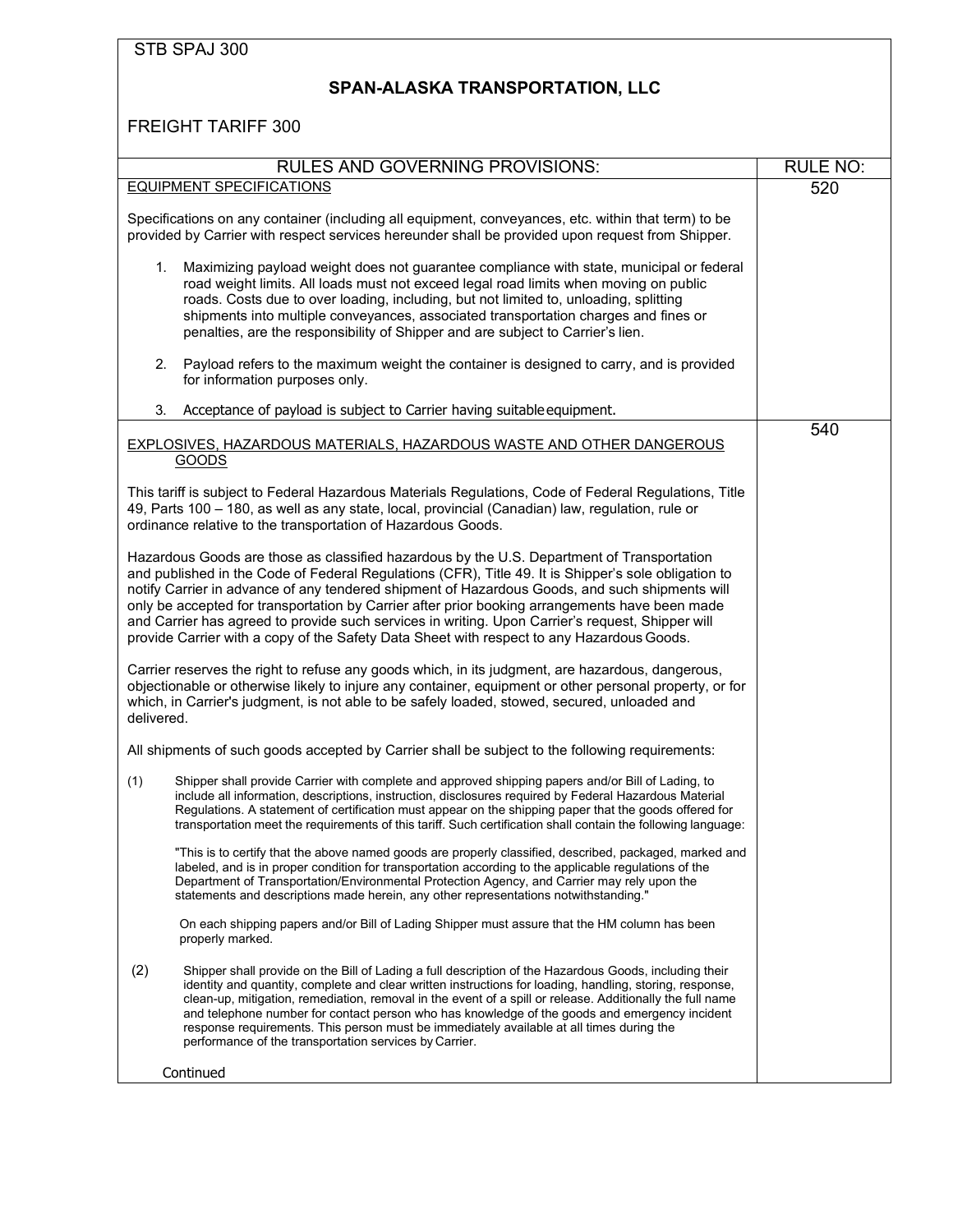| STB SPAJ 300<br>SPAN-ALASKA TRANSPORTATION, LLC                                                                                                                                                                                                                                                                                                                                                                                                                                                                                                                                                            |                  |
|------------------------------------------------------------------------------------------------------------------------------------------------------------------------------------------------------------------------------------------------------------------------------------------------------------------------------------------------------------------------------------------------------------------------------------------------------------------------------------------------------------------------------------------------------------------------------------------------------------|------------------|
| <b>FREIGHT TARIFF 300</b>                                                                                                                                                                                                                                                                                                                                                                                                                                                                                                                                                                                  |                  |
| <b>RULES AND GOVERNING PROVISIONS:</b>                                                                                                                                                                                                                                                                                                                                                                                                                                                                                                                                                                     | <b>RULE NO:</b>  |
| <b>EXPLOSIVES, HAZARDOUS MATERIALS, HAZARDOUS WASTE AND OTHER DANGEROUS</b><br><b>GOODS</b>                                                                                                                                                                                                                                                                                                                                                                                                                                                                                                                | 540<br>Concluded |
| (3)<br>Shipper shall be solely responsible for ensuring that all accepted Hazardous Goods shipments are<br>properly packaged, marked and labeled in accordance with requirements of the Federal Hazardous<br>Material Regulations, and that such Hazardous Goods are properly described on the shipping papers<br>provided to Carrier.                                                                                                                                                                                                                                                                     |                  |
| (4)<br>Shipper must attest on the bill of lading that the shipment contains no mix of non- compatible goods<br>whatsoever, including those non-compatible goods identified by the Federal Resource Conservation<br>and Recovery Act (RCRA), Toxic Substances Control Act (TSCA), Code of Federal Regulations, Title<br>49, Parts 100-177, or the Alaska, Washington or federal environmental protection or like agencies.<br>Shipments not so attested will not be accepted by Carrier.                                                                                                                    |                  |
| Any shipment which contains such goods but which was not so declared to Carrier prior to<br>commencement of services shall be assessed an additional surcharge of \$15,000.00 per container<br>in addition to all other charges.                                                                                                                                                                                                                                                                                                                                                                           |                  |
| NOTE 1:<br>When a shipment contains two or more articles which, under the provisions of Code<br>of Federal Regulations, Title 49, Parts 100 to 177 and/or Title 40, Part 262, are<br>prohibited from being loaded or stored together, each part lot in the shipment will<br>be considered a separate shipment. Each such considered separate shipment will<br>be subject to the provisions of this Item even though tendered on a single bill of<br>lading. Articles not requiring such segregation may be included with any one of the<br>separately considered shipments.                                |                  |
| NOTE 2:<br>When a shipment has been accepted by Carrier for transportation and after receipt<br>by Carrier an error is found in the required certification, packaging, labeling or other<br>lawful requirements, all damages and penalties actual and consequential shall be<br>for the account of the party required to provide such certification, packaging,<br>labeling or other lawful requirement. A charge of \$100.00 per container will be<br>assessed to placard Carrier's vehicle in conformance with DOT regulations when<br>shipment is found to be in non-compliance with those regulations. |                  |
| NOTE 3:<br>Hazardous Goods accepted by Carrier for shipment shall be assessed the<br>following charge in addition to all other applicable rates and charges.                                                                                                                                                                                                                                                                                                                                                                                                                                               |                  |
| All assessments subject to a<br>\$2.82 cwt per hazardous<br>All assessments subject to a<br>minimum charge of \$74.00 per<br>classification<br>maximum charge of \$259.00<br>classification<br>per classification                                                                                                                                                                                                                                                                                                                                                                                          |                  |
| <b>HAZARDOUS MATERIALS, DISPOSAL OF</b><br>When shipments of Hazardous Goods are either rejected by Consignee or determined by Carrier to<br>be damaged, Shipper shall make all arrangements for the immediate removal and disposal of such<br>Hazardous Goods. The cost of disposal shall be paid by Shipper.                                                                                                                                                                                                                                                                                             | 542              |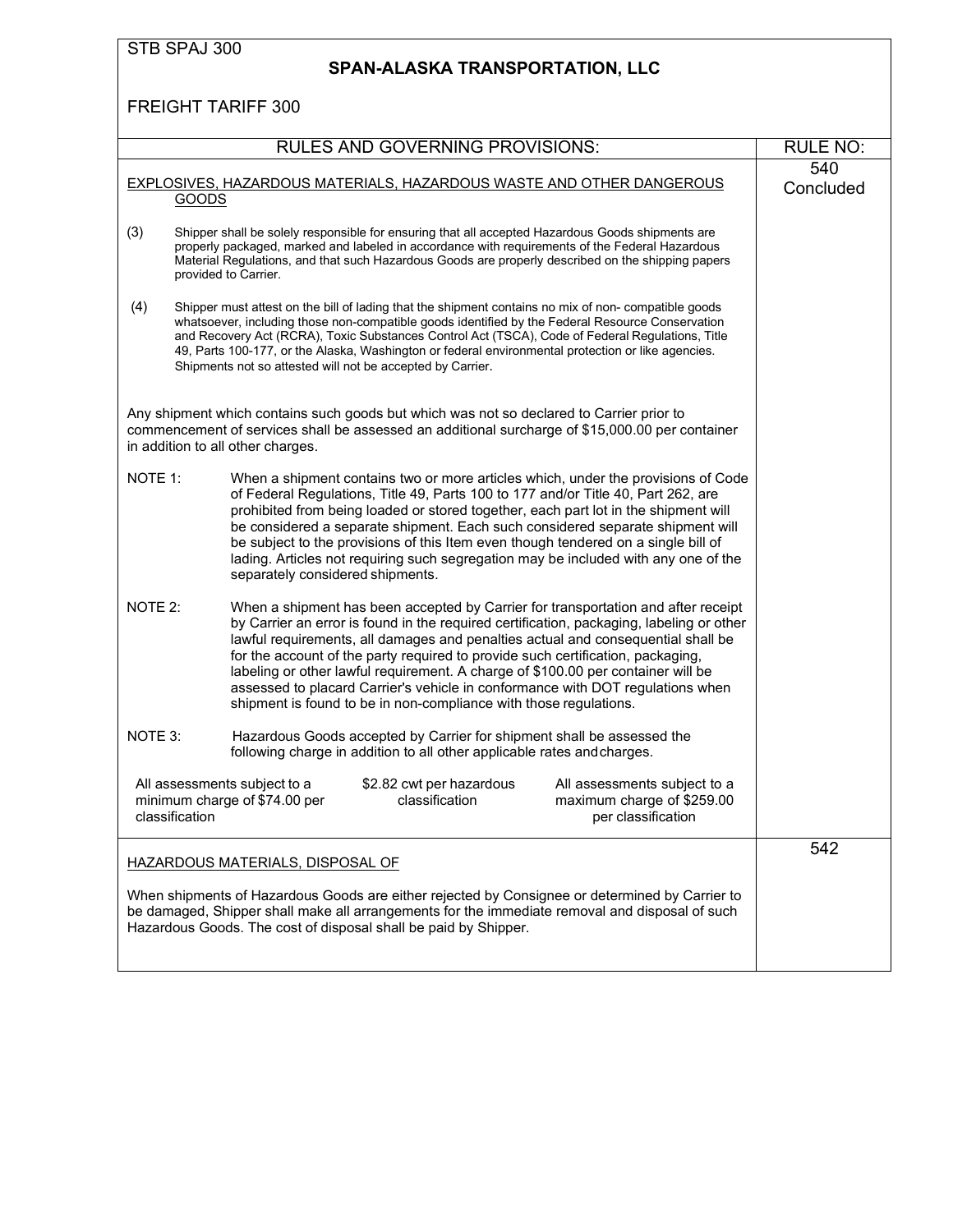### <span id="page-17-0"></span>**SPAN-ALASKA TRANSPORTATION, LLC**

| <b>RULES AND GOVERNING PROVISIONS:</b>                                                                                                                                                                                                                                                                                                                                                                                                                                                                                                                       | <b>RULE NO:</b> |
|--------------------------------------------------------------------------------------------------------------------------------------------------------------------------------------------------------------------------------------------------------------------------------------------------------------------------------------------------------------------------------------------------------------------------------------------------------------------------------------------------------------------------------------------------------------|-----------------|
| HAZARDOUS WASTE, TRANSPORTATION OF, PROHIBITED ARTICLES<br>Shipments of Hazardous Waste products as defined by Federal Resource Conservation and<br>Recovery Act (RCRA), Toxic Substances Control Act (TSCA), or Code of Federal regulations, Title<br>49, Parts 100-177, or the Alaska, Washington or federal environmental protection or like agencies<br>will not be accepted for shipment by hereunder.                                                                                                                                                  | 545             |
| INACCURATE DESCRIPTION<br>Shipper is responsible to provide complete and accurate information regarding the goods.<br>Should inaccurate or incomplete information be provided, without limiting any other right of<br>Carrier, Carrier will be entitled to collect charges according to the proper and accurate<br>description/particulars thereof.                                                                                                                                                                                                          | 561             |
| <b>CONTAINER LOADING</b>                                                                                                                                                                                                                                                                                                                                                                                                                                                                                                                                     | 562             |
| (1) Goods loaded in containers must be packaged and secured in such a manner to ensure<br>that goods do not shift during transportation and normal handling procedures.<br>(2) Goods loaded in containers must be packaged and secured for safe handling, stowage and<br>transportation by land and or water.<br>(3) Containers returned to Carrier with dunnage or debris or waste not removed will be subject<br>to cleaning and handling charges billable to the party responsible for freight charges.<br>For flatbeds or platforms see Item 567.<br>(4) |                 |
| EQUIPMENT DAMAGE                                                                                                                                                                                                                                                                                                                                                                                                                                                                                                                                             | 564             |
| Repair of damage to the Carrier's equipment by virtue of:                                                                                                                                                                                                                                                                                                                                                                                                                                                                                                    |                 |
| (1) characteristics of the goods, improper loading, improper unloading, and/or improper packaging<br>will be for the account of the Shipper, Consignee or beneficial owner of the freight, and will<br>be charges in respect to the goods subject to Carrier's lien. Annotation on the Bill of Lading<br>or receipt at origin and/or delivery receipt at destination will constitute actual notice of such<br>damage and the corresponding liability for repair, but is not required in order for Carrier to<br>proceed with a claim.                        |                 |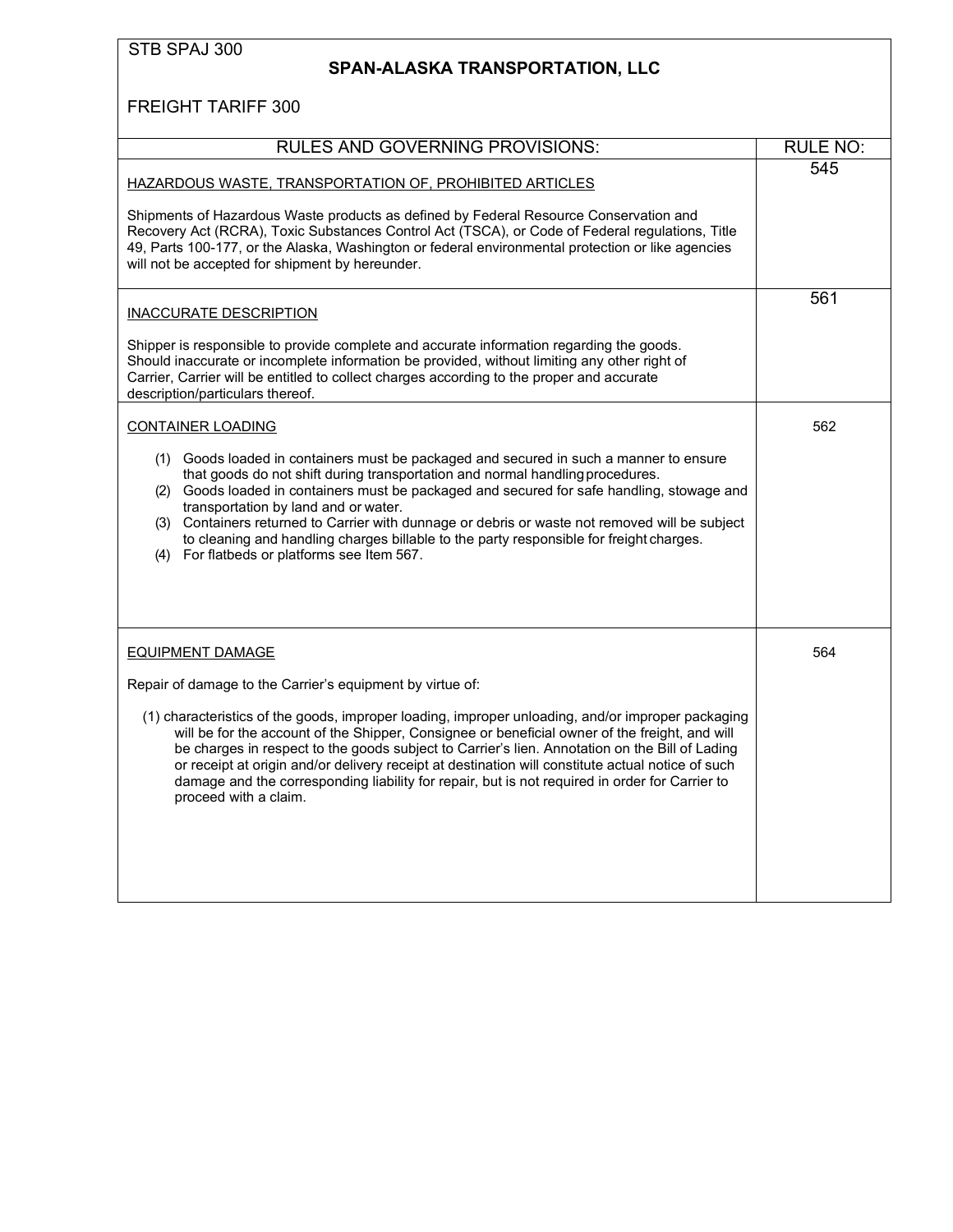# **SPAN-ALASKA TRANSPORTATION, LLC**

| <b>RULES AND GOVERNING PROVISIONS:</b>                                                                                                                                                                                                                                                                                                                                                                                                                                                                                                                                                                                                                                                     | <b>RULE NO:</b> |
|--------------------------------------------------------------------------------------------------------------------------------------------------------------------------------------------------------------------------------------------------------------------------------------------------------------------------------------------------------------------------------------------------------------------------------------------------------------------------------------------------------------------------------------------------------------------------------------------------------------------------------------------------------------------------------------------|-----------------|
| PLATFORM OR FLATBED LOADING                                                                                                                                                                                                                                                                                                                                                                                                                                                                                                                                                                                                                                                                | 567             |
| Goods that are loaded by Shipper (or any third party other than Carrier at the request of Shipper) on<br>a flatbed, platform or chassis or otherwise exposed to the elements must be properly packaged,<br>protected and secured for safe handling, stowage and transportation by land and or water, including<br>uncovered flat deck vessel. Goods on platforms must be banded widthwise with minimum 1 1/4 inch<br>steel banding material; one placed every three feet, or appropriate other devices such as chains and<br>binders. Banding must not be placed over platform fork pockets. Goods loaded to platforms must<br>have 4 inch minimum dunnage between the goods and platform. |                 |
| If Carrier is requested by Shipper or Shipper's agent to provide packaging, protecting, securing and<br>or other additional services, Carrier will provide the necessary material and labor required to perform<br>such services at the charges stated below (see Note 2):                                                                                                                                                                                                                                                                                                                                                                                                                 |                 |
| (1) Banding Only - A charge per platform will be assessed for banding goods to platform.<br>40' Platform \$135.00<br>45' Platform \$135.00<br>53' Platform \$164.00                                                                                                                                                                                                                                                                                                                                                                                                                                                                                                                        |                 |
| Tarping Only – When Carrier is requested to provide tarping for goods loaded on a<br>(2)<br>platform, this service will be provided at the following charges:<br>40' Platform \$351.00<br>45' Platform \$364.00<br>53' Platform \$435.00                                                                                                                                                                                                                                                                                                                                                                                                                                                   |                 |
| (3) Banding and Tarping - When Carrier is requested both band and tarp goods to a platform,<br>this service will be provided at the following charges:<br>40' Platform \$486.00<br>45' Platform \$512.00<br>53' Platform \$591.00                                                                                                                                                                                                                                                                                                                                                                                                                                                          |                 |
| (4) Resecuring – If goods required resecuring for safe stowage, the following provisionsapply:                                                                                                                                                                                                                                                                                                                                                                                                                                                                                                                                                                                             |                 |
| Note 1: If Carrier determines that Shipper properly secured platform at origin and, through no<br>fault of Carrier, goods must be resecure, Carrier will resecure the goods and the charges listed<br>above will be assessed.                                                                                                                                                                                                                                                                                                                                                                                                                                                              |                 |
| Note 2: Securing will include labor and materials, such as strapping, to secure goods to the<br>platform, but will not include any materials for dunnage, blocking or bracing. If such materials<br>are required, apply charges as per Item 891.                                                                                                                                                                                                                                                                                                                                                                                                                                           |                 |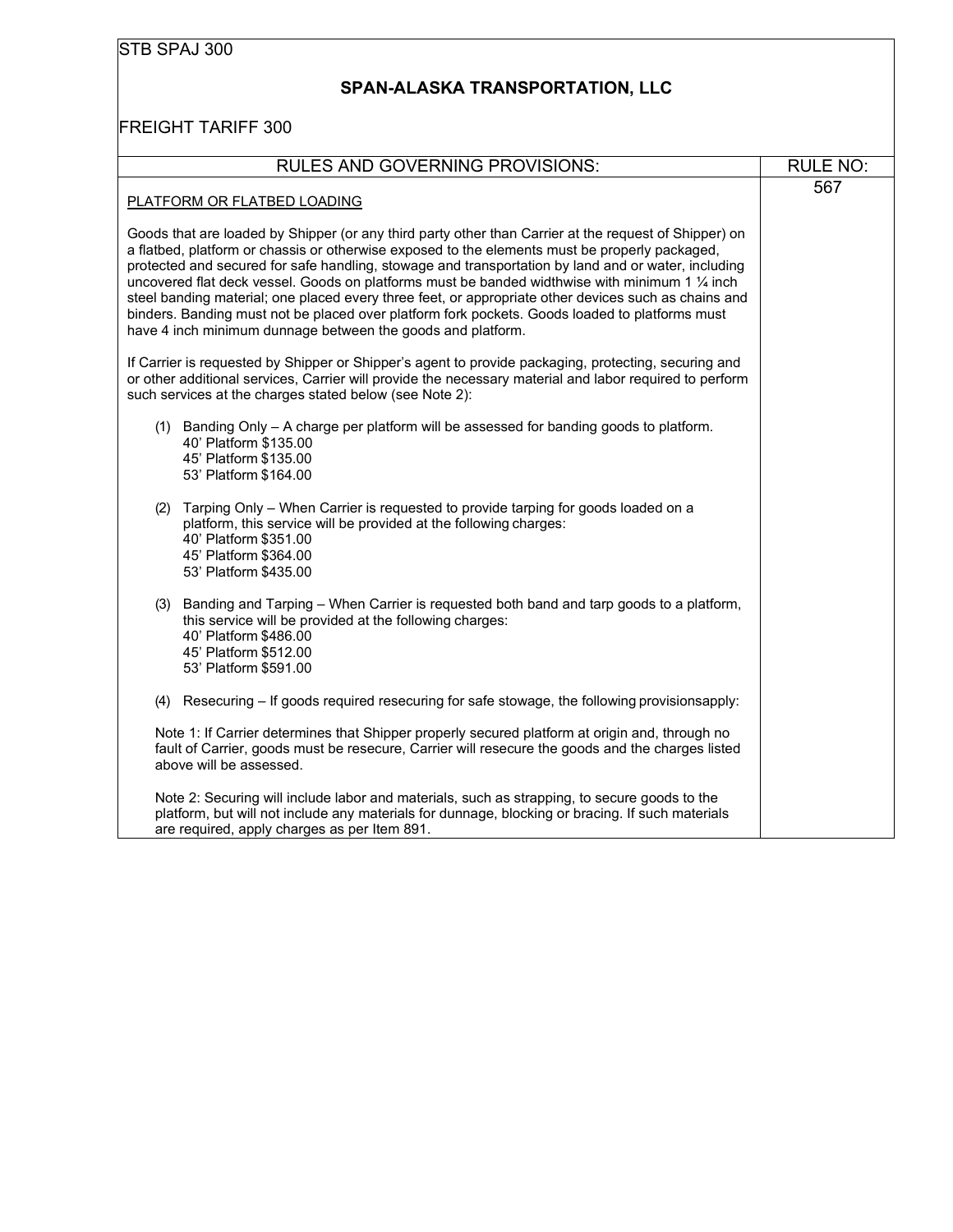#### <span id="page-19-0"></span>**SPAN-ALASKA TRANSPORTATION, LLC**

#### RULES AND GOVERNING PROVISIONS: RULE NO:

574

#### LIABILITY FOR LOSS OR DAMAGE TO GOODS

Carrier's liability for any loss, damage or destruction to goods being transported shall be that of a motor carrier as set forth in the Carmack Amendment codified at 49 U.S.C. § 14706, as amended from time to time, regardless of whether transport is interstate or intrastate, or involves foreign commerce. In no event shall Carrier be responsible for any consequential, incidental or unforeseen damage or loss. In addition, Carrier shall not be responsible for any such loss, damage, destruction or delay caused by one of the excepted circumstances set forth in 574(A) below. In any event, unless Shipper requests excess value liability coverage as set forth in 574(B) below, Carrier's liability for any loss, damage or destruction to any shipment shall not exceed the lesser of (i) the cost to repair or replace the goods, which shall in no event exceed the commercial invoice amount; and (ii) (A) with respect to new and unused items, \$25.00 per pound, subject to a maximum liability of \$100,000 per shipment; or (B) with respect to used or reconditioned items, \$0.30 per pound, subject to a maximum liability of \$1,000 per shipment. The foregoing notwithstanding, with respect to new and unused items consisting of articles that are described in National Motor Freight Classification Item 116030, Copiers, Printers, Scanners, or Facsimile machines, or components or part thereof, NOI note 116034 Carrier's liability for any loss, damage, or destruction to any shipment shall not exceed the lesser of a) the cost to repair or replace the goods which shall in no event exceed the commercial invoice amount, or b) \$2.50 per pound per package. All such articles must be packaged in accordance with Specifications for Numbered Packages, Package 2534.

All shipments with an origin in Alaska are deemed to consist of Used or Reconditioned Articles unless Shipper indicates otherwise in the space provided on the face of Carrier's bill of lading. If Shipper indicates on the face of Carrier's bill of lading that Alaska origin shipments consist of new and unused articles, there shall be a presumption that goods were new and unused unless and until Carrier provides evidence to the contrary.

- A. Exceptions: Carrier shall not be liable for loss or damage from the following:
	- 1. a) capture, seizure, arrest, restraint, detainment, confiscation, preemption, requisition or nationalization, and the consequences thereof or any attempt thereat, whether in time of peace or war and whether lawful or otherwise;

b) all loss, damage or expense, whether in time of peace or war, caused by (a) any weapon of war employing atomic or nuclear fission and/or fusion/and or other reaction or radioactive force or matter or (b) any mine or torpedo;

c) all consequences of hostilities or warlike operations (whether there will be a declaration of war or not), but this warranty shall not exclude collision or contact with aircraft, or with rockets or similar missiles (other than weapons of war) or with fixed or floating object (other than a mine or torpedo), standing, heavy weather, fire or explosion unless caused directly (and independently of the nature of the voyage or service which the vessel concerned or, in the case of a collision, any other vessel involved therein, is performing) by a hostile act by or against a belligerent power; and for the purposes of this "power" includes any authority maintaining naval, military or air forces association with a power.;

d) the consequences of civil war, revolution, rebellion, insurrection, or civil strife arising there from; or from the consequences of the imposition of martial law; military or usurped power; or piracy.

- 2. a) strikes, lockouts, labor disturbances, riots, civil commotions, or acts of any person or persons taking part in any such occurrences or disorders; or b) vandalism, sabotage or malicious act, which shall be deemed also to encompass the act or acts of one or more persons, whether or not agents of a sovereign power, carried out for political, terrorist or ideological purposes and whether any loss, damage or expense resulting there from is accidental or intentional.
- 3. Claim for loss of market or for loss, damage or deterioration arising from delay, whether caused by a peril insured against or otherwise.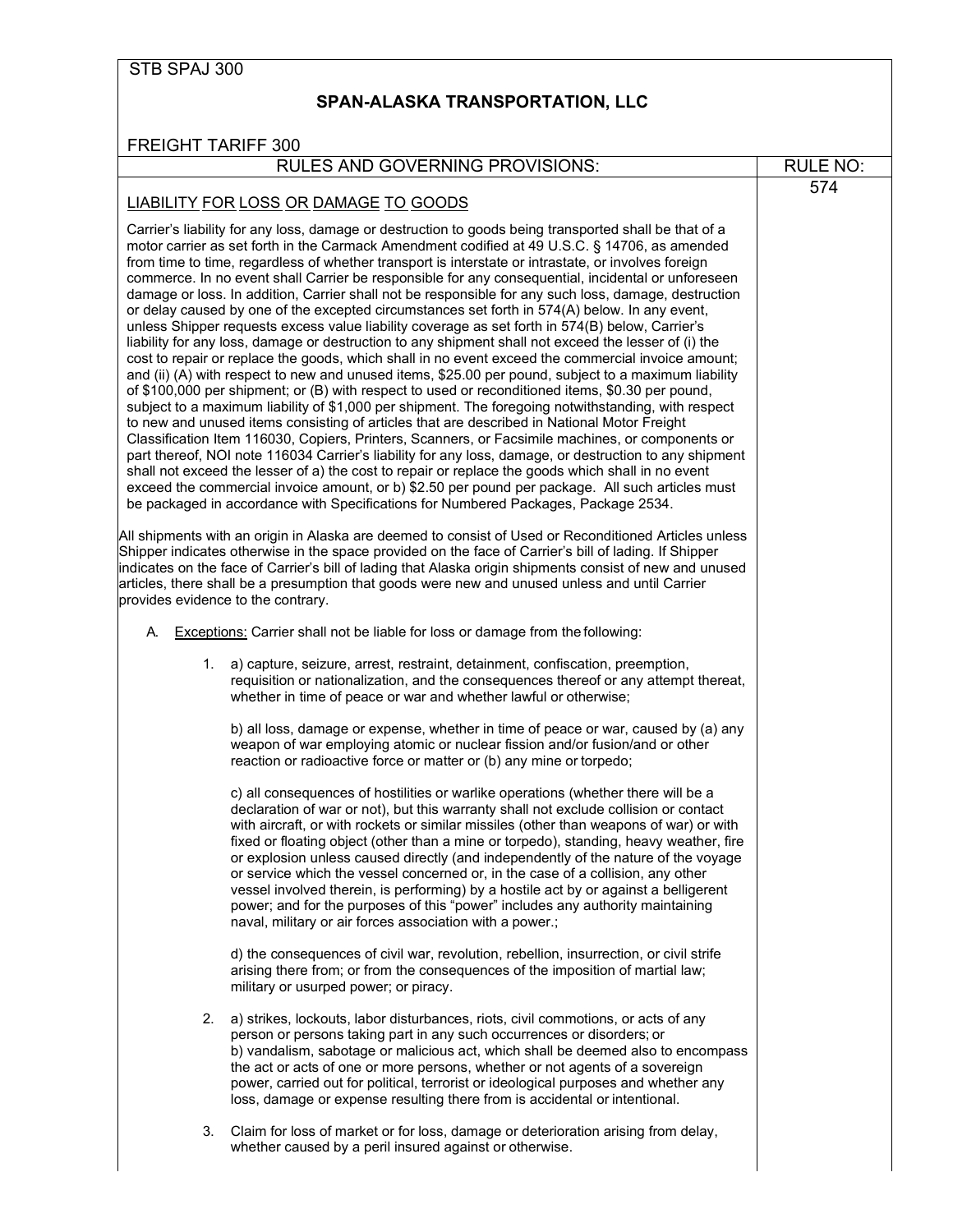#### **SPAN-ALASKA TRANSPORTATION, LLC**

FREIGHT TARIFF 300 RULES AND GOVERNING PROVISIONS: RULE NO: LIABILITY FOR LOSS OR DAMAGE TO GOODS 4. Inherent vice or the nature of the merchandise insured. 5. Ordinary leakage, ordinary loss in and/or difference in weight or volume, or ordinary wear and tear. 6. Dampness, change of flavor, discoloration, mustiness or mold unless caused by actual contact with sea water resulting from improper handling by Carrier or container failure. 7. Loss, damage or expense caused by or resulting from atmospheric or climatic conditions; except when merchandise insured is packed and/or shipped in such a manner as to prevent such loss. 8. Loss, damage or expense caused by or resulting from insufficiency or unsuitability of packaging (including overseas containers and stowage therein when merchandise is shipped therein) when performed by the shipper, or beneficial owner of the goods. 9. Loss, damage or expense caused by or resulting from willful misconduct, fraud or deceit of partners' officers or employees of the assured or their assignee; or willful misconduct, fraud or deceit of parties involved in sales transaction. 10. Quarantine; act or omission of the shipper or owner of the goods; lockout or other labor dispute; sabotage; wastage in bulk or weight arising from the nature of the goods; inherent vice; improper or insufficient packing; latent-defect not discoverable by due diligence. 11. Package or Parcel Carrier Shipments; shipments received from a parcel or package service, or US Postal service and/or where no bill of lading or air waybill has been issued to the Carrier at time of receiving; such shipments will be subject to any limitation of liability/released valuation set forth by the parcel or package carrier's contract of service. 12. Transportation by Air; If any portion of the transportation of the goods is by air, consignee agrees that such portion shall be subject to the air carrier's air waybill (bill of lading), including any limitation of liability/released valuation set forth herein, the benefits of which shall be automatically extended and applicable to Carrier. A copy of the air carrier's air waybill will be made available upon request. 574 **Continued** B. Requesting Excess Value Liability. If Shipper wishes for Carrier to assume additional liability in excess of the otherwise applicable limitation set forth in 574(A), the following willapply: 1. Declaring Excess Value Liability on the bill of lading. Subject to the applicable caps as set forth below, Shipper may request that Carrier assume liability in excess of the otherwise applicable limitation by inserting the amount of liability being requested on the face of the bill of lading in the space indicated, and by paying additional fees as set forth below.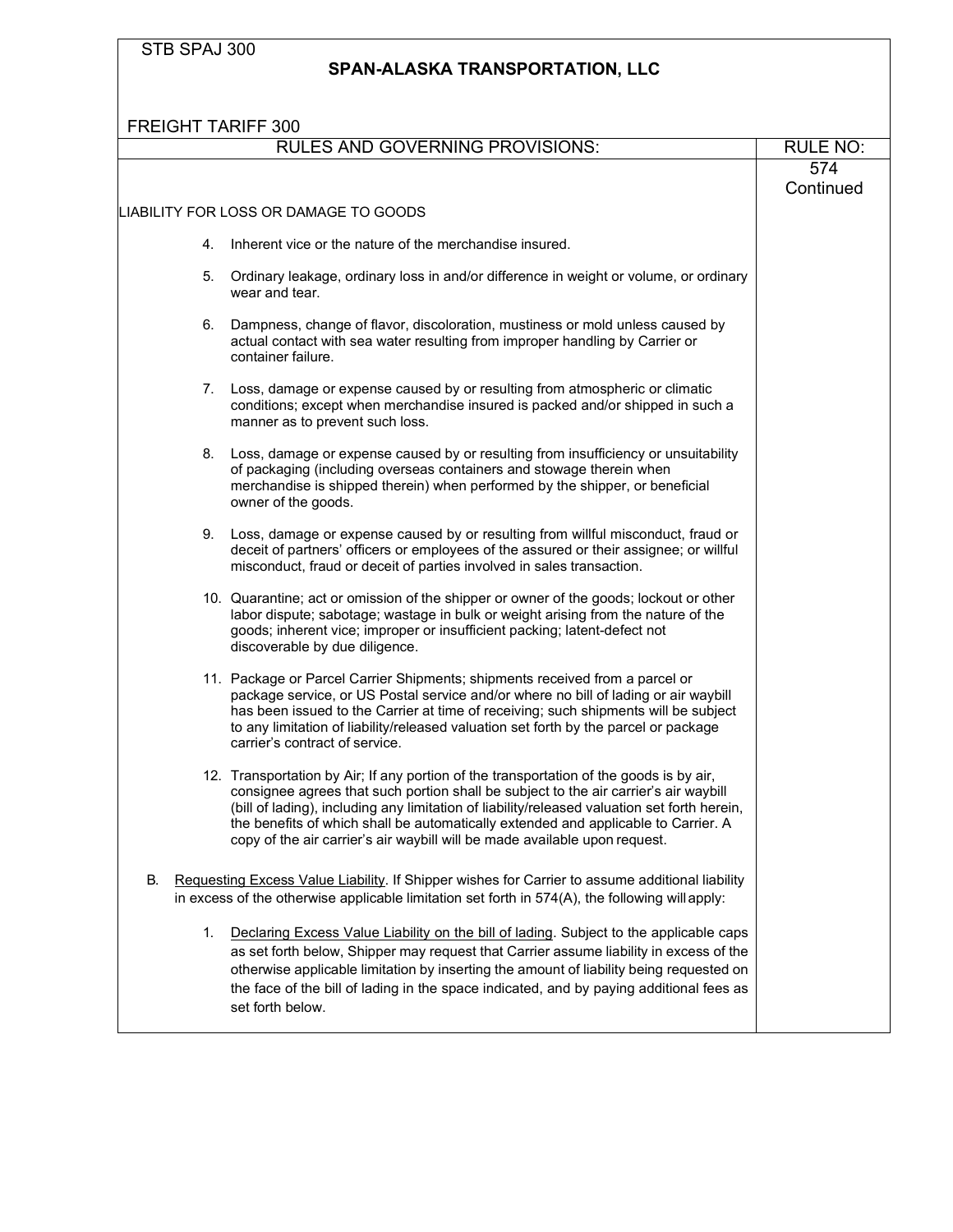### **SPAN-ALASKA TRANSPORTATION, LLC**

| FREIGHT TARIFF 300                                                                                                                                                                                                                                                                                                                                                                                                                                                                                                                                                                                                                                                                                                       |                    |
|--------------------------------------------------------------------------------------------------------------------------------------------------------------------------------------------------------------------------------------------------------------------------------------------------------------------------------------------------------------------------------------------------------------------------------------------------------------------------------------------------------------------------------------------------------------------------------------------------------------------------------------------------------------------------------------------------------------------------|--------------------|
| <b>RULES AND GOVERNING PROVISIONS:</b>                                                                                                                                                                                                                                                                                                                                                                                                                                                                                                                                                                                                                                                                                   | <b>RULE</b><br>NO: |
|                                                                                                                                                                                                                                                                                                                                                                                                                                                                                                                                                                                                                                                                                                                          | 574<br>Continued   |
| LIABILITY FOR LOSS OR DAMAGE TO GOODS                                                                                                                                                                                                                                                                                                                                                                                                                                                                                                                                                                                                                                                                                    |                    |
| Cost of Excess Value Liability- New and Unused Items. Except as otherwise set<br>2.<br>forth herein, the cost of requesting that Carrier assume additional liability with<br>respect to new and unused items shall be \$25.00 per each \$10,000.00 in excess<br>of the otherwise applicable limitation, subject to a minimum charge of \$25.00 per<br>shipment. A maximum of \$400,000.00 in excess liability coverage is available.                                                                                                                                                                                                                                                                                     |                    |
| Cost of Excess Value Liability- Used or Reconditioned Items. The cost of<br>3.<br>requesting that Carrier assume additional liability with respect to used or<br>reconditioned items shall be \$25.00. A maximum of \$.60 per pound, not to<br>exceed \$2,000.00 per shipment, in excess liability coverage is available.                                                                                                                                                                                                                                                                                                                                                                                                |                    |
| 4. Cost of Excess Value Liability- New and Unused Copiers. Upon request and<br>payment of charges set forth in this item, Carrier will assume a total liability of<br>\$5.00 per pound with respect to new and unused articles that are described in<br>National Motor Freight Classification Item 116030, Copiers, Printers, Scanners,<br>or Facsimile machines, or components or part thereof, NOI note 116034. The<br>cost of requesting such liability shall be \$.50 per pound, subject to a minimum<br>charge of \$25.00 per shipment.                                                                                                                                                                             |                    |
| <b>Excess Value Liability is Not Insurance</b> . Shipper acknowledges and agrees that<br>5.<br>Carrier's acceptance of the Excess Value Liability as set forth herein is not, and<br>shall not be construed as, insurance of any kind.                                                                                                                                                                                                                                                                                                                                                                                                                                                                                   |                    |
| Actual Value as Cap. Carrier's total liability for loss or damage to goods shall not<br>6.<br>in any event exceed the lesser of: (i) the amount of excess liability requested; or<br>(ii) the lesser of the cost to repair or replace the goods (which shall in no event<br>exceed the commercial invoice value of the goods). If Shipper requests and<br>Carrier agrees to provide excess liability, and the amount of excess liability<br>requested exceeds the lesser of the cost to repair the goods, the cost to replace<br>the goods, or the commercial invoice value of the goods, Carrier shall<br>nevertheless be entitled to retain any and all such fees associated with the<br>request for excess liability. |                    |
| C.<br>Miscellaneous.                                                                                                                                                                                                                                                                                                                                                                                                                                                                                                                                                                                                                                                                                                     |                    |
| The value of shipments involving documents (including checks, bonds, stock<br>1.<br>certificates, or any other negotiable or non-negotiable instrument), records and<br>data records, without limitation as to the type, including but not limited to<br>electronic or paper hard copy, shall be limited to the value of the actual media<br>upon which it is contained. Further, no costs, expenses, or claims of any nature<br>will be assumed or accepted which is associated with the replication, duplication<br>or recreation of lost data or documentation. For example, in the case of paper<br>documents the value shall be limited to the value of the paper.                                                  |                    |
| 2.<br>Regardless of commodity shipped or valuation, all transportation charges must<br>be paid in full before any settlement for a claim for loss or damage will be made.<br>No payor or other party with an interest in a shipment may deduct or offset any<br>cargo loss, damage, or delay claims from any freight charges owed to Carrier.<br>Carrier reserves the right, at its sole discretion, to either credit an account or<br>provide an actual refund for any sums determined to be owed by Carrier.                                                                                                                                                                                                           |                    |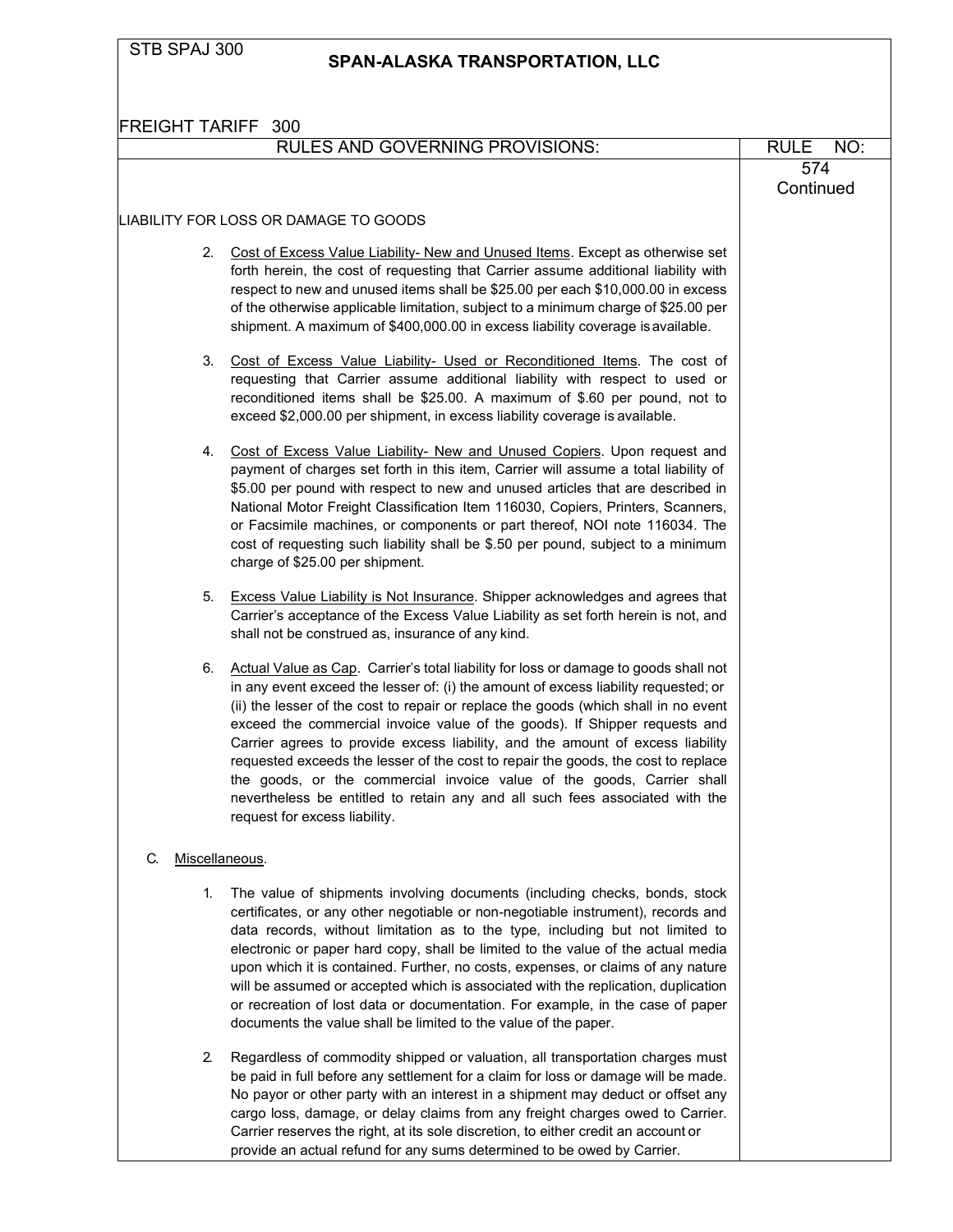### **SPAN-ALASKA TRANSPORTATION, LLC**

|                                       | <b>RULES AND GOVERNING PROVISIONS:</b>                                                                                                                                                                                                                                                                                                                                                                                                                                                                                                                                                                                                                          | <b>RULE NO:</b>  |
|---------------------------------------|-----------------------------------------------------------------------------------------------------------------------------------------------------------------------------------------------------------------------------------------------------------------------------------------------------------------------------------------------------------------------------------------------------------------------------------------------------------------------------------------------------------------------------------------------------------------------------------------------------------------------------------------------------------------|------------------|
| LIABILITY FOR LOSS OR DAMAGE TO GOODS |                                                                                                                                                                                                                                                                                                                                                                                                                                                                                                                                                                                                                                                                 | 574<br>Concluded |
| 3.                                    | Carrier shall have the full benefit of the limitations on the amount of Carrier's liability<br>for cargo loss, damage or destruction as set forth herein unless the Carrier has<br>converted the cargo to its own use, or, through its intentionally wrongful conduct, has<br>destroyed the cargo.                                                                                                                                                                                                                                                                                                                                                              |                  |
| 4.                                    | If for any reason, Carrier is unable to make delivery, including, but not limited to, the<br>consignee's failure to accept, Carrier's liability for loss, damage or destruction to<br>cargo will immediately become that of a warehouseman under the Uniform<br>Commercial Code, in which event, all limitations to and exclusions from Carrier's<br>liability for loss, damage or destruction shall continue to apply, but Carrier shall not<br>be liable unless loss, damage, or destruction is due to its failure to exercise<br>reasonable care with respect to the cargo.                                                                                  |                  |
| 5.                                    | Carrier's sole liability, and Shipper's sole recovery, with respect to cargo loss,<br>damage or delay will be as set forth in this Item and in no event will Carrier be liable<br>under any other theory of law, nor to any party other than the actual beneficial owner<br>of cargo, or its direct assignee, with respect to any claim arising from or related to<br>loss or damage to cargo or delay. If Shipper is not the beneficial cargo owner, then<br>Shipper warrants and represents that it is authorized to bind the beneficial cargo<br>owner to this provision. In no event will the concept of deviation apply to services<br>provided hereunder. |                  |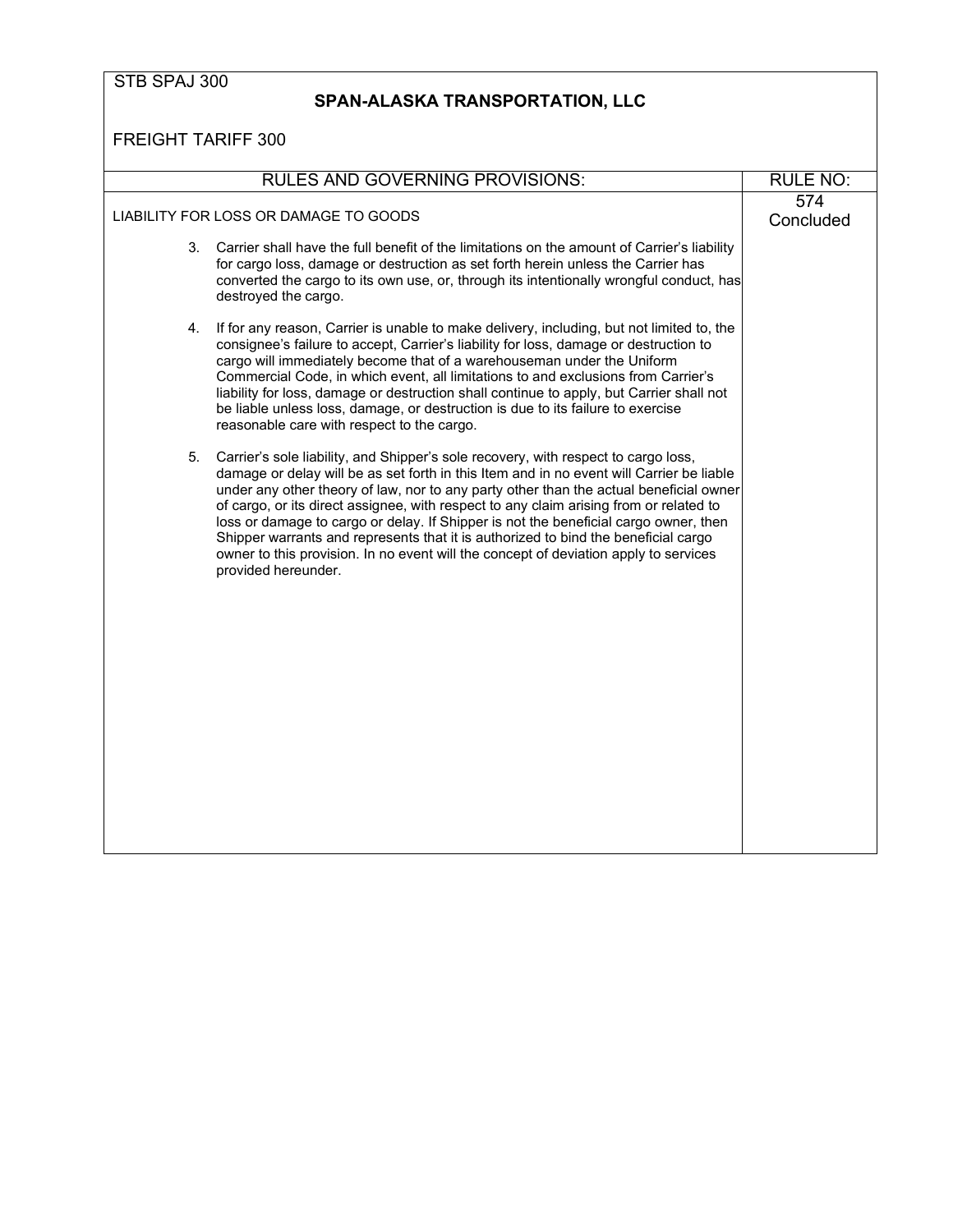# **SPAN-ALASKA TRANSPORTATION, LLC**

| <b>RULES AND GOVERNING PROVISIONS:</b>                                                                                                                                                                                                                                                                                                                                                                                                                                                                                                                                                                                                                                                                                                                                                                                                                                                                                                                                                                                                                                                                                              | <b>RULE NO:</b> |
|-------------------------------------------------------------------------------------------------------------------------------------------------------------------------------------------------------------------------------------------------------------------------------------------------------------------------------------------------------------------------------------------------------------------------------------------------------------------------------------------------------------------------------------------------------------------------------------------------------------------------------------------------------------------------------------------------------------------------------------------------------------------------------------------------------------------------------------------------------------------------------------------------------------------------------------------------------------------------------------------------------------------------------------------------------------------------------------------------------------------------------------|-----------------|
| <b>LIABILITIES NOT ASSUMED</b>                                                                                                                                                                                                                                                                                                                                                                                                                                                                                                                                                                                                                                                                                                                                                                                                                                                                                                                                                                                                                                                                                                      | 575             |
| CARRIER SHALL NOT BE LIABLE, REGARDLESS OF THE ACTUAL OR ALLEGED<br>NEGLIGENCE OR OTHER WRONGFUL CONDUCT OF CARRIER, ITS SUBCONTRACTORS,<br>AUTHORIZED AGENTS, EMPLOYEES, OR BUSINESS ENTITIES, FOR ANY SPECIAL,<br>INCIDENTAL OR CONSEQUENTIAL DAMAGES, INCLUDING BUT NOT LIMITED TO LOSS OF<br>PROFITS OR INCOME, OR DAMAGES DUE TO BUSINESS INTERRUPTION OR SHUTDOWN,<br>REGARDLESS OF WHETHER CARRIER HAD KNOWLEDGE THAT SUCH DAMAGES MIGHT BE<br><b>INCURRED.</b>                                                                                                                                                                                                                                                                                                                                                                                                                                                                                                                                                                                                                                                              |                 |
| <b>IMPRACTICAL OPERATIONS</b>                                                                                                                                                                                                                                                                                                                                                                                                                                                                                                                                                                                                                                                                                                                                                                                                                                                                                                                                                                                                                                                                                                       | 576             |
| Nothing in this tariff shall be construed as making it binding upon Carrier perform any services<br>which are impracticable due to any reason beyond Carrier's reasonable control, including, but not<br>limited to, inability to operate vehicles, inclusive of performing pickup or delivery services, because<br>of conditions of alleys or streets, because of riots or strikes, conditions typically referred to as Acts<br>of God or Force Majeure events, inclusive of Force Majeure events as defined in this Tariff, local,<br>state, or federal regulations restricting or prohibiting certain vehicle types, commodities, services,<br>or if perceived to constitute a risk to environment, vehicle, cargo, vehicle operators, the general<br>public, or pose a security risk. Further, at its sole discretion, Carrier reserves the right to refuse or<br>reject requests for service, or to return accepted shipments, if it is known or perceived that any of<br>the foregoing may exist or occur. Any applicable service guarantees are rendered null and void in<br>the event any of the foregoing are experienced. |                 |
| <b>FORCE MAJEURE EVENTS</b>                                                                                                                                                                                                                                                                                                                                                                                                                                                                                                                                                                                                                                                                                                                                                                                                                                                                                                                                                                                                                                                                                                         | 577             |
| Carrier shall not be liable for any failure to perform, including failure to timely perform, services<br>under this tariff where such failure is wholly or partially due to an Act of God, War, Fire, Weather,<br>Explosion, Riot, Civil Commotion, Act of Terrorism, Restriction by Government or other Authority,<br>Strikes, Lock Outs, Failure of Suppliers, emergency declaration, pandemic, epidemic, or to any<br>cause whatsoever which is beyond the direct and exclusive ability of Carrier to reasonably control,<br>or which could not be reasonably anticipated by Carrier.                                                                                                                                                                                                                                                                                                                                                                                                                                                                                                                                            |                 |
| <b>WARRANTIES</b>                                                                                                                                                                                                                                                                                                                                                                                                                                                                                                                                                                                                                                                                                                                                                                                                                                                                                                                                                                                                                                                                                                                   | 578             |
| CARRIER MAKES NO WARRANTIES, IMPLIED OR OTHER, FOR ANY TRANSPORTATION<br>AND/OR RELATED SERVICES PROVIDED. CARRIER IS NOT OBLIGATED TO PROVIDE<br>SCHEDULED SERVICE AND IS NOT LIABLE FOR CONSEQUENCES OF DELAY.                                                                                                                                                                                                                                                                                                                                                                                                                                                                                                                                                                                                                                                                                                                                                                                                                                                                                                                    |                 |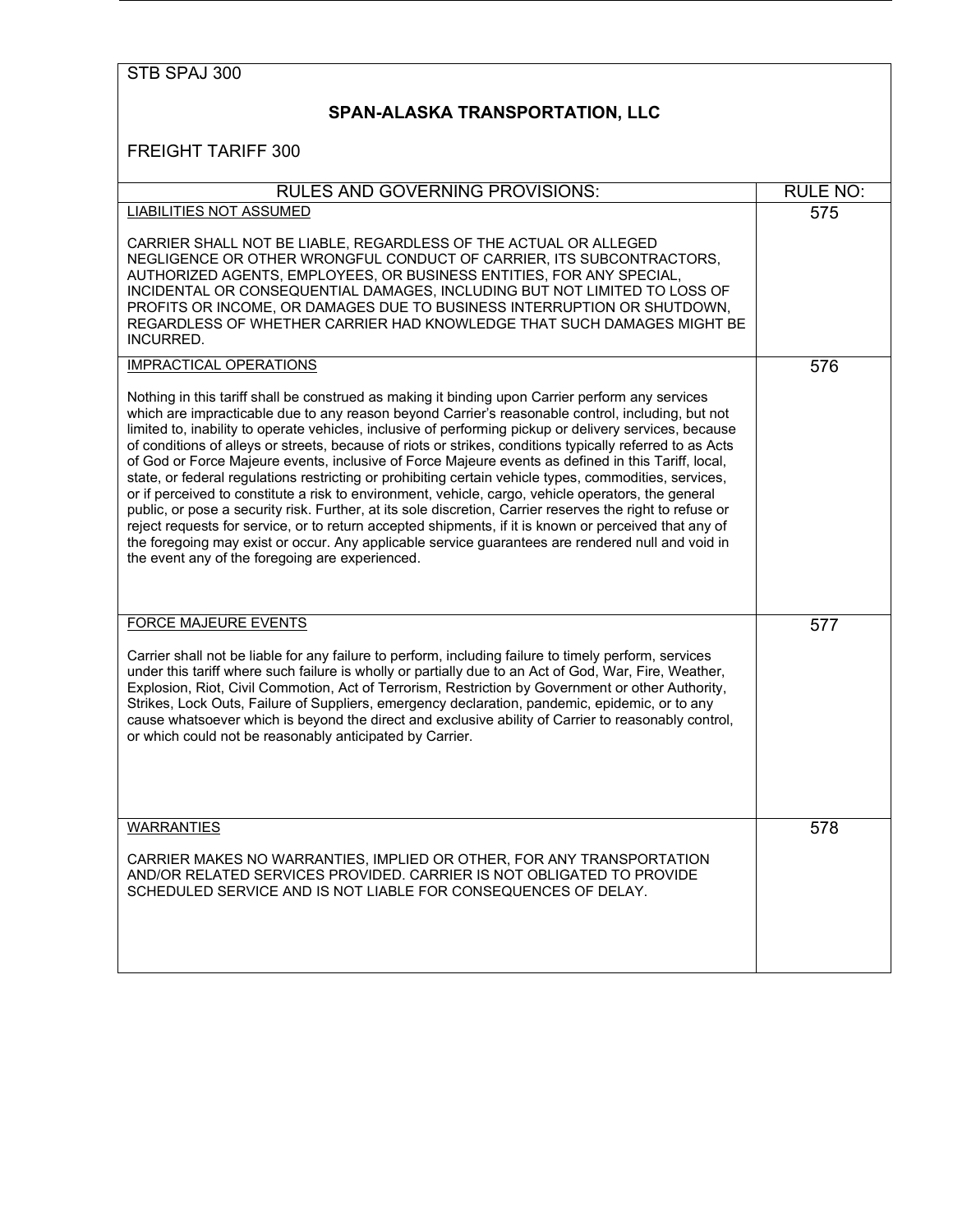# **SPAN-ALASKA TRANSPORTATION, LLC**

| RULES AND GOVERNING PROVISIONS:                                                                                                                                                                                                                                                                                                                                                                                                                                                                                                                                                                                                                                                                                                                                                                                |            |                      | <b>RULE NO:</b> |
|----------------------------------------------------------------------------------------------------------------------------------------------------------------------------------------------------------------------------------------------------------------------------------------------------------------------------------------------------------------------------------------------------------------------------------------------------------------------------------------------------------------------------------------------------------------------------------------------------------------------------------------------------------------------------------------------------------------------------------------------------------------------------------------------------------------|------------|----------------------|-----------------|
| PICKUP AND DELIVERY SERVICE - SECURED OR LIMITED ACCESS DELIVERY                                                                                                                                                                                                                                                                                                                                                                                                                                                                                                                                                                                                                                                                                                                                               |            | 595                  |                 |
| The following provisions shall apply with respect to delivery of shipments at sites with limited<br>access.                                                                                                                                                                                                                                                                                                                                                                                                                                                                                                                                                                                                                                                                                                    |            |                      |                 |
| (1) Except as otherwise provided, shipments delivered to amusement parks, exhibitions, fairs, farms,<br>mini storage sites, schools, places of worship, secured locations and other sites not suited<br>for the receiving of commercial cargo as determined by Carrier in its sole discretion, shall<br>be subject to the following charges.                                                                                                                                                                                                                                                                                                                                                                                                                                                                   |            |                      |                 |
| Secured locations include, but are not limited to, schools, houses of worship, military<br>bases or installations, government facilities, prisons, jails and detention centers.                                                                                                                                                                                                                                                                                                                                                                                                                                                                                                                                                                                                                                |            |                      |                 |
| Description                                                                                                                                                                                                                                                                                                                                                                                                                                                                                                                                                                                                                                                                                                                                                                                                    |            | <b>Shipment Size</b> |                 |
|                                                                                                                                                                                                                                                                                                                                                                                                                                                                                                                                                                                                                                                                                                                                                                                                                | 0-1999lbs. | 2000lbs and greater  |                 |
| Limited Access Delivery Surcharge                                                                                                                                                                                                                                                                                                                                                                                                                                                                                                                                                                                                                                                                                                                                                                              | \$55.00    | \$102.00             |                 |
|                                                                                                                                                                                                                                                                                                                                                                                                                                                                                                                                                                                                                                                                                                                                                                                                                |            |                      |                 |
| LCL CONSOLIDATED PICKUP SERVICE                                                                                                                                                                                                                                                                                                                                                                                                                                                                                                                                                                                                                                                                                                                                                                                |            |                      | 599             |
| When requested by Shipper and agreed to by Carrier; Carrier may perform placement of a container<br>at the Shipper's door for the Shipper to load multiple shipments. Shipper will provide Carrier with a<br>Bill of Lading for each shipment stating Consignee address, freight bill payment terms, detailed<br>commodity description, piece count, packaging type, hazardous material information as outlined in<br>Rule 540 and weight. Carrier will sign for and accept tender of cargo as Shipper Load and Count on<br>all Bills of Lading and verification of the load will not take place at the time of pickup of container.<br>Carrier will accept no liability as to the correctness of the Shippers loading, descriptions, piece count<br>and weight of the Bills of Lading tendered with the load. |            |                      |                 |
| Unloading and checking of each shipment, Bill of Lading verification, weight and piece count may be<br>done at the Origin receiving terminal or at the Destination delivery terminal, at the Carriers<br>convenience and without pre-notification to the Shipper. If it is operationally in the best interest of<br>the cargo to not be unloaded and checked until arrival at the prevailing destination terminal Carrier<br>will receive and note piece count and take any over, short or damage exceptions (OS&D) at the time<br>of destination unload.                                                                                                                                                                                                                                                      |            |                      |                 |
| If Carrier notifies Shipper of any overage, shortage or damage to any container that is pre-loaded by<br>Shipper outside the presence of any Carrier or subcontractor personnel within ten (10) days of the<br>date on which the container is first opened y Carrier, there will be a presumption that such overage,<br>shortage, or damage existed at the time of loading by Shipper.                                                                                                                                                                                                                                                                                                                                                                                                                         |            |                      |                 |
|                                                                                                                                                                                                                                                                                                                                                                                                                                                                                                                                                                                                                                                                                                                                                                                                                |            |                      |                 |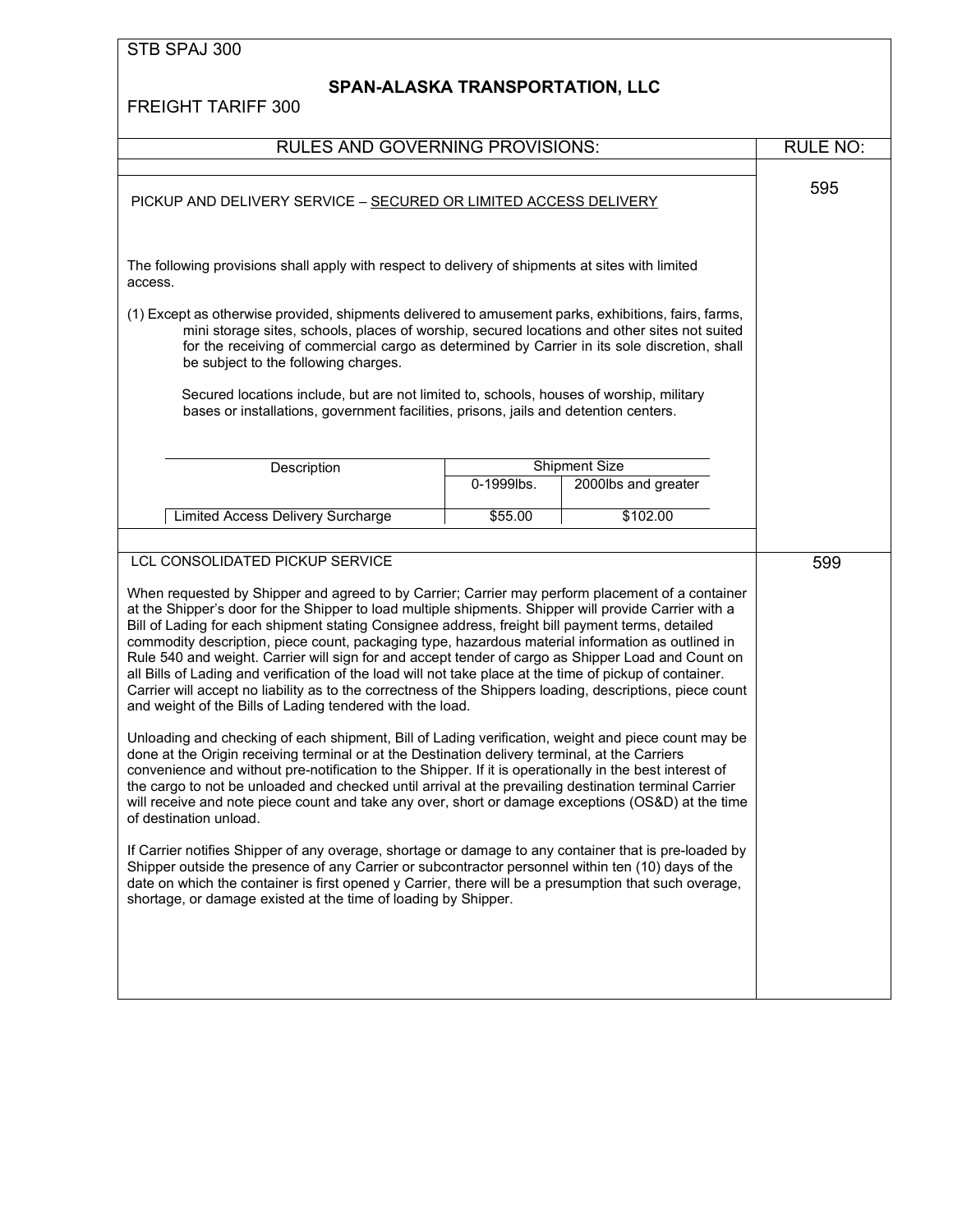| STB SPAJ 300                                                                                                                                                                                                                                                                                                                                                                                                                                                                                                                                                                                                                             |                 |
|------------------------------------------------------------------------------------------------------------------------------------------------------------------------------------------------------------------------------------------------------------------------------------------------------------------------------------------------------------------------------------------------------------------------------------------------------------------------------------------------------------------------------------------------------------------------------------------------------------------------------------------|-----------------|
| SPAN-ALASKA TRANSPORTATION, LLC                                                                                                                                                                                                                                                                                                                                                                                                                                                                                                                                                                                                          |                 |
| <b>FREIGHT TARIFF 300</b>                                                                                                                                                                                                                                                                                                                                                                                                                                                                                                                                                                                                                |                 |
| <b>RULES AND GOVERNING PROVISIONS:</b>                                                                                                                                                                                                                                                                                                                                                                                                                                                                                                                                                                                                   | <b>RULE NO:</b> |
| <b>MINIMUM CHARGE</b>                                                                                                                                                                                                                                                                                                                                                                                                                                                                                                                                                                                                                    | 611             |
| (1) The minimum charge for any container moving under the provisions of this tariff will be that<br>arrived by multiplying the applicable container minimum weight set forth in Rule 2420 or<br>2421 as applicable, times the corresponding rate.<br>(2) When any shipment is tendered to Carrier to be transferred between container or trailers<br>and containers, and the shipment would use 80% or more of the usable floor or loading<br>space of a smaller container but, at Carrier's convenience, is loaded to a larger container,<br>the shipment will be rated at the container load rate applicable to the smaller container. |                 |
| ORDER BILL OF LADING                                                                                                                                                                                                                                                                                                                                                                                                                                                                                                                                                                                                                     | 660             |
| Shipments moving on any order or negotiable bill of lading will not be accepted by Carrier.                                                                                                                                                                                                                                                                                                                                                                                                                                                                                                                                              |                 |
| <b>PAYMENT OF FREIGHT - CREDIT TERMS</b>                                                                                                                                                                                                                                                                                                                                                                                                                                                                                                                                                                                                 | 720             |
| Credit terms, once authorized, are available to those Shipper's, consignees and third party accounts<br>that have filled out and signed Carriers Credit application. Carrier's Credit department will complete<br>an evaluation of the submitted application information and grant or issue credit denial along with an<br>appropriate and authorized level of credit.                                                                                                                                                                                                                                                                   |                 |
| Unless credit has been expressly approved by Carrier's credit department in writing, payment is due<br>prior to commencement of any services from Carrier and must be made in full before release of<br>goods at the destination. Carrier may revoke credit at any time, including once services have<br>commenced, in its sole discretion.                                                                                                                                                                                                                                                                                              |                 |
| All charges are payable in United States currency (cash, insured money orders, electronic fund<br>transfers or certified checks). MasterCard and Visa are accepted with prior approval from the<br>carrier. Accounts with balances due beyond 30 days will be assessed a 1.5% service charge per<br>month.                                                                                                                                                                                                                                                                                                                               |                 |
| Notwithstanding approval from Carrier's credit department, payment in full must be received by<br>Carrier without any deductions or offsets within 30 days from the date of Carrier's invoice.                                                                                                                                                                                                                                                                                                                                                                                                                                           |                 |
| Should Carrier prevail in arbitration, litigation or other dispute resolution process with respect to the<br>collection of freight and/or other charges, the party liable therefore (e.g. consignor, Consignee or<br>beneficial owner) shall reimburse Carrier for its reasonable legal fees and costs (including<br>reasonable attorney fees) incurred with respect to such action.                                                                                                                                                                                                                                                     |                 |
| EXCEPTION:<br>Carrier reserves the right to require prepayment in full prior to movement of<br>shipment from point of origin if Shipper, Consignee or party responsible for freight<br>charges has exceeded its credit limit or is in breach of its credit terms with Carrier.<br>Additionally, if Carrier has reason to believe Shipper, Consignee or party<br>responsible for freight does not have the ability to pay pending freight, Carrier may<br>require prepayment in full prior to movement of the shipment from the point of<br>origin.                                                                                       |                 |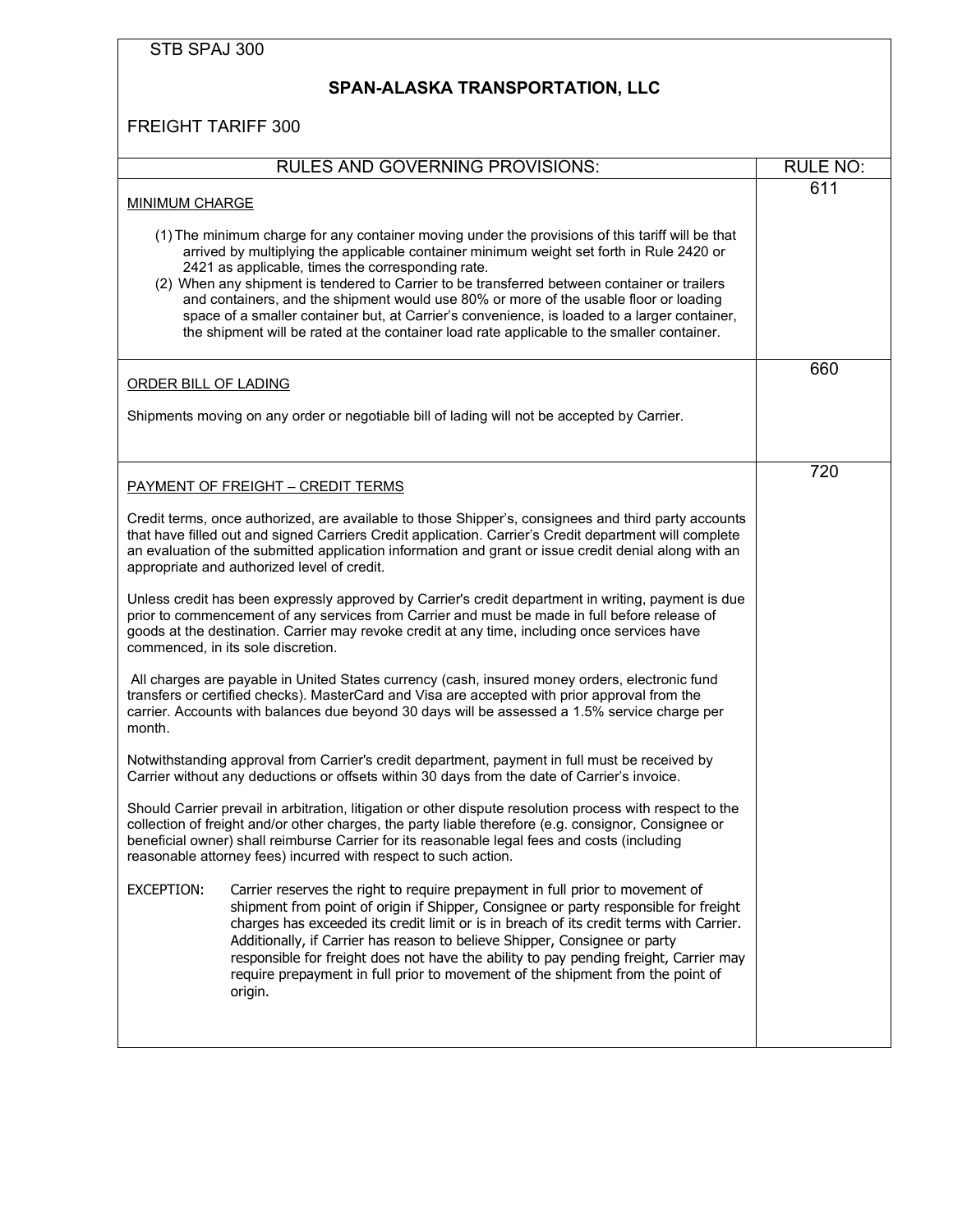| STB SPAJ 300 |  |
|--------------|--|
|              |  |

#### **SPAN-ALASKA TRANSPORTATION, LLC**

| <b>RULES AND GOVERNING PROVISIONS:</b>                                                                                                                                                                                                                                                                                                                                                                                                                                                                                                                                                                                                       |                | <b>RULE NO:</b> |
|----------------------------------------------------------------------------------------------------------------------------------------------------------------------------------------------------------------------------------------------------------------------------------------------------------------------------------------------------------------------------------------------------------------------------------------------------------------------------------------------------------------------------------------------------------------------------------------------------------------------------------------------|----------------|-----------------|
| PERMITS, SHIPMENTS REQUIRING PERMITS OR PILOT CARS                                                                                                                                                                                                                                                                                                                                                                                                                                                                                                                                                                                           |                | 740             |
| The rates named cover only the transportation of goods in accordance with the applicable state,<br>borough, city or other municipality authorized legal load, weight and size limits. On shipments<br>which, due to their size, shape, weight or nature exceed such limits and/or require special permits,<br>pilot cars, and/or other fees and charges related thereto may be required shall be the<br>responsibility of Shipper. Carrier will quote such costs to Shipper upon request.                                                                                                                                                    |                |                 |
| PRIOR RESERVATION OF SPACE (BOOKING)                                                                                                                                                                                                                                                                                                                                                                                                                                                                                                                                                                                                         |                | 745             |
| Prior reservation of space (booking) is not a guarantee that goods will be transported on a specific<br>move, although reasonable efforts will be made to do so. Carrier reserves the right, at all times, to<br>load and stow goods in the most feasible method possible and/or transport the goods upon certain<br>movements at its discretion.                                                                                                                                                                                                                                                                                            |                |                 |
| All goods, however, will move with reasonable dispatch once made available to Carrier.                                                                                                                                                                                                                                                                                                                                                                                                                                                                                                                                                       |                |                 |
| <b>PROTECTIVE SERVICE - KEEP FROM FREEZING</b>                                                                                                                                                                                                                                                                                                                                                                                                                                                                                                                                                                                               |                | 748             |
| Carrier is not liable to protect cargo from temperature or other atmospheric conditions. The<br>foregoing notwithstanding, upon Carrier's acknowledgment of a request made pursuant to this rule<br>that Carrier protect a shipment from freezing, Carrier will use reasonable commercial efforts to do<br>so and the charges set forth herein will apply. . When freight not requiring protection from freezing<br>(KFF) is mixed in the same shipment, and cannot be segregated, with freight requiring protection<br>from freezing the entire shipment will be subject to charges for requested service. Charges shown in<br>table below. |                |                 |
| SHIPMENT DESCRIPTION                                                                                                                                                                                                                                                                                                                                                                                                                                                                                                                                                                                                                         | <b>CHARGES</b> |                 |
| LTL                                                                                                                                                                                                                                                                                                                                                                                                                                                                                                                                                                                                                                          | \$2.99 CWT (1) |                 |
| <b>Container Load</b>                                                                                                                                                                                                                                                                                                                                                                                                                                                                                                                                                                                                                        | \$446.00       |                 |
| (1) Subject to a minimum charge per shipment of \$31.00 and a maximum charge<br>of \$446.00.                                                                                                                                                                                                                                                                                                                                                                                                                                                                                                                                                 |                |                 |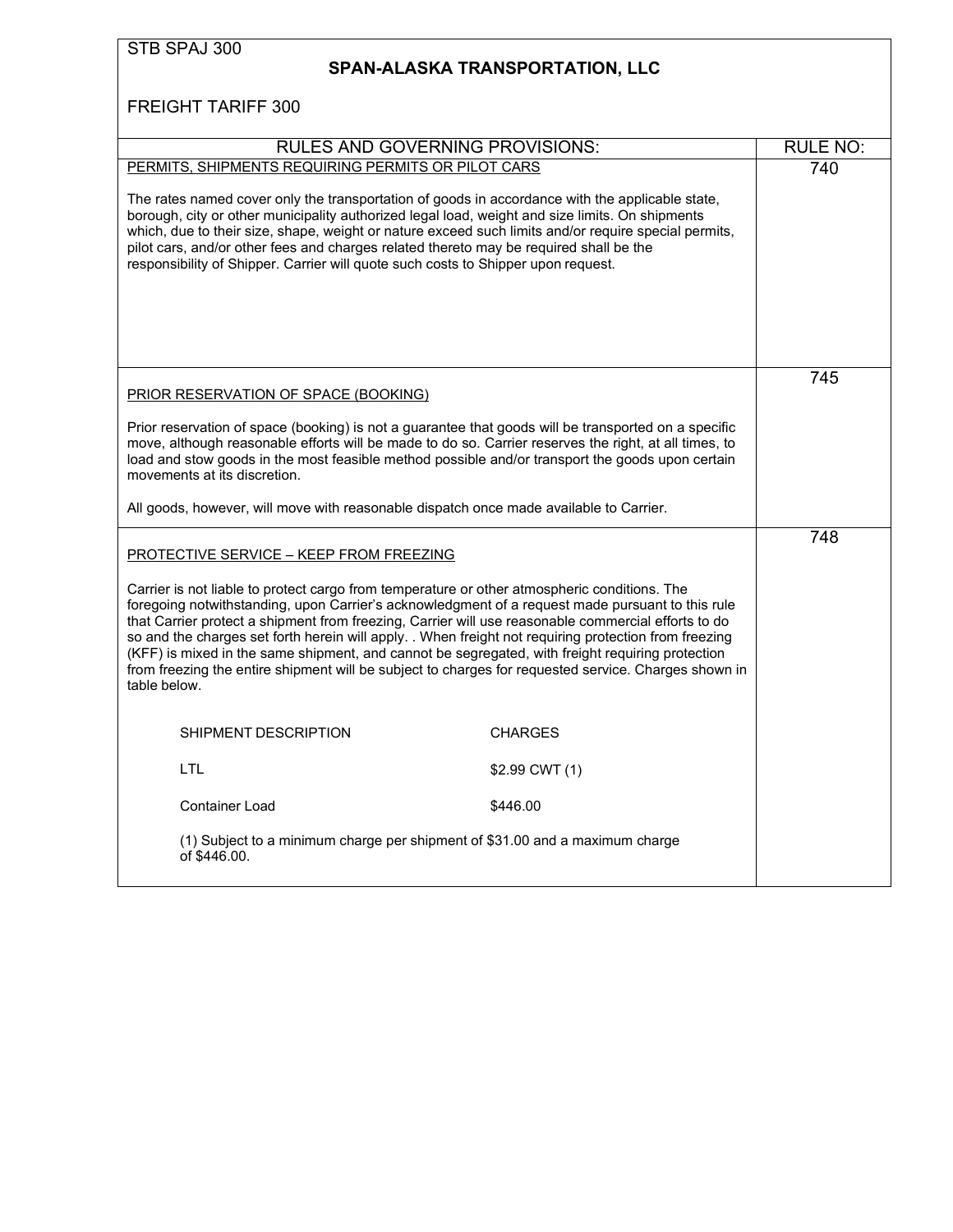|     | STB SPAJ 300 |                                                                                                                                                                                                                                                                                                                                                                                                                                                                                                                                                     |                 |
|-----|--------------|-----------------------------------------------------------------------------------------------------------------------------------------------------------------------------------------------------------------------------------------------------------------------------------------------------------------------------------------------------------------------------------------------------------------------------------------------------------------------------------------------------------------------------------------------------|-----------------|
|     |              | <b>SPAN-ALASKA TRANSPORTATION, LLC</b>                                                                                                                                                                                                                                                                                                                                                                                                                                                                                                              |                 |
|     |              | <b>FREIGHT TARIFF 300</b>                                                                                                                                                                                                                                                                                                                                                                                                                                                                                                                           |                 |
|     |              | <b>RULES AND GOVERNING PROVISIONS:</b>                                                                                                                                                                                                                                                                                                                                                                                                                                                                                                              | <b>RULE NO:</b> |
|     |              | PERSHIABLE CARGO, SHIPMENT OF LIVE PLANTS                                                                                                                                                                                                                                                                                                                                                                                                                                                                                                           | 749             |
|     | transport.   | (1) Shipments of live plants in dry containers will be accepted by Carrier at<br>shippers/consignees risk only. Humidity or temperature protection shall not be provided by<br>Carrier and product loss claims will not be accepted due to products failure during<br>(2) Regardless of whether the Bill of Lading includes a request for temperature control, or<br>other environment control, Carrier will not provide such services and Shipper will bear the<br>sole risk of loss or damage due to temperature or other atmospheric conditions. |                 |
|     |              | <b>PLACEMENT AND RESPOT SERVICES</b>                                                                                                                                                                                                                                                                                                                                                                                                                                                                                                                | 750             |
| (1) |              | Definition of Terms:                                                                                                                                                                                                                                                                                                                                                                                                                                                                                                                                |                 |
|     | (A)          | Placement service means the service of spotting of Carrier's container at one<br>point for loading and/or another for unloading other than at Carrier's facility.<br>Additionally, placement includes return of a loaded or an empty container Carrier's<br>facility.                                                                                                                                                                                                                                                                               |                 |
|     | (B)          | Respot service means the spotting or placement of a container for loading or<br>unloading after the original placement (as described above) has been performed,<br>and includes the movement of containers within the premises of a consignor's or<br>Consignee's facility.                                                                                                                                                                                                                                                                         |                 |
| (2) |              | Application of Rates:                                                                                                                                                                                                                                                                                                                                                                                                                                                                                                                               |                 |
|     | (A)          | Placement service outside of the state of Alaska: except as otherwise provided in<br>individual rate items, rates do not include placement service outside of the state of<br>Alaska for loading by consignor or unloading by Consignee. To find charges for<br>placement services outside of the state of Alaska, see Item 340.                                                                                                                                                                                                                    |                 |
|     |              | Placement services inside of the state of Alaska: except as otherwise provided in<br>individual rate items, container rates include placement service within the limits of<br>Alaskan cities of Anchorage and Fairbanks for loading by consignor or unloading<br>by Consignee. To find charges for placement service to Alaskan cities and towns<br>other than those named above, see Item 342.                                                                                                                                                     |                 |
|     | (B)          | Respot service: when requested, Carrier will provide a quote for the cost of<br>providing respot services.                                                                                                                                                                                                                                                                                                                                                                                                                                          |                 |
|     |              |                                                                                                                                                                                                                                                                                                                                                                                                                                                                                                                                                     |                 |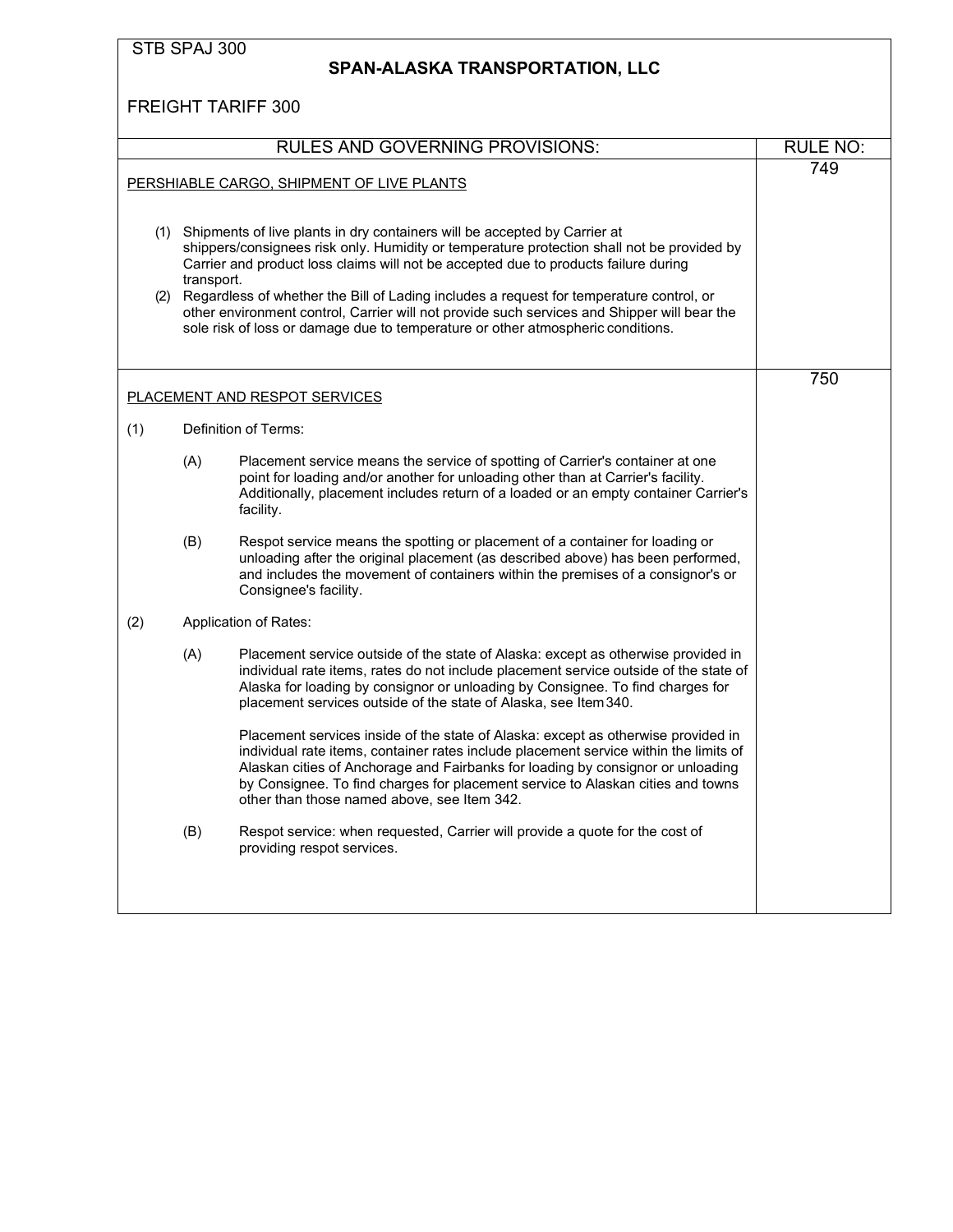# **SPAN-ALASKA TRANSPORTATION, LLC**

|                   | <b>RULES AND GOVERNING PROVISIONS:</b>                                                                                                                                                                                                                                                                                                     | <b>RULE NO:</b> |
|-------------------|--------------------------------------------------------------------------------------------------------------------------------------------------------------------------------------------------------------------------------------------------------------------------------------------------------------------------------------------|-----------------|
|                   |                                                                                                                                                                                                                                                                                                                                            | 820             |
|                   | <b>RE-CONSIGNMENT OR DIVERSION</b>                                                                                                                                                                                                                                                                                                         |                 |
|                   | A request for re-consignment or diversion to change the name or address of a consignor or<br>Consignee, a change in the destination or place of delivery, or a change of billing where necessary<br>to effect delivery, will be accepted subject to the following provisions (see Item 362 for change in<br>billing or collection status): |                 |
| (1)               | Requests for re-consignment or diversion must be made or confirmed in writing and Carrier<br>must be satisfied that the party making the request has the authority to doso.                                                                                                                                                                |                 |
| $\left( 2\right)$ | Only entire shipments (not portions of shipments) may be re-consigned or diverted.                                                                                                                                                                                                                                                         |                 |
| (3)               | Carrier will make diligent efforts to execute valid re-consignment or diversion requests, but<br>will not be responsible if despite such efforts re-consignment or diversion is noteffected.                                                                                                                                               |                 |
| (4)               | When such a change in re-consignment or diversion is made, and allowed by Carrier, a<br>charge of \$34.00 for such change will be assessed against the ultimate payer of the freight<br>charges.                                                                                                                                           |                 |
| (5)               | If the shipment has been stowed by Carrier and is not accessible with less than 15 minutes<br>of labor, the charges for the diversion or re-consignment will be as outlined in Item 891.                                                                                                                                                   |                 |
| (6)               | If the shipment has been moved to the originally requested destination, it may be reshipped<br>to another destination at rates negotiated between Carrier and the party responsible for the<br>freight charges.                                                                                                                            |                 |
| $\sigma$          | No charge for diversion or re-consignment will be made when such diversion or re-<br>consignment involves merely the change of the address for Consignee, provided the new<br>address, for that same Consignee, is located in the same city, town, municipality,<br>(incorporated or unincorporated).                                      |                 |
| (8)               | Re-consignment or diversion may not be requested after placement or delivery has been<br>attempted at the destination. Once placement or delivery has been attempted, goods must<br>be reshipped for purposes of re-consignment or diversion.                                                                                              |                 |
|                   | All such diversions/re-consignments shall be subject to confirmation from Carrier, verbally or<br>otherwise.                                                                                                                                                                                                                               |                 |
|                   | RELEASE OF GOODS TO OTHER THAN CONSIGNEE                                                                                                                                                                                                                                                                                                   | 847             |
|                   | Goods shall be released at destination to the Consignee designated by Shipper on the bill of lading.                                                                                                                                                                                                                                       |                 |
|                   | <b>EXCEPTION:</b><br>Carrier may, in its sole discretion, release goods to other than the designated<br>Consignee upon receipt of written authorization establishing proof that such other<br>is a designated agent for said Consignee for such purpose or if otherwise<br>appropriate and allowable by operation of applicable law.       |                 |
|                   |                                                                                                                                                                                                                                                                                                                                            |                 |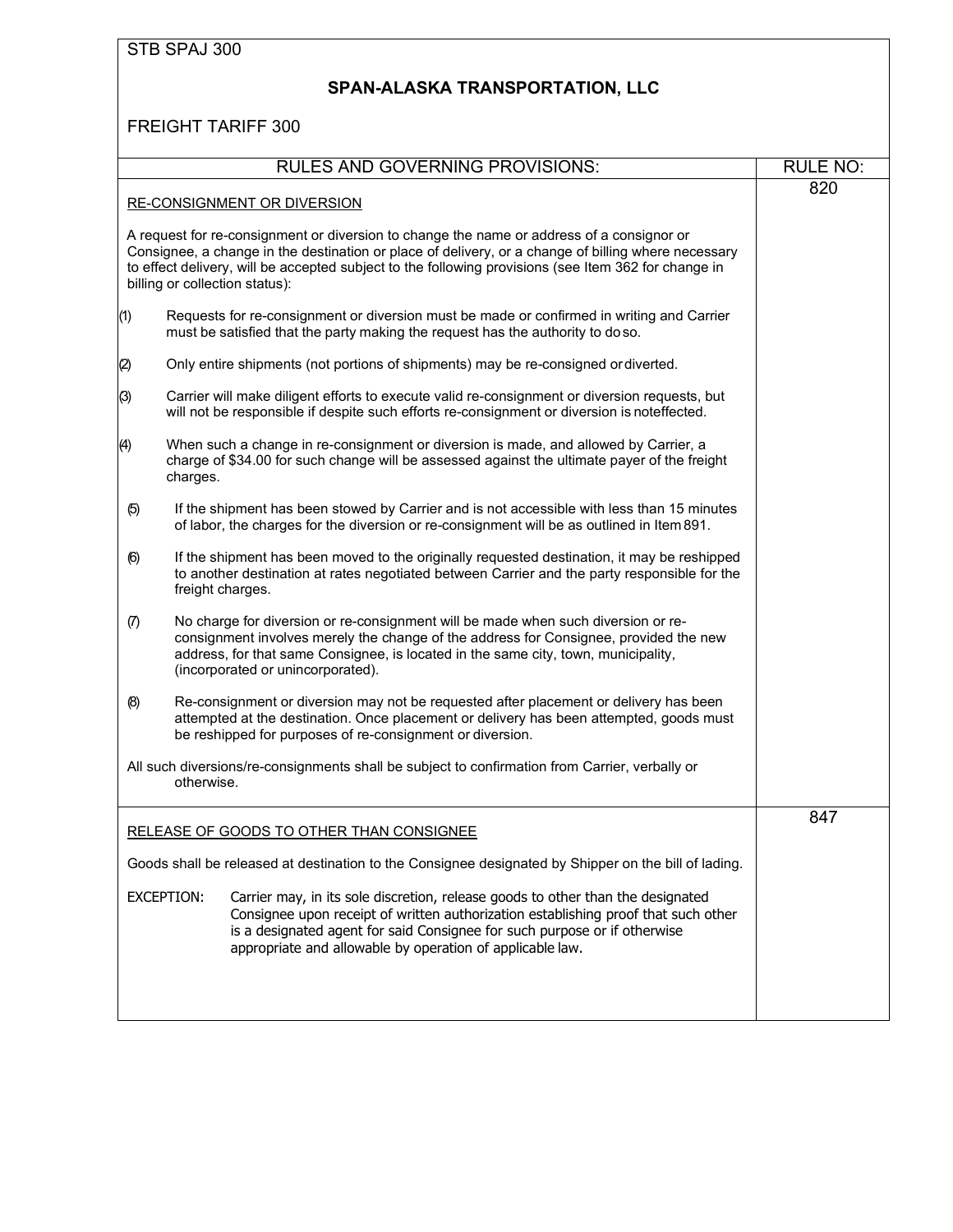| STB SPAJ 300 |  |
|--------------|--|
|              |  |

# **SPAN-ALASKA TRANSPORTATION, LLC**

|                | <b>RULES AND GOVERNING PROVISIONS:</b>                                                                                                                                                                                                                                                                                                                                                                                                                          | <b>RULE NO:</b> |
|----------------|-----------------------------------------------------------------------------------------------------------------------------------------------------------------------------------------------------------------------------------------------------------------------------------------------------------------------------------------------------------------------------------------------------------------------------------------------------------------|-----------------|
|                | RETURNED, UNDELIVERED SHIPMENTS                                                                                                                                                                                                                                                                                                                                                                                                                                 | 860             |
| the following: | Goods at destination which are refused and/or returned to origin at Carrier's facility will be subject to                                                                                                                                                                                                                                                                                                                                                       |                 |
| (1)            | Shipper shall pay all original freight and storage charges assessed against the goods, even<br>if Consignee refused the goods. Regardless of the reason for refusal, all charges are<br>payable to Carrier.                                                                                                                                                                                                                                                     |                 |
| (2)            | The return movement will be considered a new shipment and billed as such.                                                                                                                                                                                                                                                                                                                                                                                       |                 |
| (3)            | On refused shipments containing the following goods, Shipper shall be responsible for<br>disposal of said goods in addition to paying all freight and other charges:<br><b>Hazardous Materials</b><br>Beer<br>Cigarettes<br>Wine<br>Drugs<br>Liquor<br>Commodities NOS as governed by federal or state regulations<br><b>Medicines</b>                                                                                                                          |                 |
|                | SHIPMENTS EXCEEDING CAPACITY OF A CONTAINER (OVERFLOW)                                                                                                                                                                                                                                                                                                                                                                                                          | 882             |
|                | Shipments tendered to Carrier in excess of the quantity that can be loaded into/onto the container,<br>as determined by Carrier at its sole discretion, may be placed into/onto additional container(s) and<br>billed accordingly.                                                                                                                                                                                                                              |                 |
|                |                                                                                                                                                                                                                                                                                                                                                                                                                                                                 | 884             |
|                | SHIPMENTS TENDERED ON SHIPPER-FURNISHED EQUIPMENT                                                                                                                                                                                                                                                                                                                                                                                                               |                 |
|                | Unless otherwise provided, goods tendered in containers furnished by Shipper will be accepted<br>subject to completion of Carrier's Standard Interchange Agreement and Equipment Inspection<br>Report (E.I.R.). Charges for such goods will be assessed in accordance with the applicable rates<br>and charges named in this tariff. All such containers must be able to be handled when loaded with<br>goods as compatible with Carrier's standard operations. |                 |
| (1)            | Loaded containers moving northbound under the provisions of this Item shall be entitled to<br>a free empty movement southbound for return to origin. This free empty return will apply<br>provided that:                                                                                                                                                                                                                                                        |                 |
|                | Carrier has the right to load such empty container with other goods.<br>(A)<br>Such empty container is available to Carrier within 90 days after theloaded<br>(B)<br>container arrives.                                                                                                                                                                                                                                                                         |                 |
|                | (C)<br>If such empty container not available to Carrier within the 90 day period, charges<br>shall be assessed as negotiated between Carrier and Shipper.                                                                                                                                                                                                                                                                                                       |                 |
|                | Shipper furnished containers must be marked at both front and rear with identification marks or as<br>required by underlying ocean Carrier's requirements.                                                                                                                                                                                                                                                                                                      |                 |
|                | If proper identification marks are not on any Shipper furnished container, Carrier shall be entitled to<br>mark such container and an additional charge of \$172.00 per container will be assessed.                                                                                                                                                                                                                                                             |                 |
|                |                                                                                                                                                                                                                                                                                                                                                                                                                                                                 |                 |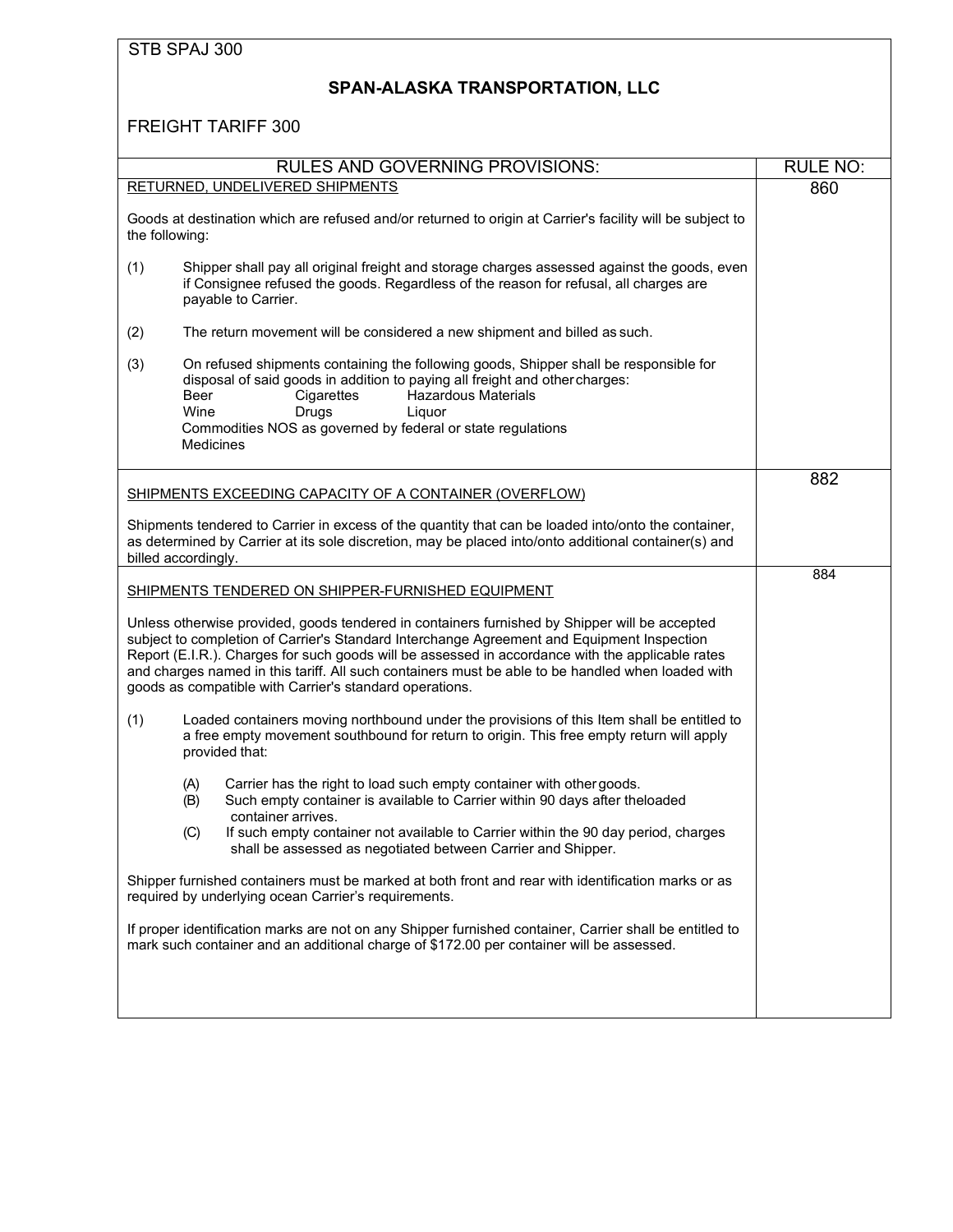### **SPAN-ALASKA TRANSPORTATION, LLC**

|                                                                       | <b>RULES AND GOVERNING PROVISIONS:</b>                                                                                                                                                                                                                                                                                                                                                                                                                                                                                                                                          | <b>RULE NO:</b> |  |
|-----------------------------------------------------------------------|---------------------------------------------------------------------------------------------------------------------------------------------------------------------------------------------------------------------------------------------------------------------------------------------------------------------------------------------------------------------------------------------------------------------------------------------------------------------------------------------------------------------------------------------------------------------------------|-----------------|--|
| SPECIAL SERVICES - MATERIAL AND LABOR CHARGES                         |                                                                                                                                                                                                                                                                                                                                                                                                                                                                                                                                                                                 | 891             |  |
| each person:                                                          | Except where otherwise provided, any materials required to secure, dunnage, block or line Carrier's<br>containers shall be provided by and installed by Shipper. Any material furnished by Shipper or<br>Carrier will be installed by Carrier at a charge for labor for such installation, at the following rates for                                                                                                                                                                                                                                                           |                 |  |
| Washington Labor Charges:<br>thereof Alaska Labor Charges:<br>thereof | \$101.00 per hour or fraction<br>\$101.00 per hour or fraction                                                                                                                                                                                                                                                                                                                                                                                                                                                                                                                  |                 |  |
| other securing requirements at an additional charge.                  | At the request of Shipper, or when Shipper does not provide such material, Carrier will, based upon<br>availability, furnish plywood, metallic stakes, strapping and wooden timbers for bracing, blocking or                                                                                                                                                                                                                                                                                                                                                                    |                 |  |
| <b>STORAGE CHARGES</b>                                                |                                                                                                                                                                                                                                                                                                                                                                                                                                                                                                                                                                                 | 910             |  |
| subcontractor's, facility once allotted free time has expired.        | The following provisions shall apply with respect to storage of containers or cargo at Carrier's, or any                                                                                                                                                                                                                                                                                                                                                                                                                                                                        |                 |  |
| (1)                                                                   | Except as provided below, free time for storage will commence with the first midnight<br>following Carrier's notification of availability of goods to Consignee and shall extend for five<br>(5) business days thereafter.                                                                                                                                                                                                                                                                                                                                                      |                 |  |
|                                                                       | EXCEPTION: On shipments where Carrier is providing Keep From Freeze service, free time<br>will end at the close of the following business day after notification of availability.                                                                                                                                                                                                                                                                                                                                                                                               |                 |  |
| (2)<br>charges as follows:                                            | Goods stored at Carrier's facility, after expiration of free time, shall be assessed storage                                                                                                                                                                                                                                                                                                                                                                                                                                                                                    |                 |  |
| Storage Charges Per Day (except as noted)                             |                                                                                                                                                                                                                                                                                                                                                                                                                                                                                                                                                                                 |                 |  |
| Description                                                           | <b>Storage Rate</b>                                                                                                                                                                                                                                                                                                                                                                                                                                                                                                                                                             |                 |  |
|                                                                       | Minimum<br>Rate per day, per shipment<br>monthly<br>charge                                                                                                                                                                                                                                                                                                                                                                                                                                                                                                                      |                 |  |
| Freight All Kinds, Palletized Cargo                                   | \$38.94<br>\$7.74 per pallet                                                                                                                                                                                                                                                                                                                                                                                                                                                                                                                                                    |                 |  |
| Freight all Kinds, Non-Palletized                                     | \$38.94<br>\$3.09 per square footage                                                                                                                                                                                                                                                                                                                                                                                                                                                                                                                                            |                 |  |
| (3)<br>public warehouse.                                              | At any time after expiration of free time, Carrier may, at its option, place the goods in public<br>storage, in which event all charges, including transportation and handling charges<br>incidental to the placing of goods into or out of public storage, shall be for the account of<br>the goods, including the cost of public storage, with the storage charges outlined in<br>paragraph (2) above to terminate the first day following placement of goods into public<br>storage. Carrier retains all lien rights it is entitled to hereunder while goods are stored in a |                 |  |
| ultimate consignee.                                                   | If Carrier arranges for storage with a third party, all charges assessed by such third party<br>will be for the account of Shipper and the Consignee. Carrier's responsibility with respect<br>to such goods will terminate upon such tender as if Carrier had made delivery to the                                                                                                                                                                                                                                                                                             |                 |  |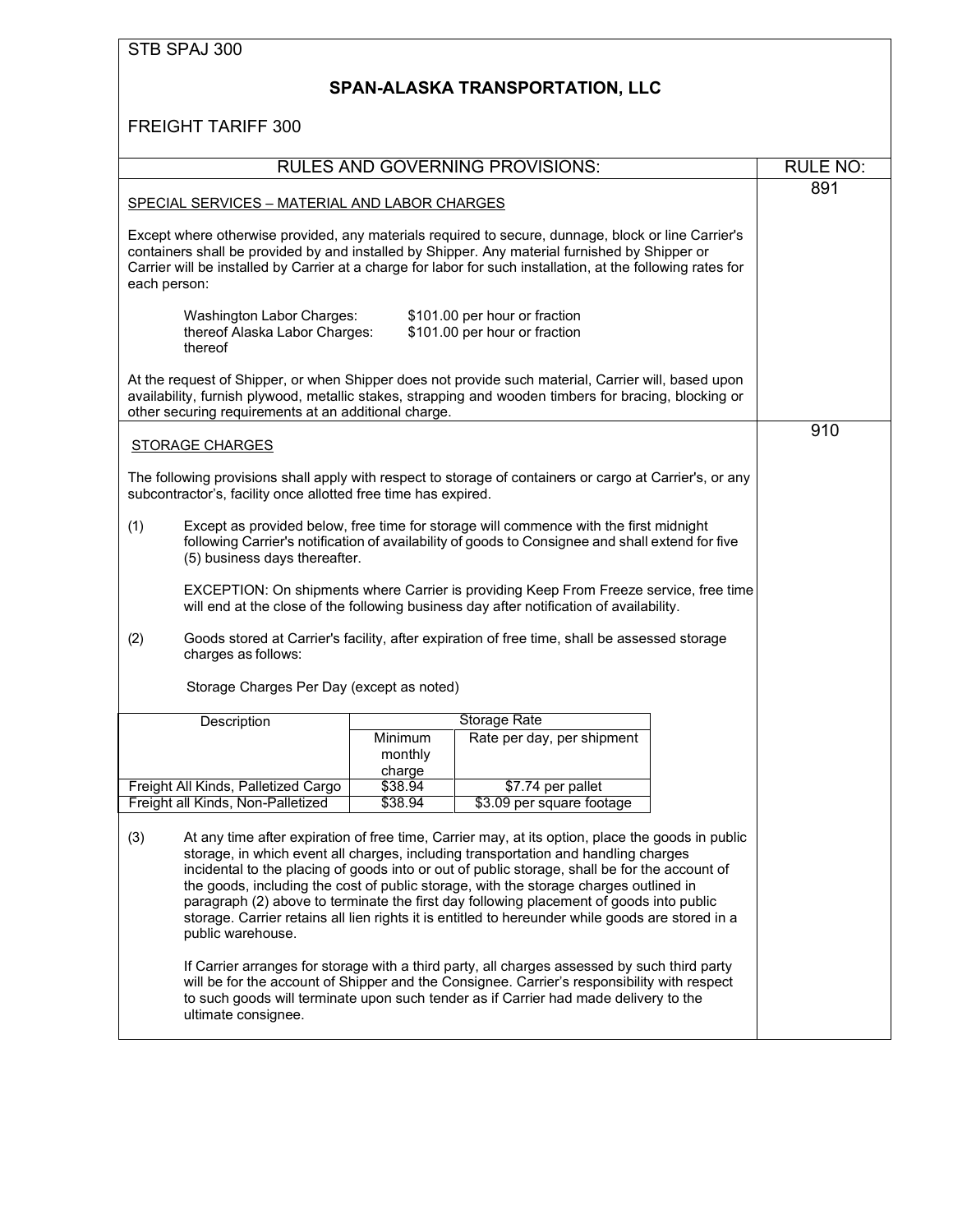|                    | STB SPAJ 300                                                                                                                                                                                                                                                                                                                                                                                                                                                                                                                                                                                                                                                                                                                                            |                 |  |  |  |
|--------------------|---------------------------------------------------------------------------------------------------------------------------------------------------------------------------------------------------------------------------------------------------------------------------------------------------------------------------------------------------------------------------------------------------------------------------------------------------------------------------------------------------------------------------------------------------------------------------------------------------------------------------------------------------------------------------------------------------------------------------------------------------------|-----------------|--|--|--|
|                    | SPAN-ALASKA TRANSPORTATION, LLC                                                                                                                                                                                                                                                                                                                                                                                                                                                                                                                                                                                                                                                                                                                         |                 |  |  |  |
|                    | <b>FREIGHT TARIFF 300</b>                                                                                                                                                                                                                                                                                                                                                                                                                                                                                                                                                                                                                                                                                                                               |                 |  |  |  |
|                    | <b>RULES AND GOVERNING PROVISIONS:</b>                                                                                                                                                                                                                                                                                                                                                                                                                                                                                                                                                                                                                                                                                                                  | <b>RULE NO:</b> |  |  |  |
|                    | STORAGE CHARGES, CONTINUED                                                                                                                                                                                                                                                                                                                                                                                                                                                                                                                                                                                                                                                                                                                              | 910             |  |  |  |
| (4)                | When goods are available for delivery (see Note 1) but not released to Consignee because of:                                                                                                                                                                                                                                                                                                                                                                                                                                                                                                                                                                                                                                                            | Continued       |  |  |  |
|                    | nonpayment of freight and/or other charges (where credit has not been extended);<br>(A)<br>(B)<br>indication of inability to pay freight and/or other charges; and/or<br>non-receipt of proper shipping documents; then<br>(C)                                                                                                                                                                                                                                                                                                                                                                                                                                                                                                                          |                 |  |  |  |
|                    | storage charges will accrue after the expiration of free time once the goods have been made<br>available (see Note 1) up to but not including the day that freight and/or other charges, including<br>storage charges under this Item, have been paid and/or or proper shipping documents have<br>been received.                                                                                                                                                                                                                                                                                                                                                                                                                                        |                 |  |  |  |
| (5)                | Storage charges under this Item shall terminate only after one of the following conditions has<br>been met:                                                                                                                                                                                                                                                                                                                                                                                                                                                                                                                                                                                                                                             |                 |  |  |  |
|                    | The goods have been dispatched to point of delivery by Carrier or its agent (see Note 1).<br>(A)<br>The goods are placed into storage at the request of Shipper. Shipper must inspect<br>(B)<br>goods, sign off delivery receipt and sign a storage contract. (Refer to Item 911).<br>The goods have been placed into public storage (refer to Paragraph (3) of this Item).<br>(C)<br>Carrier is instructed, via facsimile or written instruction, that the goods will be accepted<br>(D)<br>at a specific date/location, the date of actual acceptance to serve as the date of<br>termination of storage charges provided that the goods are accepted as instructed. The<br>provisions of this paragraph are subject to the prior approval of Carrier. |                 |  |  |  |
| (6)                | When goods are accepted for shipment but not shipped and held at Carrier's facility because of:                                                                                                                                                                                                                                                                                                                                                                                                                                                                                                                                                                                                                                                         |                 |  |  |  |
|                    | (A)<br>non-payment of freight and/or other charges;<br>indication of inability to pay freight and/or other charges;<br>(B)<br>non-receipt of proper shipping documents; and/or<br>(C)<br>(D)<br>request from Shipper; then                                                                                                                                                                                                                                                                                                                                                                                                                                                                                                                              |                 |  |  |  |
|                    | there shall be no free time and storage charges will accrue commencing the first midnight after<br>receipt by Carrier. Storage charges will accrue up to but not including the day that freight and/or<br>other charges, including storage charges under this Item, have been paid and/or proper shipping<br>documents received.                                                                                                                                                                                                                                                                                                                                                                                                                        |                 |  |  |  |
| (7)                | Saturdays, Sundays and Holidays will be excluded in the computation of free time but shall be<br>included in the computation of storage charges.                                                                                                                                                                                                                                                                                                                                                                                                                                                                                                                                                                                                        |                 |  |  |  |
| (8)                | Storage charges will be assessed against Shipper unless other arrangements have been<br>approved by Carrier in writing.                                                                                                                                                                                                                                                                                                                                                                                                                                                                                                                                                                                                                                 |                 |  |  |  |
| (9)                | Carrier reserves the right to sell stored goods publicly or privately to compensate it for unpaid<br>freight and/or other charges to the extent and in the manner allowed by applicable federal and<br>state laws.                                                                                                                                                                                                                                                                                                                                                                                                                                                                                                                                      |                 |  |  |  |
| (10)               | Carrier shall not be required to deliver, or make available for delivery, goods at times other than<br>its normal business hours on normal business days.                                                                                                                                                                                                                                                                                                                                                                                                                                                                                                                                                                                               |                 |  |  |  |
| NOTE 1:<br>NOTE 2: | Notification of availability shall mean giving notice to Consignee that the goods are or<br>will be physically available on a specific date and time at a specificplace.<br>In the event goods are placed in public or other storage, Carrier's liability for risk of<br>damage or loss to such goods shall terminate upon its release of the goods to such<br>Concluded<br>public or other storage.                                                                                                                                                                                                                                                                                                                                                    |                 |  |  |  |
|                    |                                                                                                                                                                                                                                                                                                                                                                                                                                                                                                                                                                                                                                                                                                                                                         |                 |  |  |  |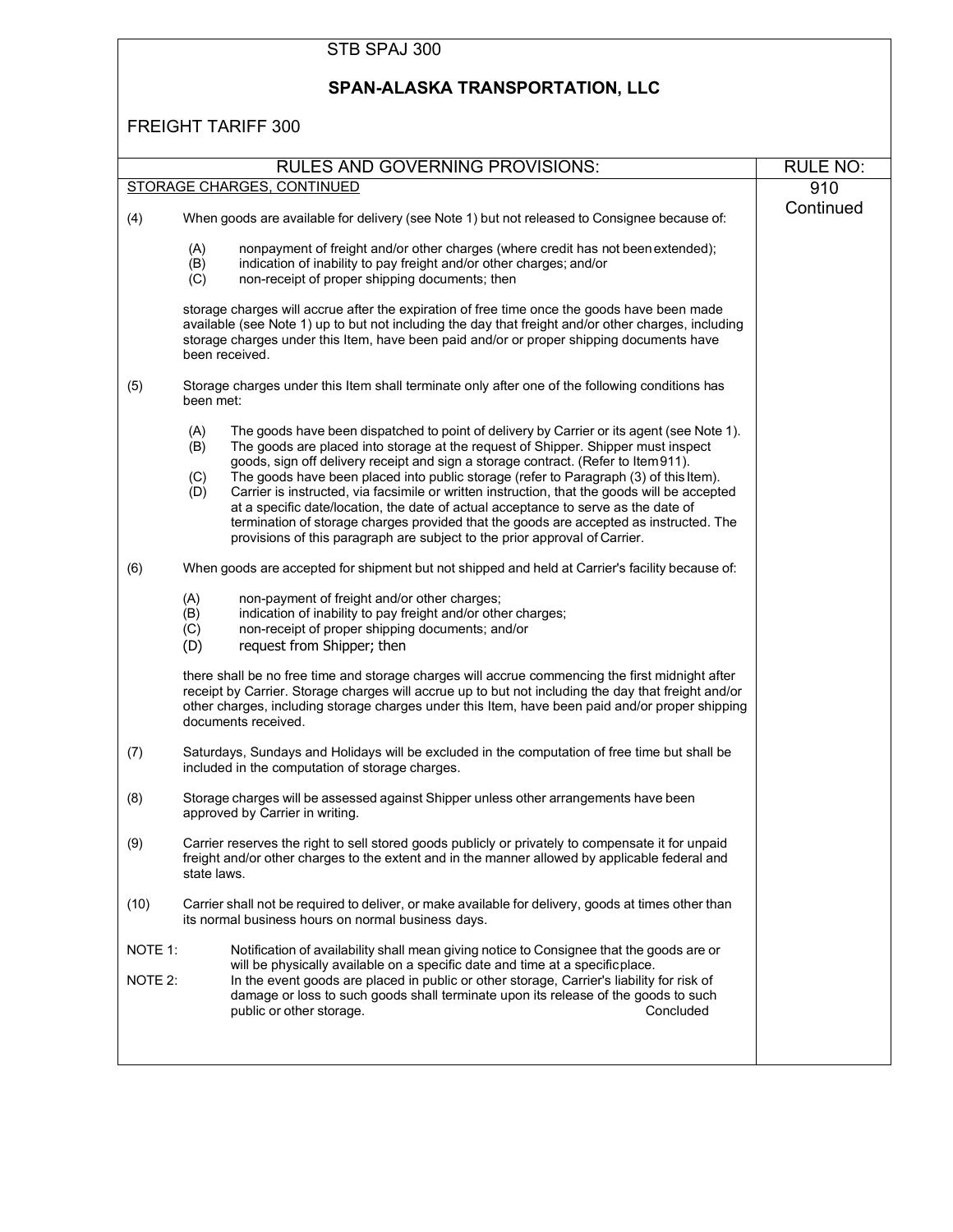<span id="page-32-0"></span>

| STB SPAJ 300                                                                                                                                            |                                                                                                                                                                                                   |                 |  |  |
|---------------------------------------------------------------------------------------------------------------------------------------------------------|---------------------------------------------------------------------------------------------------------------------------------------------------------------------------------------------------|-----------------|--|--|
|                                                                                                                                                         | SPAN-ALASKA TRANSPORTATION, LLC                                                                                                                                                                   |                 |  |  |
| <b>FREIGHT TARIFF 300</b>                                                                                                                               |                                                                                                                                                                                                   |                 |  |  |
|                                                                                                                                                         | <b>RULES AND GOVERNING PROVISIONS:</b>                                                                                                                                                            | <b>RULE NO:</b> |  |  |
| TRANSFER OF LADING                                                                                                                                      |                                                                                                                                                                                                   | 959             |  |  |
| container(s).                                                                                                                                           | Carrier shall have control of all containers it provides and the unrestricted right to select such<br>container(s) for the transportation of a shipment and/or transfer the shipment to/from such |                 |  |  |
| (1)<br>containers.                                                                                                                                      | Containerload (CL) rates named in this tariff do not include transfer of goods from or to                                                                                                         |                 |  |  |
| (2)                                                                                                                                                     | Should Carrier transfer any goods from or to containers, the following charges willapply:                                                                                                         |                 |  |  |
| Goods                                                                                                                                                   | Charge                                                                                                                                                                                            |                 |  |  |
| Freight, NOS palletized                                                                                                                                 | $$1.02$ cwt $(1)$                                                                                                                                                                                 |                 |  |  |
| Freight, NOS not palletized                                                                                                                             | Rates as shown in item 891                                                                                                                                                                        |                 |  |  |
| (1) Charges are subject to a maximum charge of \$290.00 per 20' or 24' container, \$468.00<br>per 40' or 45' container, and \$580.00 per 53' container. |                                                                                                                                                                                                   |                 |  |  |
|                                                                                                                                                         | NOTE 1: Carrier will load goods in a manner which will utilize container weight and space capacity<br>efficiently, but will not be responsible for inability to meet any minimum weight           |                 |  |  |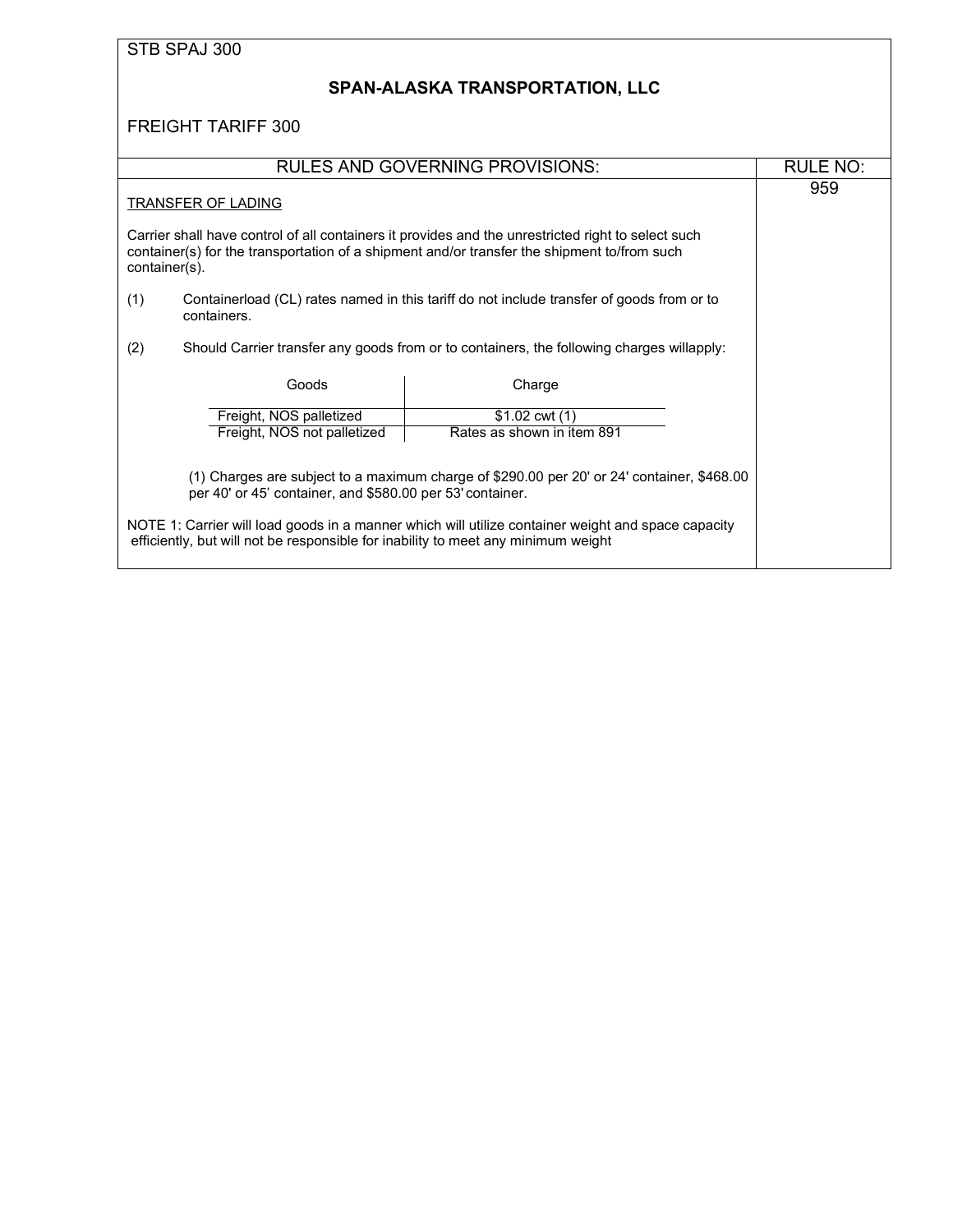# <span id="page-33-0"></span>**SPAN-ALASKA TRANSPORTATION, LLC**

| <b>RULES AND GOVERNING PROVISIONS:</b>                                                                                                                                                                                                                            | <b>RULE NO:</b> |
|-------------------------------------------------------------------------------------------------------------------------------------------------------------------------------------------------------------------------------------------------------------------|-----------------|
| WATER, TRANSPORTATION BY - ON/UNDER DECK TRANSPORTATION AUTHORIZED<br>Shipper understands and agrees that the goods may be transported on the open deck of a barge or<br>other vessel, unless Carrier and Shipper agree otherwise in a writing signed by Carrier. | 971             |
| WATER, TRANSPORTATION BY - GENERAL AVERAGE/NEW JASON CLAUSE                                                                                                                                                                                                       | 972             |
| General average shall be adjusted, stated and settled in accordance with the policies and<br>procedures adopted by the transporting water carrier.                                                                                                                |                 |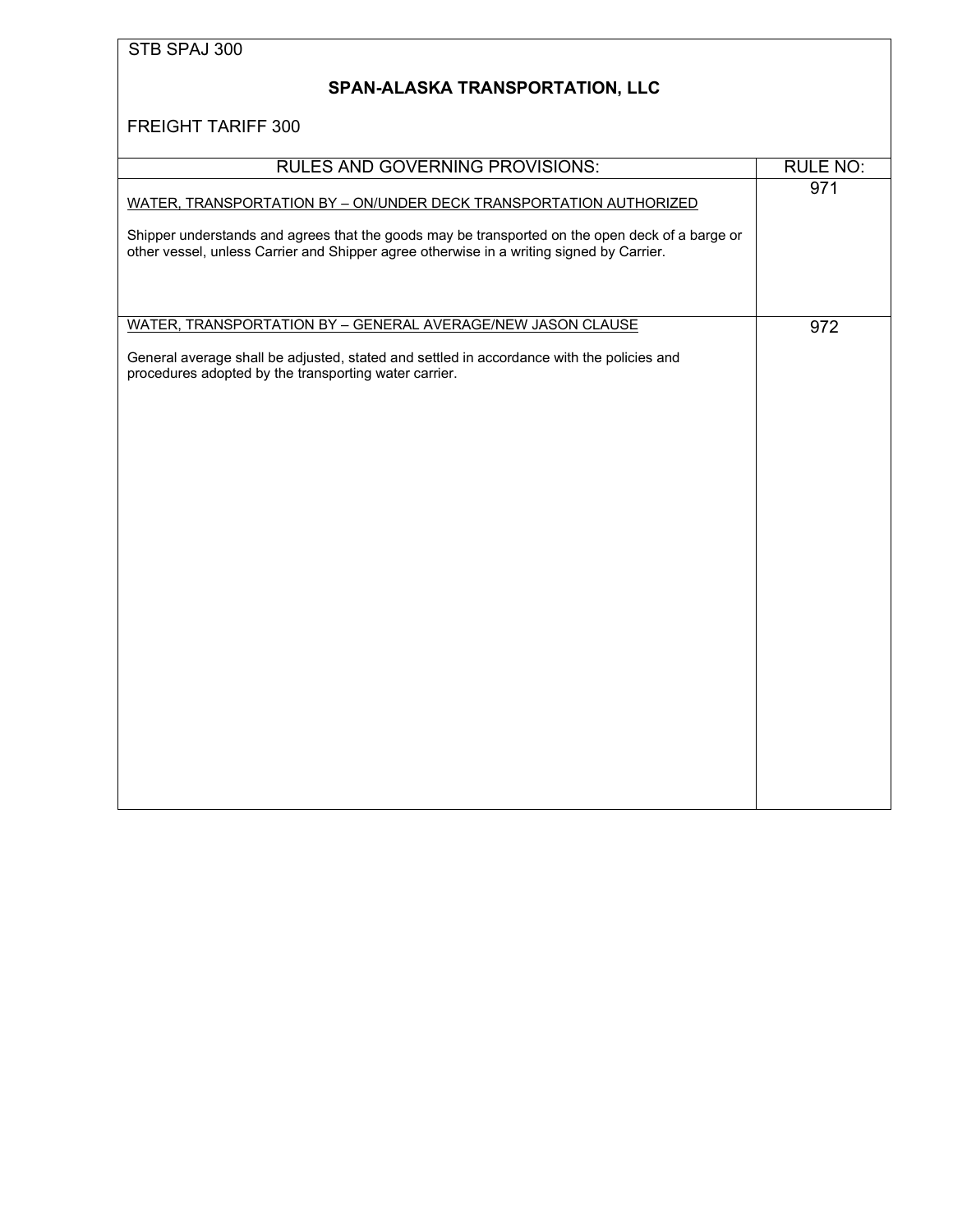<span id="page-34-0"></span>

| STB SPAJ 300      |                                                                                                                                                                                                                                                                                                                                                                                                                                                        |                 |
|-------------------|--------------------------------------------------------------------------------------------------------------------------------------------------------------------------------------------------------------------------------------------------------------------------------------------------------------------------------------------------------------------------------------------------------------------------------------------------------|-----------------|
|                   | SPAN-ALASKA TRANSPORTATION, LLC                                                                                                                                                                                                                                                                                                                                                                                                                        |                 |
|                   | FREIGHT TARIFF 300                                                                                                                                                                                                                                                                                                                                                                                                                                     |                 |
|                   | <b>RULES AND GOVERNING PROVISIONS:</b>                                                                                                                                                                                                                                                                                                                                                                                                                 | <b>RULE NO:</b> |
|                   | WATER, TRANSPORTATION BY - BOTH TO BLAME CLAUSE                                                                                                                                                                                                                                                                                                                                                                                                        | 973             |
|                   | In the event of transportation by water, should Carrier incur any liability to the water carrier<br>pursuant to a so-called "both to blame" provision in the water carrier's bill of lading, or other<br>provision have the force and effect of imposing on Carrier liability arising from any vessel collision,<br>Shipper and Consignee will each have a duty to defend, indemnify and hold Carrier harmless from<br>any against any such liability. |                 |
|                   |                                                                                                                                                                                                                                                                                                                                                                                                                                                        | 975             |
|                   | WATER, TRANSPORTATION BY - SUBJECT TO RULES OF COAST GUARD                                                                                                                                                                                                                                                                                                                                                                                             |                 |
| U.S. Coast Guard. | The transportation of goods by vessel shall be subject to all rules and regulations prescribed by the                                                                                                                                                                                                                                                                                                                                                  |                 |
|                   | <b>CONTAINERS, IMPROPERLY LOADED</b>                                                                                                                                                                                                                                                                                                                                                                                                                   | 990             |
| 340 and 342.      | When a Shipper loaded container is improperly loaded, Carrier may return the container to Shipper<br>for correction. When this occurs, Shipper will be assessed applicable charges as outlined in Items                                                                                                                                                                                                                                                |                 |
| NOTE 1:           | Should Carrier adjust and/or transfer goods to/from containers upon request from<br>Shipper or otherwise to assure the proper loading thereof, apply the provisions of<br>Items 567 and 891 in addition to all other applicable charges hereunder.                                                                                                                                                                                                     |                 |
| NOTE 2:           | When an improperly loaded container is inadvertently accepted by Carrier, such<br>acceptance does not constitute waiver of tariff provisions nor acceptance of<br>improper loading. All penalties levied under authority of law due to improper<br>loading, etc. shall be for the account of Shipper and subject to Carrier's lien.                                                                                                                    |                 |
|                   |                                                                                                                                                                                                                                                                                                                                                                                                                                                        |                 |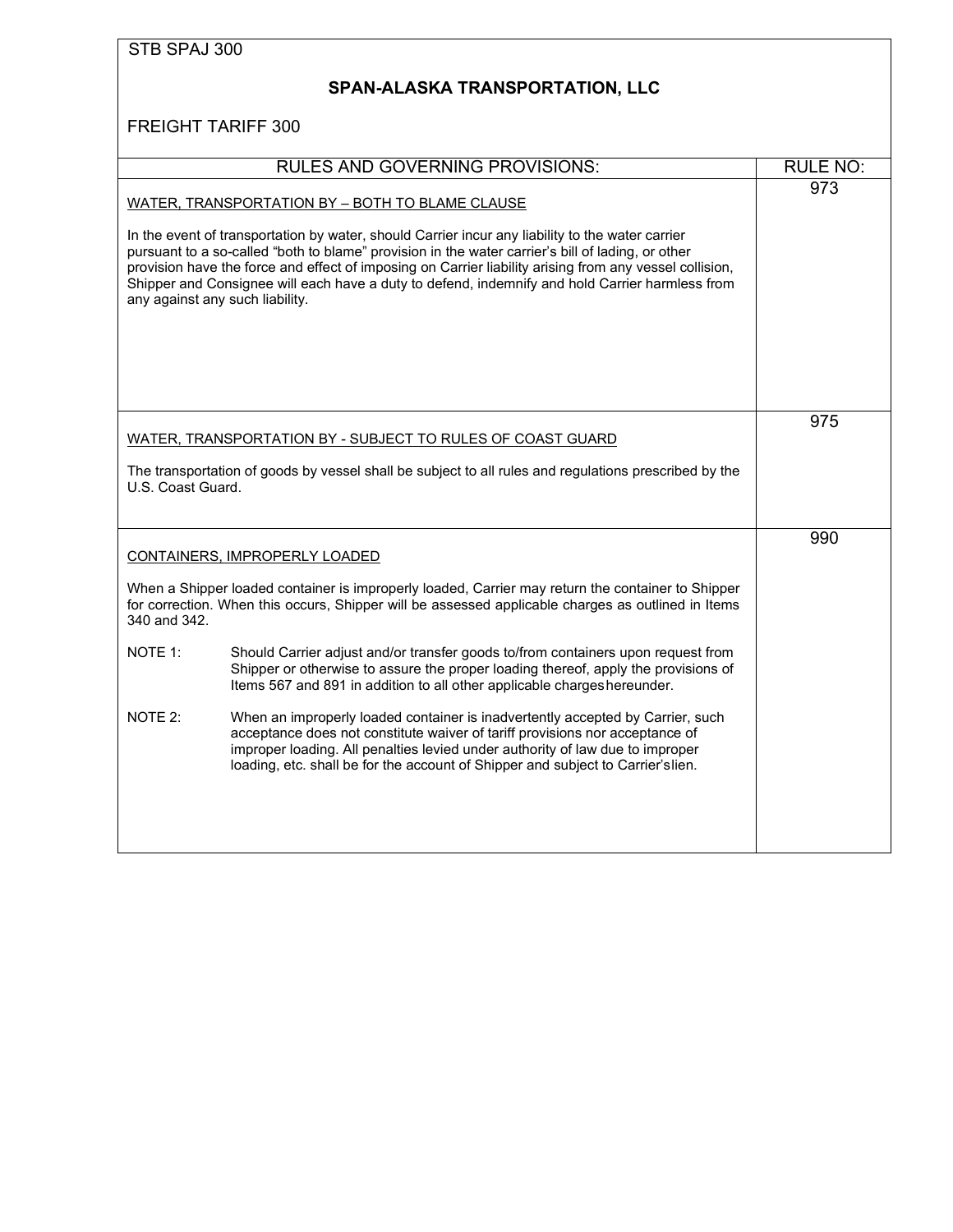### <span id="page-35-0"></span>**SPAN-ALASKA TRANSPORTATION, LLC**

| <b>RULES AND GOVERNING PROVISIONS:</b>                                                                                                                                                                                                                                                                                                                                                                                         | RULE NO: |
|--------------------------------------------------------------------------------------------------------------------------------------------------------------------------------------------------------------------------------------------------------------------------------------------------------------------------------------------------------------------------------------------------------------------------------|----------|
| <b>WEIGHT - BILLING</b><br>Weights provided by Shipper and shown on the bill of lading are subject to verification by Carrier,<br>and the actual scale, estimated or agreed weight as ascertained by Carrier will be the applicable<br>weight of the goods.                                                                                                                                                                    | 992      |
| WEIGHT - ROAD RESTRICTIONS<br>When state, municipal or federal road restrictions are in effect, and weight normally allowed cannot<br>be transported on or in a single container, the following terms will apply:                                                                                                                                                                                                              | 996      |
| (1)<br>Container weights will not be greater than the amount(s) allowed.                                                                                                                                                                                                                                                                                                                                                       |          |
| (2)<br>In instances when containerload goods have already been received, or are in route, when<br>restrictions are imposed, Carrier will, at Shipper's direction, transload to other containers to<br>comply with the imposed weight restrictions at charges shown in item 959, or hold the<br>entire shipment at Carrier's facility until the restriction is lifted and apply storage charges in<br>accordance with Item 910. |          |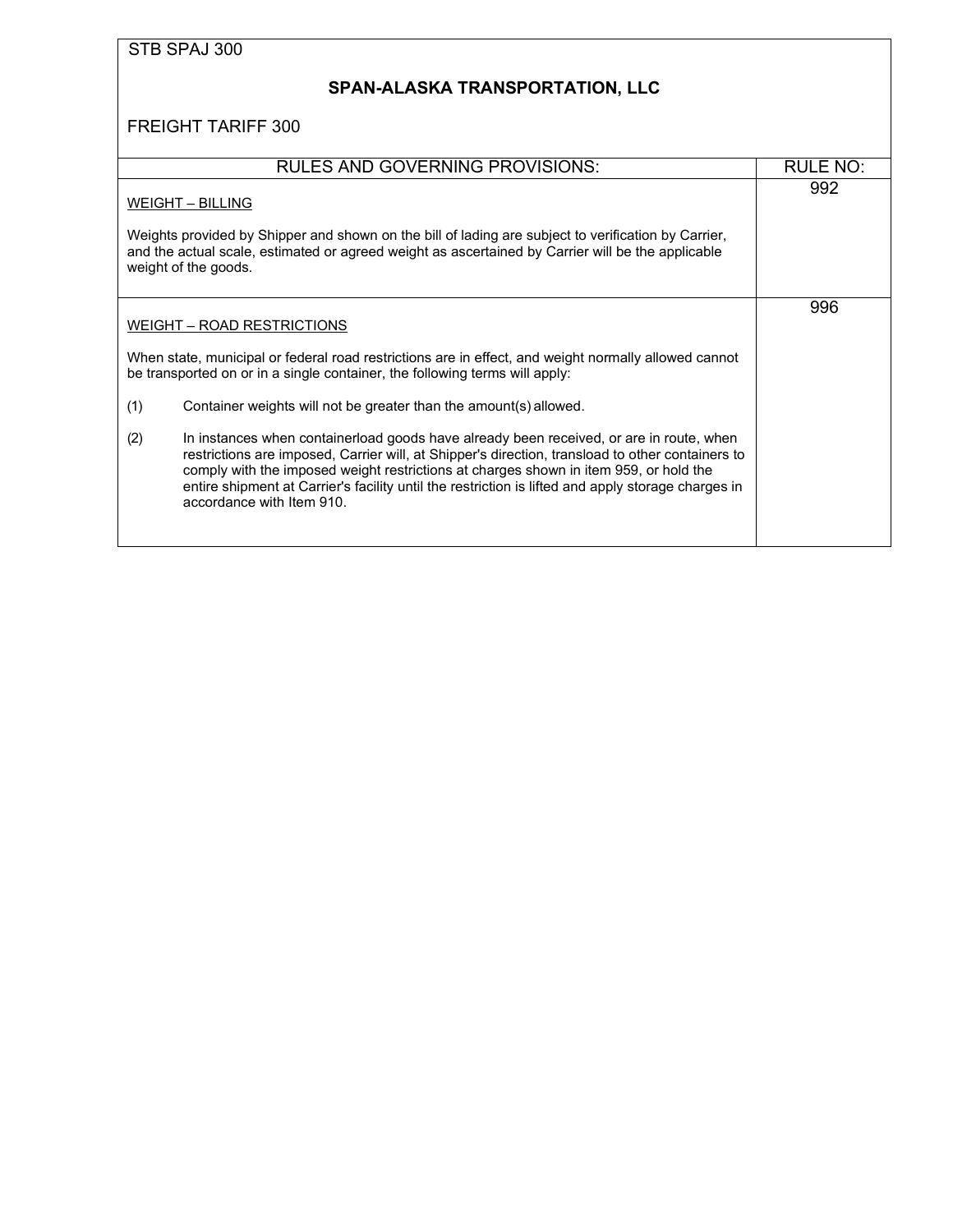#### **SPAN-ALASKA TRANSPORTATION, LLC**

|                                                                                                                                                                                                           | <b>RULES AND GOVERNING PROVISIONS:</b>                                                                                                                                                                                                                                                                                                                              | <b>RULE NO:</b> |
|-----------------------------------------------------------------------------------------------------------------------------------------------------------------------------------------------------------|---------------------------------------------------------------------------------------------------------------------------------------------------------------------------------------------------------------------------------------------------------------------------------------------------------------------------------------------------------------------|-----------------|
| LOSS/DAMAGE CLAIMS, CONDITIONS PRECEDENT                                                                                                                                                                  | 1000                                                                                                                                                                                                                                                                                                                                                                |                 |
| The following are condition precedents to recovery against Carrier with respect to any loss or<br>damage to goods, including injury, delay, shortage, mistaken delivery, failure to deliver or otherwise. |                                                                                                                                                                                                                                                                                                                                                                     |                 |
| $\mathbf{1}$ .                                                                                                                                                                                            | The goods must be carefully inspected by Shipper or Consignee immediately upon delivery,<br>and any loss or damage which would then be evident must be noted on Carrier's copy of the<br>bill of lading and/or delivery receipt or the goods shall be conclusively presumed to have<br>been delivered in the same good order, count and condition as when received. |                 |
| 2.                                                                                                                                                                                                        | Carrier shall have a reasonable opportunity to inspect the goods, including their packing and<br>packaging, in the same condition as upon delivery and before any alteration or destruction<br>thereof.                                                                                                                                                             |                 |
| 3.                                                                                                                                                                                                        | Written claim for loss/damage, specifying the particulars thereof, must be filed with Carrier<br>within nine (9) months of delivery, date by which the goods should have been delivered, or<br>date on which Carrier disallowed the claim or pertinent part of the claim, whichever islater.                                                                        |                 |
| 4.                                                                                                                                                                                                        | Any suit against Carrier must be filed within two (2) years following date of on which<br>Carrier disallowed the claim or pertinent part of the claim.                                                                                                                                                                                                              |                 |
| 5.                                                                                                                                                                                                        | There shall be no recovery against Carrier until freight and all charges due Carrier have<br>been paid in full.                                                                                                                                                                                                                                                     |                 |
|                                                                                                                                                                                                           |                                                                                                                                                                                                                                                                                                                                                                     |                 |
|                                                                                                                                                                                                           |                                                                                                                                                                                                                                                                                                                                                                     |                 |
|                                                                                                                                                                                                           |                                                                                                                                                                                                                                                                                                                                                                     |                 |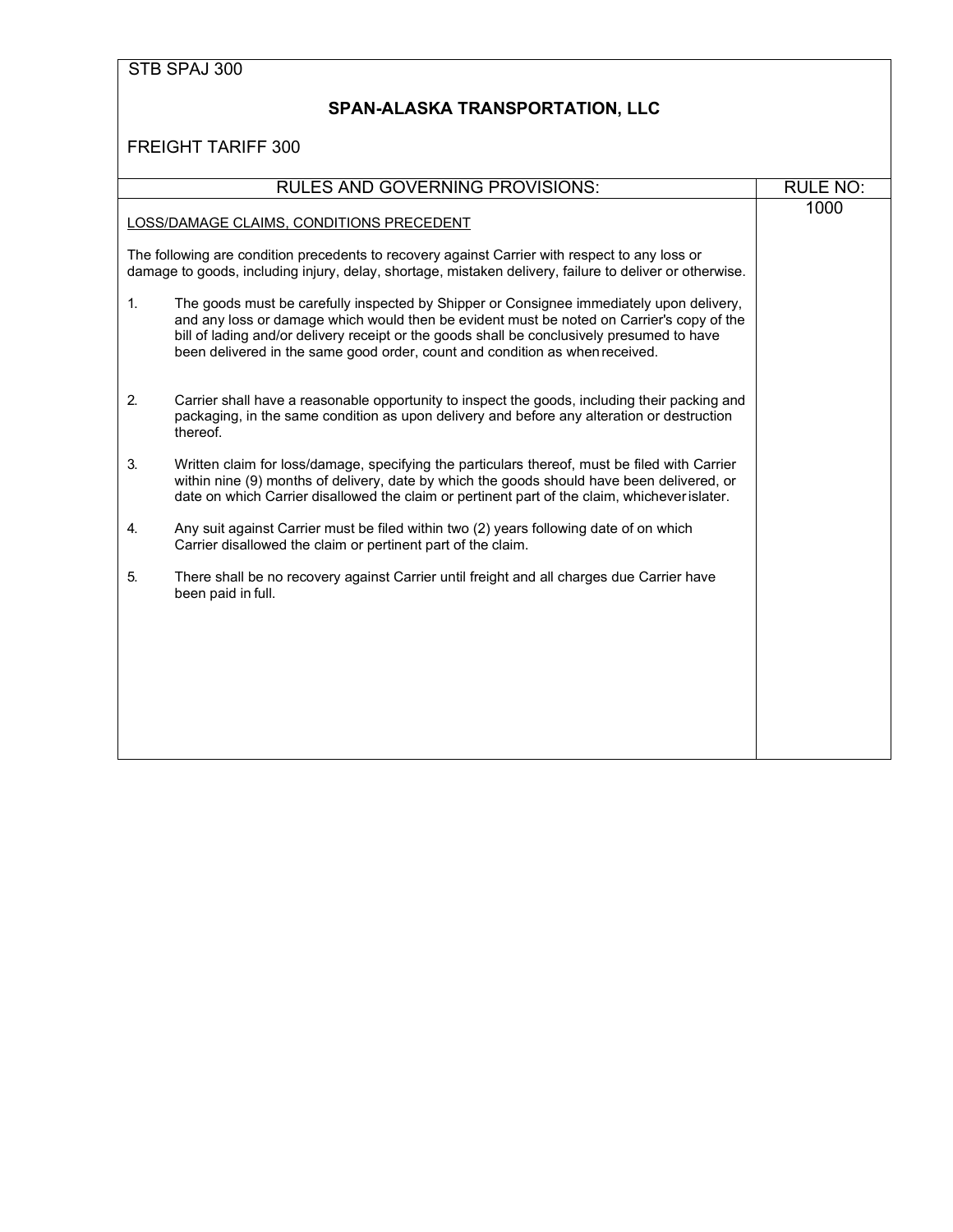# <span id="page-37-0"></span>**SPAN-ALASKA TRANSPORTATION, LLC**

| <b>RULES AND GOVERNING PROVISIONS:</b>                                                                                                                                                                                                                                                                                                                                                                                                                                                                                                                                                                                                                                                                                                                                                                                                                                                                                                                                                                                                                                                                                                                                                    | <b>RULE NO:</b> |
|-------------------------------------------------------------------------------------------------------------------------------------------------------------------------------------------------------------------------------------------------------------------------------------------------------------------------------------------------------------------------------------------------------------------------------------------------------------------------------------------------------------------------------------------------------------------------------------------------------------------------------------------------------------------------------------------------------------------------------------------------------------------------------------------------------------------------------------------------------------------------------------------------------------------------------------------------------------------------------------------------------------------------------------------------------------------------------------------------------------------------------------------------------------------------------------------|-----------------|
| LOSS/DAMAGE, PRINCIPLES AND PRACTICES FOR THE INVESTIGATION AND<br><b>DISPOSITION OF CLAIMS</b>                                                                                                                                                                                                                                                                                                                                                                                                                                                                                                                                                                                                                                                                                                                                                                                                                                                                                                                                                                                                                                                                                           | 1003            |
| <b>FILING OF CLAIMS:</b><br>А.<br>(1) Claim in Writing Required<br>A claim for loss or damage to cargo will not be voluntarily paid by the Carrier, unless<br>filed in writing, as provided in sub-paragraph (2) below, with Carrier, within specified<br>time limits applicable thereto.                                                                                                                                                                                                                                                                                                                                                                                                                                                                                                                                                                                                                                                                                                                                                                                                                                                                                                 |                 |
| (2) Minimum Filing Requirements<br>A communication in writing from claimant, filed with the Carrier within the limits<br>specified in the bill of lading and (1) containing facts sufficient to identify the cargo, (2)<br>asserting liability for the alleged loss or damage, (3) making claim for the payment of a<br>specified or determinable amount of money and (4) including (i) copy of the freight bill,<br>(ii) copy of the signed delivery receipt, (iii) photographs of the damaged cargo; and (iv)<br>copy of an invoice and/or other supporting documentation evidencing the value of<br>goods claimed, will be considered as sufficient compliance for filing a claim.                                                                                                                                                                                                                                                                                                                                                                                                                                                                                                     |                 |
| (2) Claim Filed for Uncertain Amounts<br>Whenever a claim is presented against the Carrier for an uncertain amount, such as<br>"100.00 more or less", the Carrier will determine the condition of the cargo at the time<br>of delivery by it, if it was delivered, and will ascertain as nearly as possible the extent,<br>if any, of the loss or damage for which it may be responsible. It will not, however,<br>voluntarily pay a claim under such circumstances unless and until a formal claim, in<br>writing, for a specified or determinable amount of money shall have been filed in<br>accordance with the provisions of sub-paragraph (2) above.                                                                                                                                                                                                                                                                                                                                                                                                                                                                                                                                |                 |
| В.<br>ACKNOWLEDGMENT OF CLAIMS:<br>The Carrier will, upon receipt in writing of a proper claim in the manner and form described<br>in Section A(2) above, acknowledge the receipt of such claim in writing to the claimant<br>within 30 days after the date of its receipt by the Carrier, unless the Carrier will have paid<br>or declined such claim in writing within 30 days of the receipt thereof. The Carrier will<br>indicate in its acknowledgement to the claimant what, if any, additional documentary<br>evidence or other pertinent information may be required by it to further process theclaim.<br>The Carrier will at the time each claim is received create a separate file and assign thereto<br>a successive claim number and note that number on all documents filed in support of the<br>claim and records and correspondence with respect to the claim, including the written<br>acknowledgment of receipt. At the time such claim is received, the Carrier will cause the<br>date of the receipt to be recorded on the face of the claim document and the date of<br>receipt will also appear in the Carrier's written acknowledgment of receipt to the claimant. |                 |
| Continued                                                                                                                                                                                                                                                                                                                                                                                                                                                                                                                                                                                                                                                                                                                                                                                                                                                                                                                                                                                                                                                                                                                                                                                 |                 |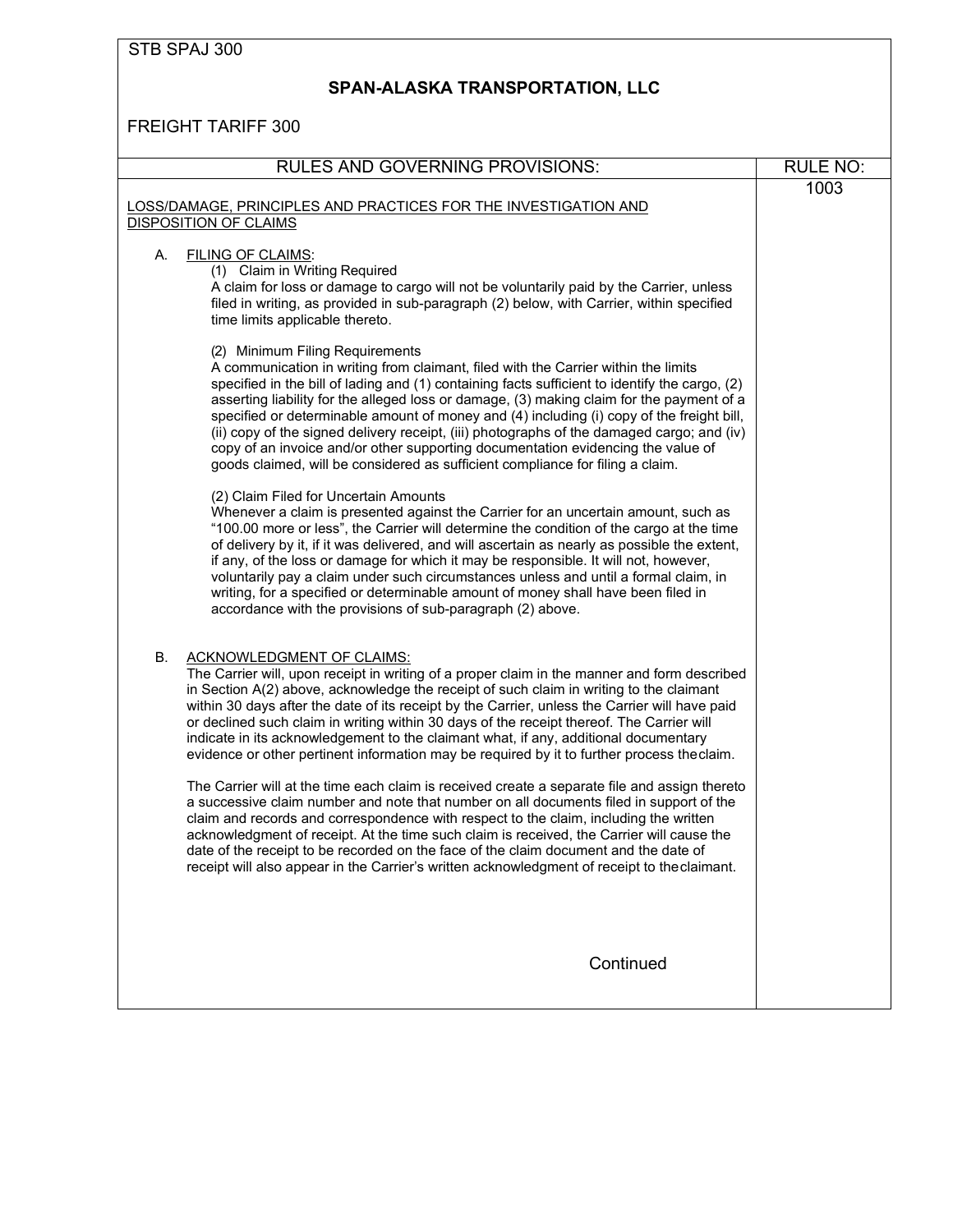### **SPAN-ALASKA TRANSPORTATION, LLC**

| <b>RULES AND GOVERNING PROVISIONS:</b>                                                                                                                                                                                                                                                                                                                                                                                                                                                                                                                                                                                                                                                                                                                                                                                                                                                                                                                                                                                     | <b>RULE NO:</b>   |
|----------------------------------------------------------------------------------------------------------------------------------------------------------------------------------------------------------------------------------------------------------------------------------------------------------------------------------------------------------------------------------------------------------------------------------------------------------------------------------------------------------------------------------------------------------------------------------------------------------------------------------------------------------------------------------------------------------------------------------------------------------------------------------------------------------------------------------------------------------------------------------------------------------------------------------------------------------------------------------------------------------------------------|-------------------|
| LOSS/DAMAGE, PRINCIPLES AND PRACTICES FOR THE INVESTIGATION AND DISPOSITION<br>OF CLAIMS, continued                                                                                                                                                                                                                                                                                                                                                                                                                                                                                                                                                                                                                                                                                                                                                                                                                                                                                                                        | 1003<br>Continued |
| C.<br>(1) PROMPT INVESTIGATION REQUIRED<br>Each claim filed against the Carrier in the manner prescribed herein will be promptly and<br>thoroughly investigated, if investigation has not already been made prior to receipt of the<br>claim.                                                                                                                                                                                                                                                                                                                                                                                                                                                                                                                                                                                                                                                                                                                                                                              |                   |
| (2) SUPPORTING DOCUMENTS<br>Each claim must be supported by evidence of the charges, if any, and either the original<br>invoice or a photographic copy, certified by the claimant to be true and correct with respect<br>to the property and value involved in the claim; or certification of prices or values, with<br>trade or other discounts, allowance or deductions of any nature whatsoever and the terms<br>thereof or depreciation reflected thereon; provided however, that where the property<br>involved in claim has not been invoiced to the consignee shown on the Bill of Lading or<br>where an invoice does not show price or value or where the property involved has not been<br>sold or where the property has been transferred at bookkeeping values only, the Carrier<br>will before voluntarily paying a claim thereon, require the claimant to establish and prove<br>the destination value in the quantity shipped, transported or involved and to certify the<br>correctness thereof in writing. |                   |
| (3) VERIFICATION OF LOSS<br>A prerequisite to the voluntary payment by the Carrier of a claim for loss of an entire<br>package or entire shipment will be the securing by it of a certified statement in writing from<br>the consignee of the shipment involved that the property for which the claim is filed has not<br>been received from any other source.                                                                                                                                                                                                                                                                                                                                                                                                                                                                                                                                                                                                                                                             |                   |
| <b>DISPOSITION OF CLAIMS</b><br>D.<br>The Carrier when receiving a written claim for loss or damage to cargo or for loss, damage,<br>injury or delay to property transported will pay, decline or make a firm compromise<br>settlement offer in writing to the claimant within 120 days after receipt of the claim by the<br>Carrier, provided however, that if the claim cannot be processed and disposed of within<br>120 days after the receipt thereof, the Carrier will, at that time and at the expiration of each<br>succeeding 60 day period, while the claim remains pending, advise the claimant, in writing,<br>of the status of the claim and the reason for the delay in making final disposition thereof. It<br>will retain a copy of such advice to the claimant in its claim file.                                                                                                                                                                                                                         |                   |
|                                                                                                                                                                                                                                                                                                                                                                                                                                                                                                                                                                                                                                                                                                                                                                                                                                                                                                                                                                                                                            |                   |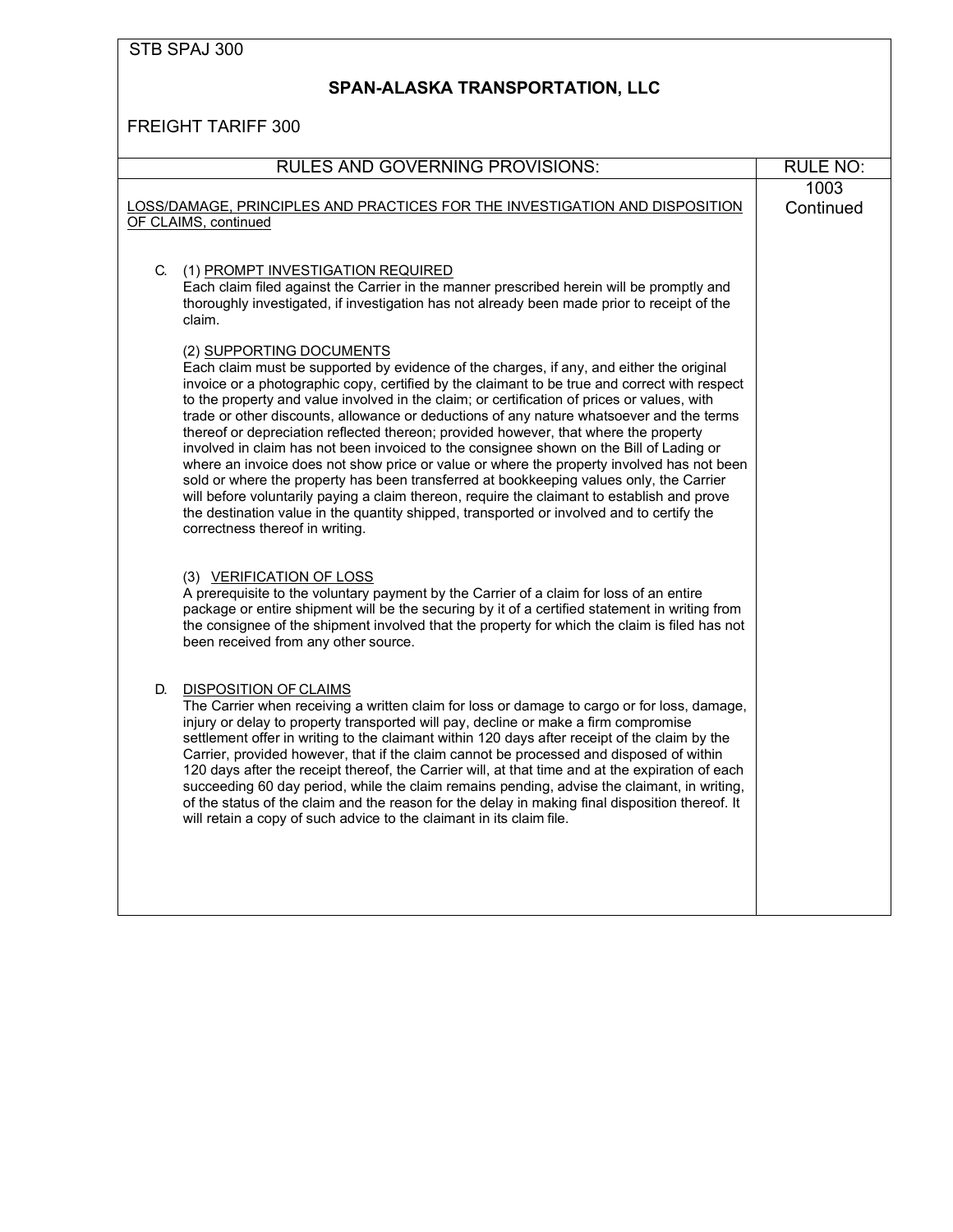# **SPAN-ALASKA TRANSPORTATION, LLC**

| <b>RULES AND GOVERNING PROVISIONS:</b>                                                                                                                                                                                                                                                                                                                                                                                                                                                                                                                                                                                                                                                                                                                                                                                                                                                                                                                                                                                                                                                             | <b>RULE NO:</b>   |
|----------------------------------------------------------------------------------------------------------------------------------------------------------------------------------------------------------------------------------------------------------------------------------------------------------------------------------------------------------------------------------------------------------------------------------------------------------------------------------------------------------------------------------------------------------------------------------------------------------------------------------------------------------------------------------------------------------------------------------------------------------------------------------------------------------------------------------------------------------------------------------------------------------------------------------------------------------------------------------------------------------------------------------------------------------------------------------------------------|-------------------|
| LOSS/DAMAGE, PRINCIPLES AND PRACTICES FOR THE INVESTIGATION AND DISPOSITION<br>OF CLAIMS, continued                                                                                                                                                                                                                                                                                                                                                                                                                                                                                                                                                                                                                                                                                                                                                                                                                                                                                                                                                                                                | 1003<br>Continued |
| D.<br>PROCESSING OF SALVAGE:<br>Whenever cargo transported by a Carrier is damaged or alleged to be damaged and is, as<br>a consequence thereof, not delivered or is rejected or refused upon tender thereof to the<br>owner, consignee or person entitled to receive such property the Carrier, after giving due<br>notice, whenever practical to do so, to the owner and other parties that may have an<br>interest therein and unless advised to the contrary after giving such notice, will undertake<br>to sell or dispose of such property directly or by the employment of a competent salvage<br>agent. The Carrier will make an itemized record sufficient to identify the property involved<br>so as to be able to correlate is to the shipment a transportation involved and claim, if any,<br>filed thereon. The Carrier also will assign to each lot of such property a successive lot<br>number and note that lot number on its record of shipment and claim, if any claim is filed<br>thereon.<br>Whenever disposition of salvage material or goods is made directly to an agent or |                   |
| employee of a Carrier or through a salvage agent or company in which the Carrier or one<br>or more of its directors, officers or managers has any interest, financial or otherwise, that<br>Carrier's salvage records will fully reflect the particulars of each such transaction or<br>relationship or both, as the case may be.                                                                                                                                                                                                                                                                                                                                                                                                                                                                                                                                                                                                                                                                                                                                                                  |                   |
| Upon receipt of a claim on a shipment on which salvage has been processed in the<br>manner hereinbefore prescribed, the Carrier will record in its claim file thereon the lot<br>number assigned, the amount of money recovered, if any, from the disposition of such<br>property and the date of transmittal of such money to the person or person lawfully entitled<br>to receive the same.                                                                                                                                                                                                                                                                                                                                                                                                                                                                                                                                                                                                                                                                                                      |                   |
| Concluded                                                                                                                                                                                                                                                                                                                                                                                                                                                                                                                                                                                                                                                                                                                                                                                                                                                                                                                                                                                                                                                                                          |                   |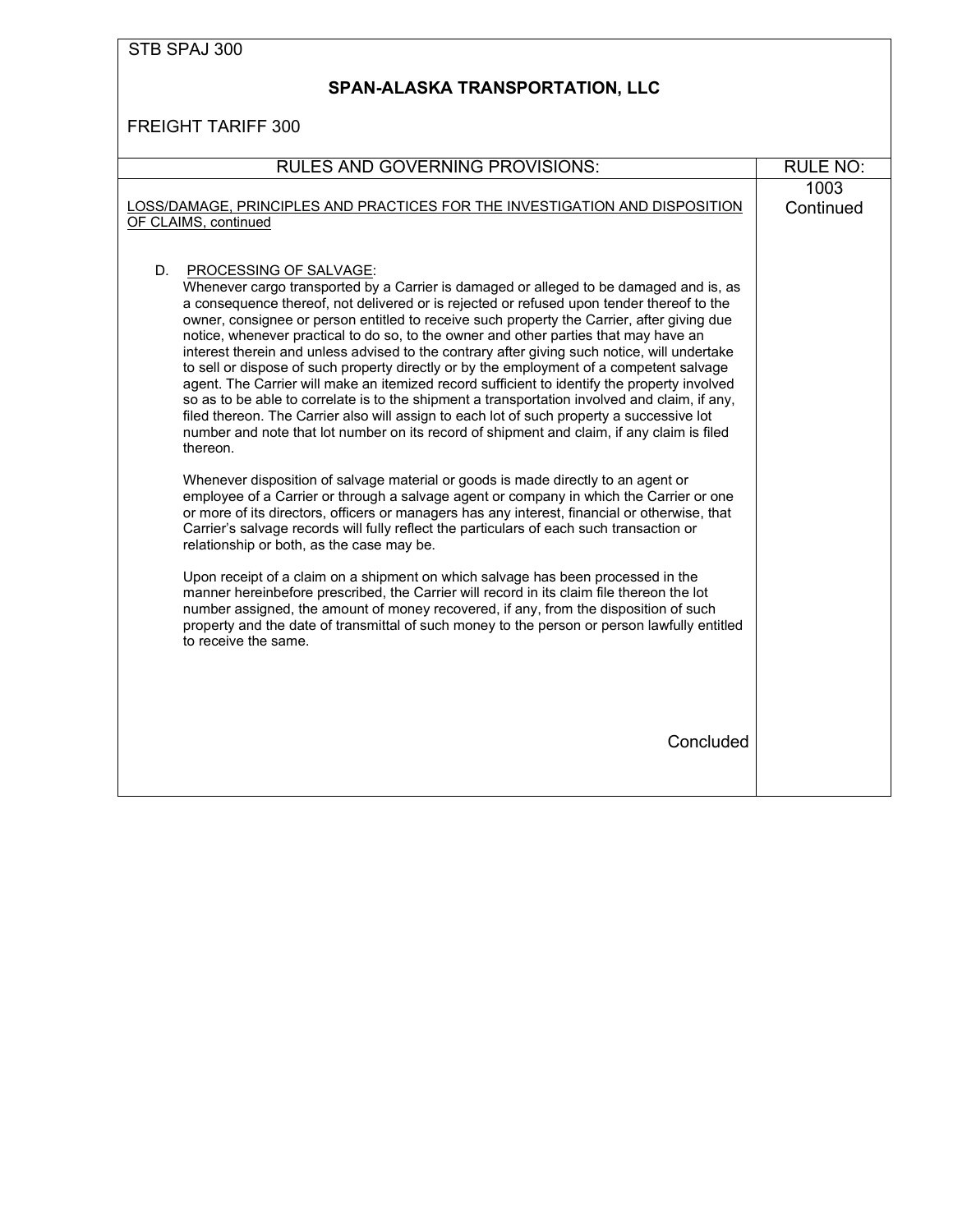## <span id="page-40-0"></span>**SPAN-ALASKA TRANSPORTATION, LLC**

| <b>RULES AND GOVERNING PROVISIONS:</b>                                                                                                                                                                                                                                                                                                                                                                                                                                                                                                                                                                                      | <b>RULE NO:</b> |
|-----------------------------------------------------------------------------------------------------------------------------------------------------------------------------------------------------------------------------------------------------------------------------------------------------------------------------------------------------------------------------------------------------------------------------------------------------------------------------------------------------------------------------------------------------------------------------------------------------------------------------|-----------------|
| OVERCHARGE CLAIMS, DOCUMENTATION OF                                                                                                                                                                                                                                                                                                                                                                                                                                                                                                                                                                                         | 1104            |
| (a) Overcharge claims shall be accompanied by sufficient information to allow Carrier to conduct an<br>investigation and pay or decline the claim within the time limitations set forth herein. Claims shall<br>include the name of the claimant, its file number, if any, and the amount of the refund sought to be<br>recovered, if known.                                                                                                                                                                                                                                                                                |                 |
| (b) Except when the original freight bill is not a paper document but is electronically transmitted,<br>claims for overcharge shall be accompanied by the original freight bill. Additional information may<br>include, but is not limited to, the following:<br>(1) the rate, classification, or commodity description or weight claimed to have been<br>applicable;<br>(2) complete tariff authority for the rate, classification, or commodity descriptionclaimed;<br>(3) freight bill payment information; and<br>(4) other documents or data which is believed by claimant to substantiate the basis for its<br>claim. |                 |
| (c) Claims for duplicate payment and over collection shall be accompanied by the original freight<br>bill(s) for which charges were paid (except when the original freight bill is not a paper document but<br>is electronically transmitted) and by freight bill payment information.                                                                                                                                                                                                                                                                                                                                      |                 |
| (d) Regardless of the provisions of paragraphs (a), (b), and (c) above, the failure to provide sufficient<br>information and documentation to allow a Carrier to conduct an investigation and pay or decline the<br>claim within the allowable time limitation shall not constitute grounds for disallowance of the claim.<br>Rather, the Carrier shall comply with Item 1105 to obtain the additional informationrequired.                                                                                                                                                                                                 |                 |
| (e) Carrier shall accept copies instead of the original documents required to be submitted in this<br>Item where Carrier is furnished with an agreement entered into by the claimant which indemnifies<br>Carrier for subsequent duplicate claims which might be filed and supported by the original<br>documents.                                                                                                                                                                                                                                                                                                          |                 |
| (f) A claim alleging that Carrier is liable for an overcharge or to refund any duplicate payment or<br>unidentified payment, will not be paid unless filed within one hundred eighty (180) days of the<br>date of the payment giving rise to any such claim, which claim must specify the particulars.                                                                                                                                                                                                                                                                                                                      |                 |
| (g) Any suit against Carrier with respect to any such claim must be commenced within eighteen<br>(18) months following Carrier's denial of all or any part of such claim.                                                                                                                                                                                                                                                                                                                                                                                                                                                   |                 |
| OVERCHARGE CLAIMS, INVESTIGATION OF<br>(a) Upon receipt of a overcharge claim, whether written or otherwise, the processing Carrier shall                                                                                                                                                                                                                                                                                                                                                                                                                                                                                   | 1105            |
| promptly initiate an investigation and establish a file, as set forth in Item 1106.                                                                                                                                                                                                                                                                                                                                                                                                                                                                                                                                         |                 |
| (b) If Carrier discovers an overcharge, duplicate payment, or over collection which has not been the<br>subject of a claim, it shall promptly initiate an investigation and comply with the provisions in Item<br>1109.                                                                                                                                                                                                                                                                                                                                                                                                     |                 |
| (c) In the event Carrier processing the claim requires information or documents in addition to that<br>submitted with the claim, it shall promptly notify the claimant and request the information required.<br>This includes notify the claimant that a written or electronically transmitted claim must be filed before<br>the Carrier becomes subject to the time limits for settling such a claim under Item 1108.                                                                                                                                                                                                      |                 |
|                                                                                                                                                                                                                                                                                                                                                                                                                                                                                                                                                                                                                             |                 |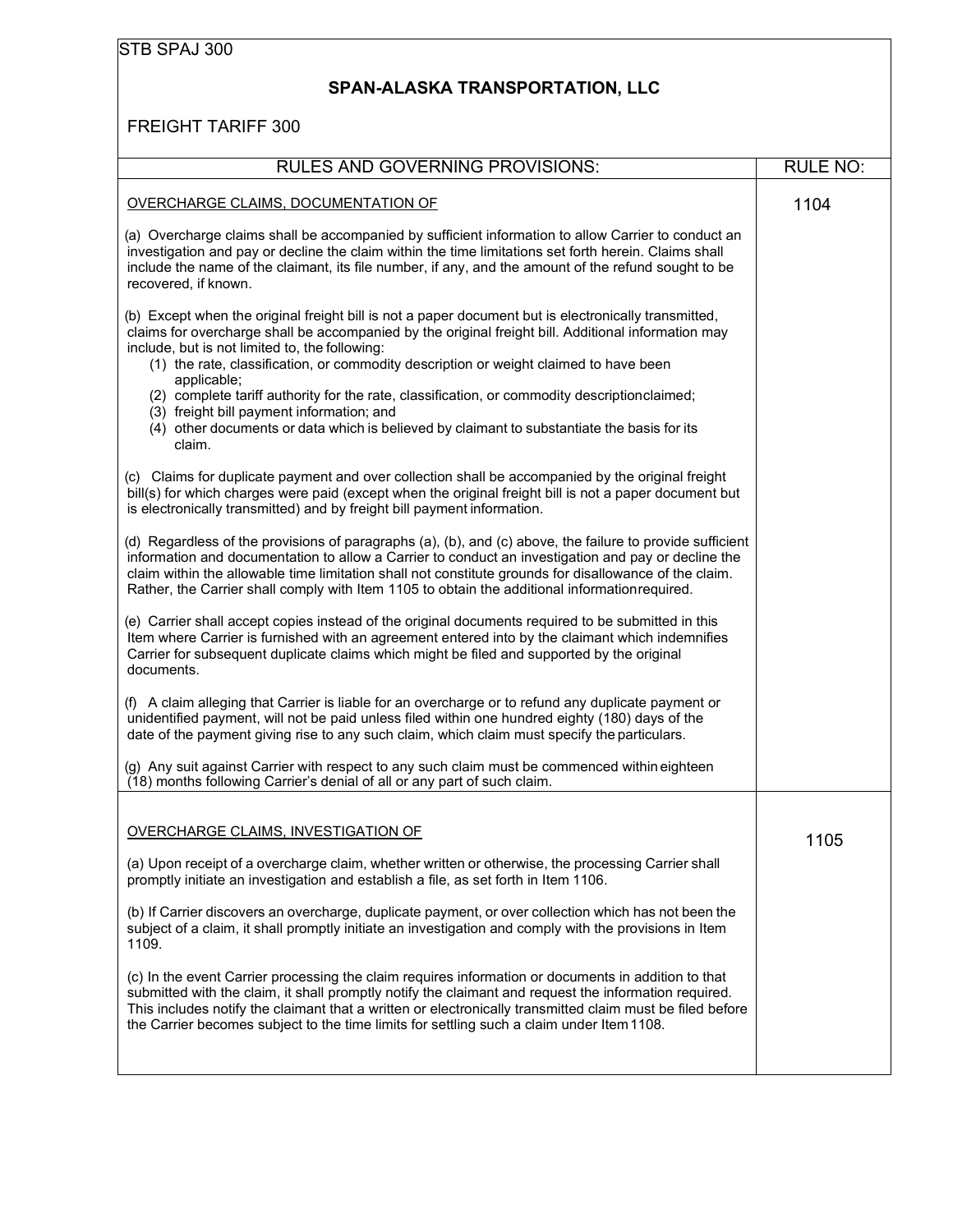| STB SPAJ 300 |
|--------------|
|--------------|

# **SPAN-ALASKA TRANSPORTATION, LLC**

| <b>RULES AND GOVERNING PROVISIONS:</b>                                                                                                                                                                                                                                                                                                                                                                                                                                                                                                                                                                                                                                                                                                                                                                                                                                                                                                                                                                                                                                                                                                                                                                                                                                                                                                                                                                                                                                                                                                                                                                                                                                                                                                                                                                                                                                                                                                                                                                                                                                                                                                                                                                                                                                                                                                                                                                                                                                                                                                                                                                                                                                                                                                                                                                                                           | <b>RULE NO:</b> |
|--------------------------------------------------------------------------------------------------------------------------------------------------------------------------------------------------------------------------------------------------------------------------------------------------------------------------------------------------------------------------------------------------------------------------------------------------------------------------------------------------------------------------------------------------------------------------------------------------------------------------------------------------------------------------------------------------------------------------------------------------------------------------------------------------------------------------------------------------------------------------------------------------------------------------------------------------------------------------------------------------------------------------------------------------------------------------------------------------------------------------------------------------------------------------------------------------------------------------------------------------------------------------------------------------------------------------------------------------------------------------------------------------------------------------------------------------------------------------------------------------------------------------------------------------------------------------------------------------------------------------------------------------------------------------------------------------------------------------------------------------------------------------------------------------------------------------------------------------------------------------------------------------------------------------------------------------------------------------------------------------------------------------------------------------------------------------------------------------------------------------------------------------------------------------------------------------------------------------------------------------------------------------------------------------------------------------------------------------------------------------------------------------------------------------------------------------------------------------------------------------------------------------------------------------------------------------------------------------------------------------------------------------------------------------------------------------------------------------------------------------------------------------------------------------------------------------------------------------|-----------------|
| OVERCHARGE CLAIMS, ACKNOWLEDGEMENT OF<br>Upon receipt of a written or electronically transmitted and timely claim, Carrier shall acknowledge<br>its receipt in writing or electronically to the claimant within 30 days after the date of receipt except<br>when Carrier shall have paid or declined in writing or electronically within that period. Carrier shall<br>include the date of receipt in its written or electronic claim which shall be placed in the file for that<br>claim.                                                                                                                                                                                                                                                                                                                                                                                                                                                                                                                                                                                                                                                                                                                                                                                                                                                                                                                                                                                                                                                                                                                                                                                                                                                                                                                                                                                                                                                                                                                                                                                                                                                                                                                                                                                                                                                                                                                                                                                                                                                                                                                                                                                                                                                                                                                                                       | 1107            |
| OVERCHARGE CLAIMS, DISPOSITION OF<br>The processing Carrier shall pay, decline to pay, or settle each written or electronically<br>communicated claim within 60 days after its receipt by that Carrier, except where the claimant and<br>said Carrier agree in writing or electronically to a specific extension based upon extenuating<br>circumstances. If said Carrier declines to pay a claim or makes settlement in an amount different<br>from that sought, it shall notify the claimant in writing or electronically of the reason(s) for its action,<br>citing tariff authority or other pertinent information developed as a result of its investigation                                                                                                                                                                                                                                                                                                                                                                                                                                                                                                                                                                                                                                                                                                                                                                                                                                                                                                                                                                                                                                                                                                                                                                                                                                                                                                                                                                                                                                                                                                                                                                                                                                                                                                                                                                                                                                                                                                                                                                                                                                                                                                                                                                                | 1108            |
| UNIDENTIFIED PAYMENTS<br>Carrier shall have an established procedure for identifying and properly applying all unidentified payments.<br>If Carrier does not have sufficient information with which properly to apply such a payment, it shall notify the<br>payor of the unidentified payment within 60 days of receipt of the payment and request information which will<br>enable it to identify the payment. If Carrier does not receive the information requested within 90 days from the<br>date of the notice, it may treat the unidentified payment as a payment in fact of freight charges owing to it.<br>Following the 90-day period, the regular claims procedure under this part shall be applicable.<br>Notice under this Item shall be in writing and clearly indicate that it is a final notice and not a bill. Notice shall<br>include: check number, amount, and date; the payor's name; and any additional basic information Carrier is able<br>to provide.<br>The final notice also must inform payor that: (i) Applicable regulations allow Carrier to conditionally retain the<br>payment as revenue in the absence of a timely response by the payor; and (ii) following the 90-day period the<br>regular claims procedure shall be applicable.<br>Upon Carrier's receipt of information from the payor, Carrier shall, within 14 days: (i) make a complete refund of<br>such funds to the payor; or (ii) notify the payor that the information supplied is not sufficient to identify the<br>unapplied payment and request additional information; or (iii) notify the payor of Carrier's determination that such<br>payment was applicable to particular freight charges lawfully due. Where no refund is made by Carrier, Carrier<br>shall advise the payor of its right to file a formal claim for refund in accordance with the regular claims<br>procedures set forth in this tariff.<br>When a Carrier which participates in a transportation movement, but did not collect the transportation charges,<br>finds that an overpayment has been made, that Carrier shall immediately notify the collecting Carrier. When the<br>collecting Carrier (when single or joint line haul) discovers or is notified by such a participating Carrier that an<br>overcharge, duplicate payment, or over collection exists for any transportation charge which has not been the<br>subject of a claim, the Carrier shall create a file as if a claim had been submitted and shall record in the file the<br>date it discovered or was notified of the overpayment. The Carrier that collected the charges shall then refund<br>the amount of the overpayment to the person who paid the transportation charges or to the person that made<br>duplicate payment within 30 days from the date of such discovery or notification. | 1109            |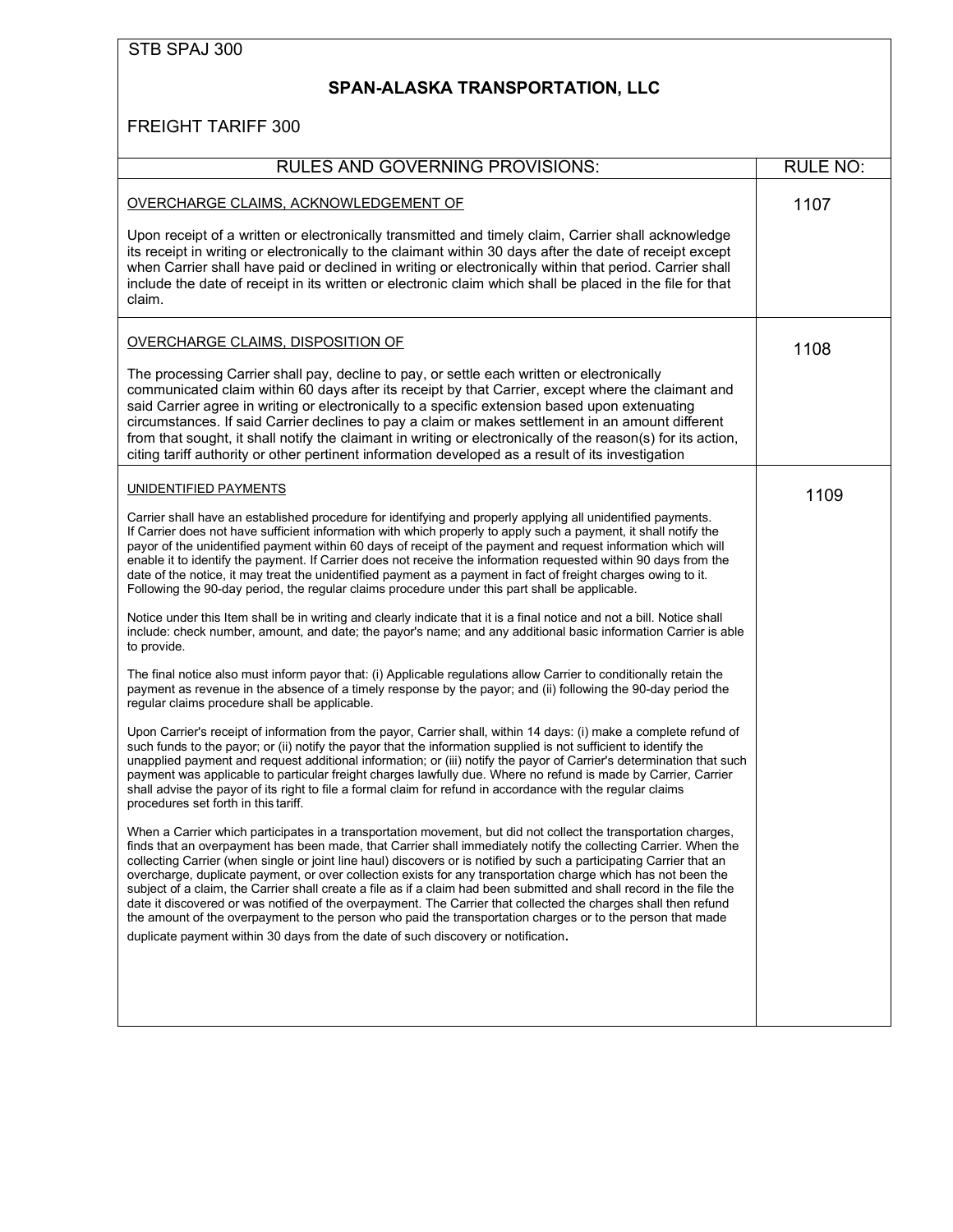### **SPAN-ALASKA TRANSPORTATION, LLC**

| <b>RULES AND GOVERNING PROVISIONS:</b>                                                                                                                                                                                                                                                                                                                                                                                                                                                                                                                                                                                                                                | <b>RULE NO:</b> |
|-----------------------------------------------------------------------------------------------------------------------------------------------------------------------------------------------------------------------------------------------------------------------------------------------------------------------------------------------------------------------------------------------------------------------------------------------------------------------------------------------------------------------------------------------------------------------------------------------------------------------------------------------------------------------|-----------------|
| <b>QUOTATION OF ESTIMATED CHARGES</b>                                                                                                                                                                                                                                                                                                                                                                                                                                                                                                                                                                                                                                 | 1115            |
| (1) When Carrier has furnished, either orally or in writing, an estimate of charges, such<br>estimate will be given on the basis of the effective rate provisions as applicable to those<br>facts concerning the shipment(s) which are made known to Carrier.                                                                                                                                                                                                                                                                                                                                                                                                         |                 |
| Estimates of freight charges are furnished as a convenience to the shipping public and<br>(2)<br>represent nothing more than an approximation of freight charges, which is not binding on<br>the Carrier or Shipper.                                                                                                                                                                                                                                                                                                                                                                                                                                                  |                 |
| All transportation charges on a shipment will be assessed on the basis of effective rate<br>(3)<br>provisions in effect at the time of shipment, as applicable to the commodity or commodities<br>shipped and transportation and related services performed in connection therewith                                                                                                                                                                                                                                                                                                                                                                                   |                 |
| <b>RESTRICTED OR PROHIBITED ARTICLES</b>                                                                                                                                                                                                                                                                                                                                                                                                                                                                                                                                                                                                                              | 1120            |
| Live animals, birds, livestock, cargo of exceptional value (as described below), and other cargo, which<br>the Carrier may deem to be unsuitable for transportation by motor carrier or water will not be<br>accepted.                                                                                                                                                                                                                                                                                                                                                                                                                                                |                 |
| Cargo of exceptional value includes, but is not limited to, platinum, gold, gold dust, silver, bullion, or<br>other precious metals, coins, jewelry, bills of any bank or public body, diamonds, or other precious<br>stones, or any gold or silver (manufactured or unmanufactured), watches, clocks, or timepieces of<br>any description, trinkets, orders, notes, or securities for payment, money, stamps, maps, writings,<br>title deeds, printings, engravings, pictures, gold or silver plate or plated articles, glass, china, silks<br>(manufactured or unmanufactured), and whether wrought up or not wrought up with any other<br>material, furs, or lace. |                 |
| For restriction related to Hazardous Materials or Waste, refer to Rule 540, 542 and 545.                                                                                                                                                                                                                                                                                                                                                                                                                                                                                                                                                                              |                 |
| NON-WAIVER                                                                                                                                                                                                                                                                                                                                                                                                                                                                                                                                                                                                                                                            | 1125            |
| Failure by Carrier to apply or enforce the provisions of its Tariff(s), service guides, standard<br>operating procedures, terms and conditions, or requirements shall not be considered a waiver of its<br>ability to enforce application of such on any past, current or future transportation services provided                                                                                                                                                                                                                                                                                                                                                     |                 |
| <b>APPOINTMENTS</b>                                                                                                                                                                                                                                                                                                                                                                                                                                                                                                                                                                                                                                                   | 1130            |
| Carrier is not bound to transport a shipment by a particular appointment schedule, or in time for a<br>particular market, but is responsible to transport a shipment with reasonable dispatch. Carrier will<br>not be liable for late deliveries or unkept appointments unless such late delivery or unkept<br>appointment is beyond Carrier's duty of reasonable dispatch. In no event shall a time quotation be<br>considered a guarantee of delivery time.                                                                                                                                                                                                         |                 |
| SUBCONTRACTING RIGHTS                                                                                                                                                                                                                                                                                                                                                                                                                                                                                                                                                                                                                                                 | 1135            |
| When necessary to honor service commitments, Carrier may, at is sole discretion, utilize the<br>services of other carrier's or modes of transportation. In such instances, Carrier shall remain<br>liable to Shipper for loss or damage to cargo in accordance with the provisions of this Tariff, but in<br>no event shall Carrier otherwise be liable for any acts or omissions of any third party                                                                                                                                                                                                                                                                  |                 |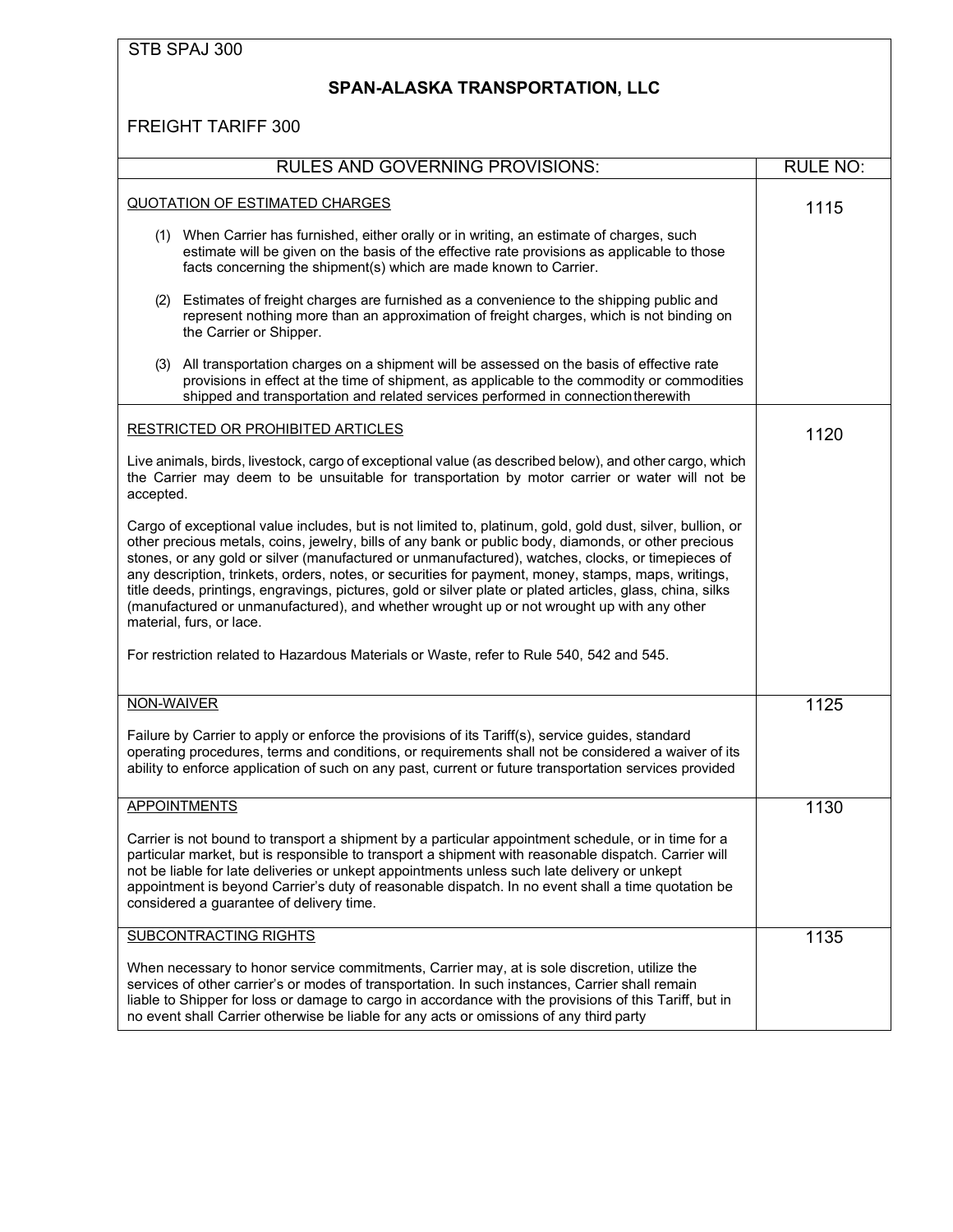#### **SPAN-ALASKA TRANSPORTATION, LLC**

FREIGHT TARIFF 300

SECTION 2

#### COMMODITY RATES

BETWEEN POINTS IN WASHINGTON AND POINTS IN ALASKA (See Page 6)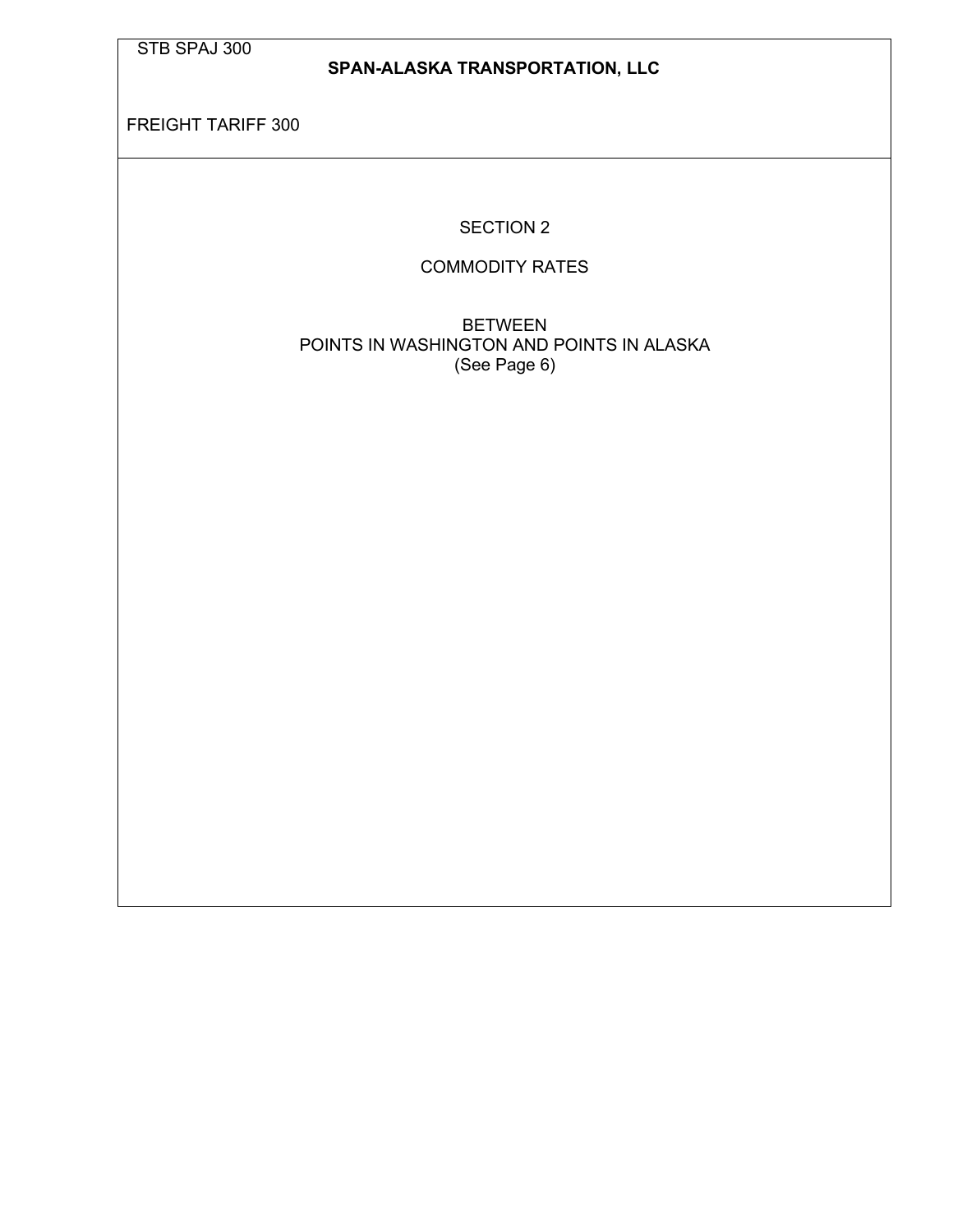#### **SPAN-ALASKA TRANSPORTATION, LLC**

FREIGHT TARIFF 300

### SECTION 2 – COMMODITY RATES

(Rates shown in cents per one hundred pounds, except as noted)

Item No. 2420

| COMMODITY: FREIGHT ALL KINDS (See Notes Below) |                |       |       |       |            |
|------------------------------------------------|----------------|-------|-------|-------|------------|
| Equipment                                      | Minimum Weight | ANC   | FBX   | KFN   | <b>PMR</b> |
| 40' High Cube                                  | 36,000 lbs     | 30.86 | 36.71 | 35.13 | 34.40      |
| 45' Container                                  | 41,000 lbs     | 30.86 | 36.71 | 35.13 | 34.40      |

- 1. Rates named in this Item will not apply on the followingarticles: Automobiles, passenger or freight Ammunition Commodities in bulk **Explosives** Livestock Radioactive Materials Poisons Household Goods
- 2. Rates apply to cargo loaded to closed containers only.

BETWEEN AUBURN, WASHINGTON AND ALASKA GROUPS, VIZ: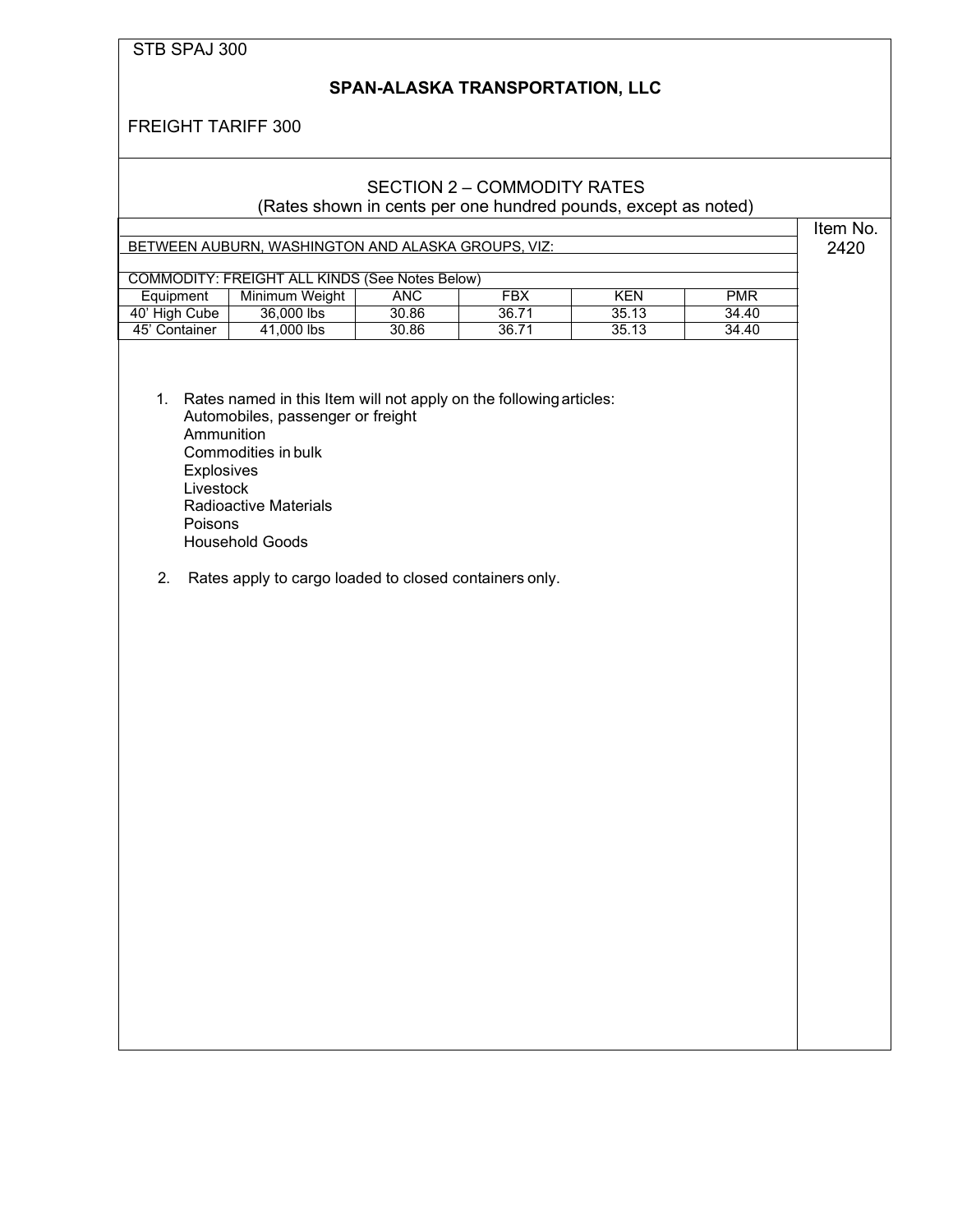#### **SPAN-ALASKA TRANSPORTATION, LLC**

FREIGHT TARIFF 300

#### SECTION 2 – COMMODITY RATES (Rates shown in cents per one hundred pounds, except as noted)

BETWEEN AUBURN, WASHINGTON AND ALASKA GROUPS, VIZ:

Item No. 2421

| COMMODITY: FREIGHT ALL KINDS, NOS (See Notes) |                |       |                 |  |
|-----------------------------------------------|----------------|-------|-----------------|--|
| Equipment                                     | Minimum Weiaht | JNO   | KE <sup>7</sup> |  |
| 20' Closed Container                          | 30000          | 15.86 | 8.34            |  |
| 40' Closed Container                          | 40000          | 17.80 | 8.34            |  |
|                                               |                |       |                 |  |

| 1. Rates named in this Item will not apply on the following articles: |
|-----------------------------------------------------------------------|
| Automobiles, passenger or freight                                     |
| Ammunition                                                            |
| Commodities in bulk                                                   |
| <b>Explosives</b>                                                     |
| Livestock                                                             |
| Radioactive Materials                                                 |
| <b>Poisons</b>                                                        |
| <b>Household Goods</b>                                                |

2. Rates apply to cargo loaded to closed containers only.